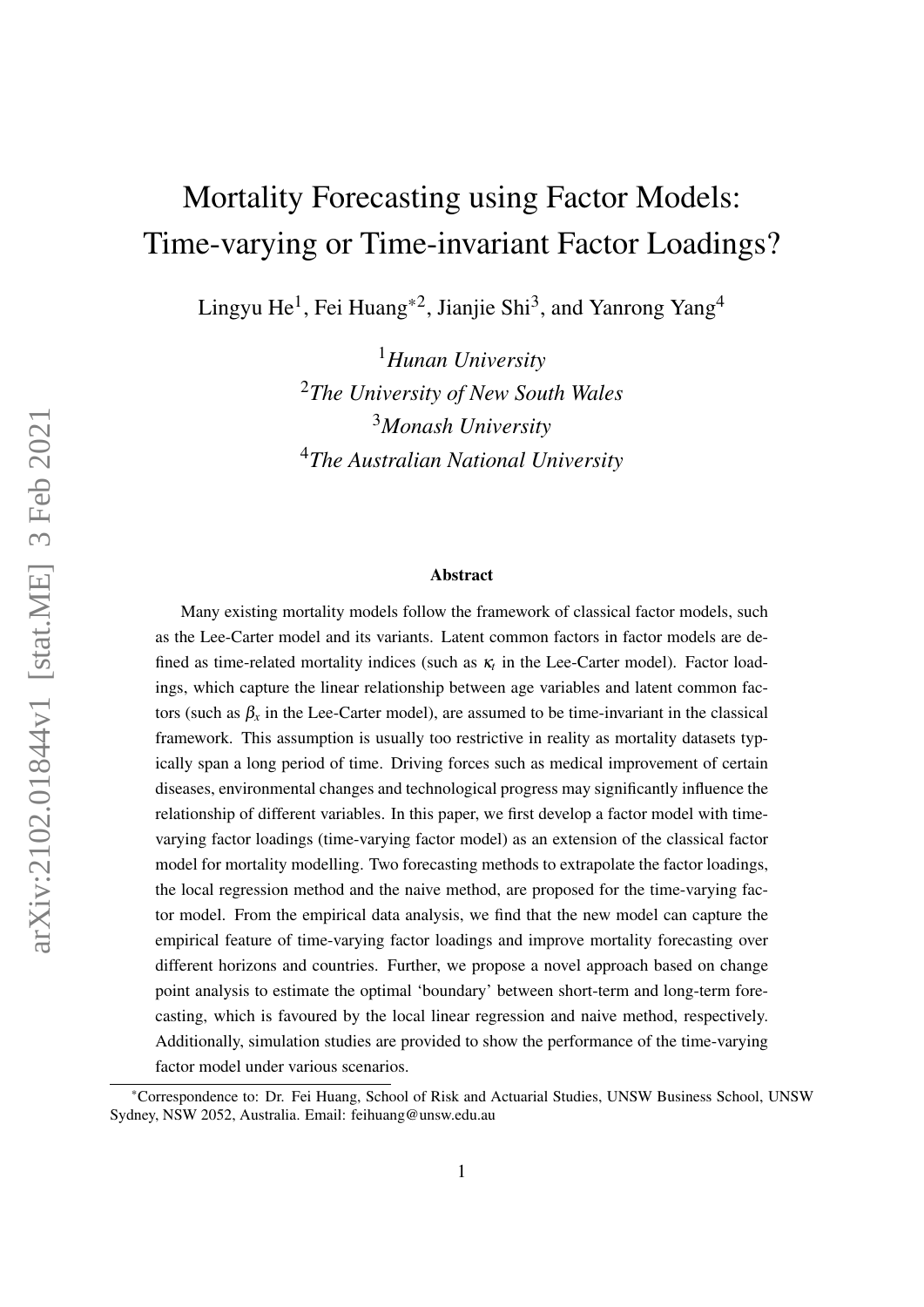JEL Code G22 - Insurance; Insurance Companies; Actuarial Studies

Keywords Lee-Carter Model; Long-term Forecasting; Optimal 'Boundary' Estimation; Short-term Forecasting; Time-varying Factor Model.

# <span id="page-1-0"></span>1 Introduction

Mortality forecasting is an important topic in various areas, such as demography, actuarial science and government policymaking. Most age-specific mortality data are high-dimensional time series. The factor model approach is one of the most popular methods to model highdimensional time series, representing the data matrix by a few latent common factors. Common factors describe common information shared by cross-sections, while factor loadings reflect the linear relationship between the original variables and the common factors. There is a large literature discussing factor models, including but not limited to [Anderson](#page-30-0) [\(1963\)](#page-30-0), [Pena and Box](#page-32-0) [\(1987\)](#page-32-0), [Stock and Watson](#page-33-0) [\(2002\)](#page-33-0), [Bai and Ng](#page-31-0) [\(2002\)](#page-31-0), [Bai](#page-30-1) [\(2009\)](#page-30-1), [Lam and Yao](#page-32-1) [\(2012\)](#page-32-1) and [Chang et al.](#page-31-1) [\(2018\)](#page-31-1).

Many existing stochastic mortality models use the factor model approach. As an application of the classical factor model (with time-invariant factor loadings), [Lee and Carter](#page-32-2) [\(1992\)](#page-32-2) (Lee-Carter Model) is one of the most prominent methods for mortality forecasting, which is employed by the US Bureau of the Census as the benchmark model to predict long-run life expectancy [\(Hollmann et al.,](#page-32-3) [1999\)](#page-32-3). The common factor extracted by the Lee-Carter model is defined as Mortality Index, and the factor loadings capture the relationship between the age variables and the mortality index. Since there is only one factor in the Lee-Carter model, [Booth et al.](#page-31-2) [\(2002\)](#page-31-2), [Renshaw and Haberman](#page-33-1) [\(2003\)](#page-33-1) and [Yang et al.](#page-33-2) [\(2010\)](#page-33-2) extended the Lee-Carter framework to incorporate more common latent factors for mortality modelling in different countries. [Li and Chan](#page-32-4) [\(2005\)](#page-32-4) proposed an outlier-adjusted model to deal with possible outliers in the mortality index by combining the Lee-Carter model with time series outlier analysis. Additionally, [Booth et al.](#page-31-3) [\(2006\)](#page-31-3) compared the Lee-Carter model with four other variants by applying them to mortality data of multiple populations. [Tuljapurkar et al.](#page-33-3) [\(2000\)](#page-33-3) examined mortality rates over five decades for the G7 countries using the Lee-Carter model. Lundström and Qvist [\(2004\)](#page-32-5) and [Booth et al.](#page-31-4) [\(2004\)](#page-31-4) applied the Lee-Carter model to mortality data of Sweden and Australia, respectively. A summary of the variants of the Lee-Carter model is discussed in [Booth and Tickle](#page-31-5) [\(2008\)](#page-31-5).

In the existing literature of mortality factor models, factor loadings, which capture the relationship between age variables and latent common factors, are usually assumed to be invariant over time (we call factor models with time-invariant factor loadings 'classical factor model'). For example, in Lee-Carter model, there is only one factor and the time-invariant factor loading represents the age-related sensitivity to the mortality improvement (we call classical factor model with only one factor 'Lee-Carter model' throughout this paper). However, since mor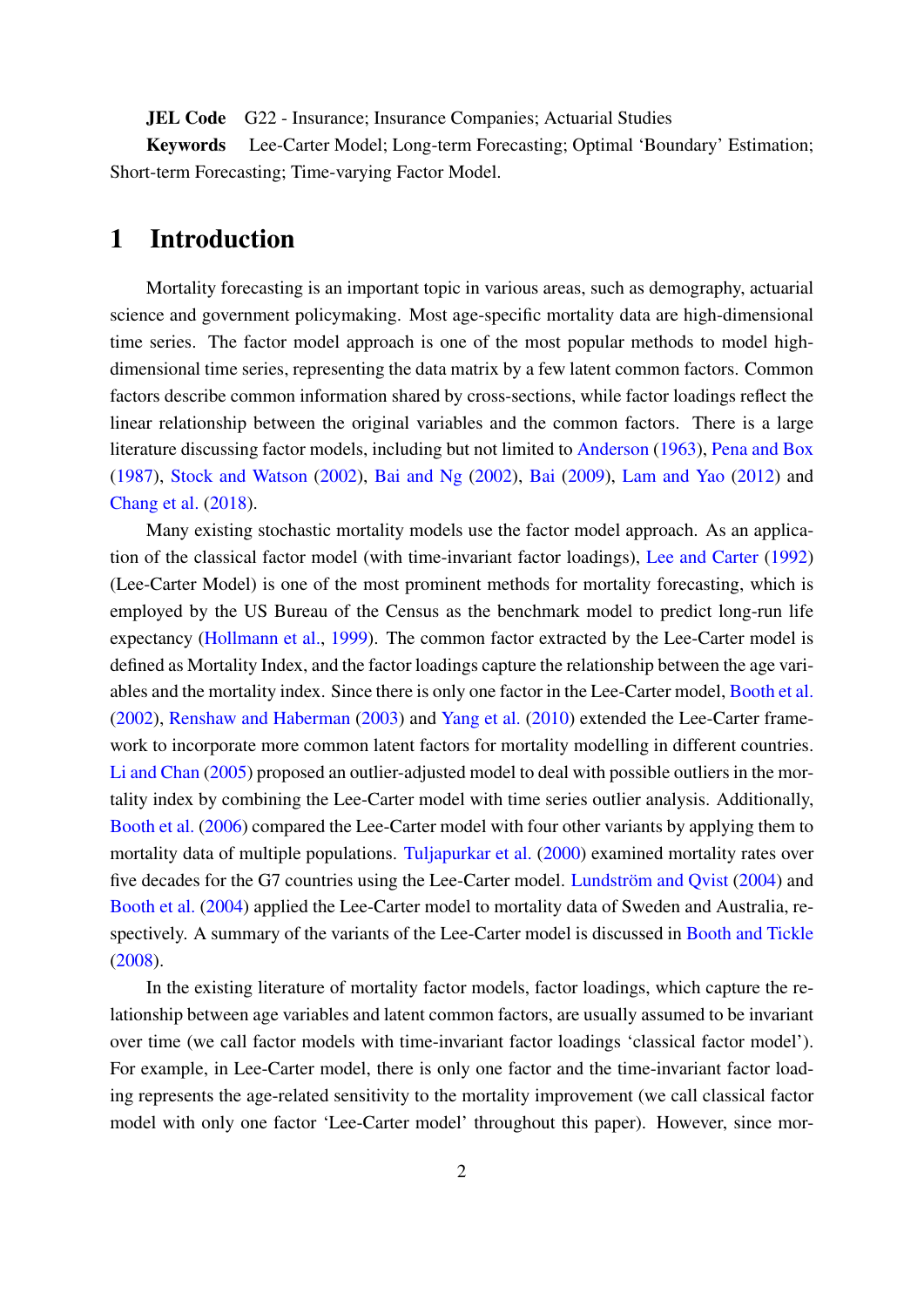tality datasets typically span a long period of time, it is restrictive to assume that the factor loadings are time-invariant. Driving forces such as medical improvement of certain diseases, environmental changes, and technological progress may influence the relationship of different variables significantly. [Booth et al.](#page-31-2) [\(2002\)](#page-31-2) studied the violation of the invariance assumption in the mortality data of Australia and suggested to find an optimal fitting period during which the factor loadings were invariant to improve the fit of the Lee-Carter model. Their approach, however, needs to manually select the fitting period and hence loses the information of early years. In recent years, there is a rich literature on time-varying factor models to capture the dynamics and structural changes in factor loadings for macroeconomic variables modelling, for example, see [Breitung and Eickmeier](#page-31-6) [\(2011\)](#page-31-6) and [Chen et al.](#page-31-7) [\(2014\)](#page-31-7). However, there has been no literature on mortality modelling which allows factor loadings to change smoothly over time, to the best of our knowledge. [Li and O'Hare](#page-32-6) [\(2017\)](#page-32-6) and [Li et al.](#page-32-7) [\(2015\)](#page-32-7) used semi-parametric approaches to extend the CBD models [\(Cairns et al.,](#page-31-8) [2009\)](#page-31-8) by allowing for time-varying coefficients, which can free model assumptions and show superior short-term forecasting performance. However, CBD models are only suitable for old-age mortality modelling, and the factors (regressors) are observable. Unfortunately, for Lee-Carter model and many of its variants the factors are unobserved, which makes it difficult to model and estimate. To fill those gaps, we introduce a factor model with time-varying factor loadings as an extension of the classical factor model based on [Su and Wang](#page-33-4) [\(2017\)](#page-33-4). This new model can be used for mortality modelling and forecasting by developing corresponding estimation and forecasting methods.

As the time-varying factor model allows for time-varying factor loadings, it provides more flexibility in model fitting, which, however, also poses challenges in model forecasting. Besides forecasting the common factors, factor loadings also need to be extrapolated into the future. In this paper, we provide two forecasting methods of the factor loadings, one uses the local linear regression to roll over the time-varying factor loadings into the future; while the other one inherits the value of the factor loading from the last time period and remains invariant in the future. These two forecasting methods are called the local linear regression and the naive method, respectively. Their details are described in Section [2.](#page-3-0) Empirical results using the mortality data from different populations show that the time-varying factor model provides more accurate out-of-sample forecasting results than the Lee-Carter model.

The existing literature suggests that different forecasting horizons may favour different models. For example, [Bell](#page-31-9) [\(1997\)](#page-31-9) found that a simple random walk with drift model for agespecific mortality rates yields the most accurate 1-step-ahead forecast compared with the other six methods on the US data. [Hyndman and Ullah](#page-32-8) [\(2007\)](#page-32-8) introduced a method which outperformed the method proposed by [Lee and Miller](#page-32-9) [\(2001\)](#page-32-9) in the long-term forecasting. Specifically, we have found in the literature that semi-parametric or non-parametric methods can be more suitable for short-term forecasting. For example, the semi-parametric model developed in [Li et al.](#page-32-7) [\(2015\)](#page-32-7) can produce superior 5-year-ahead forecasting results. [CMI](#page-31-10) [\(2009\)](#page-31-10) employed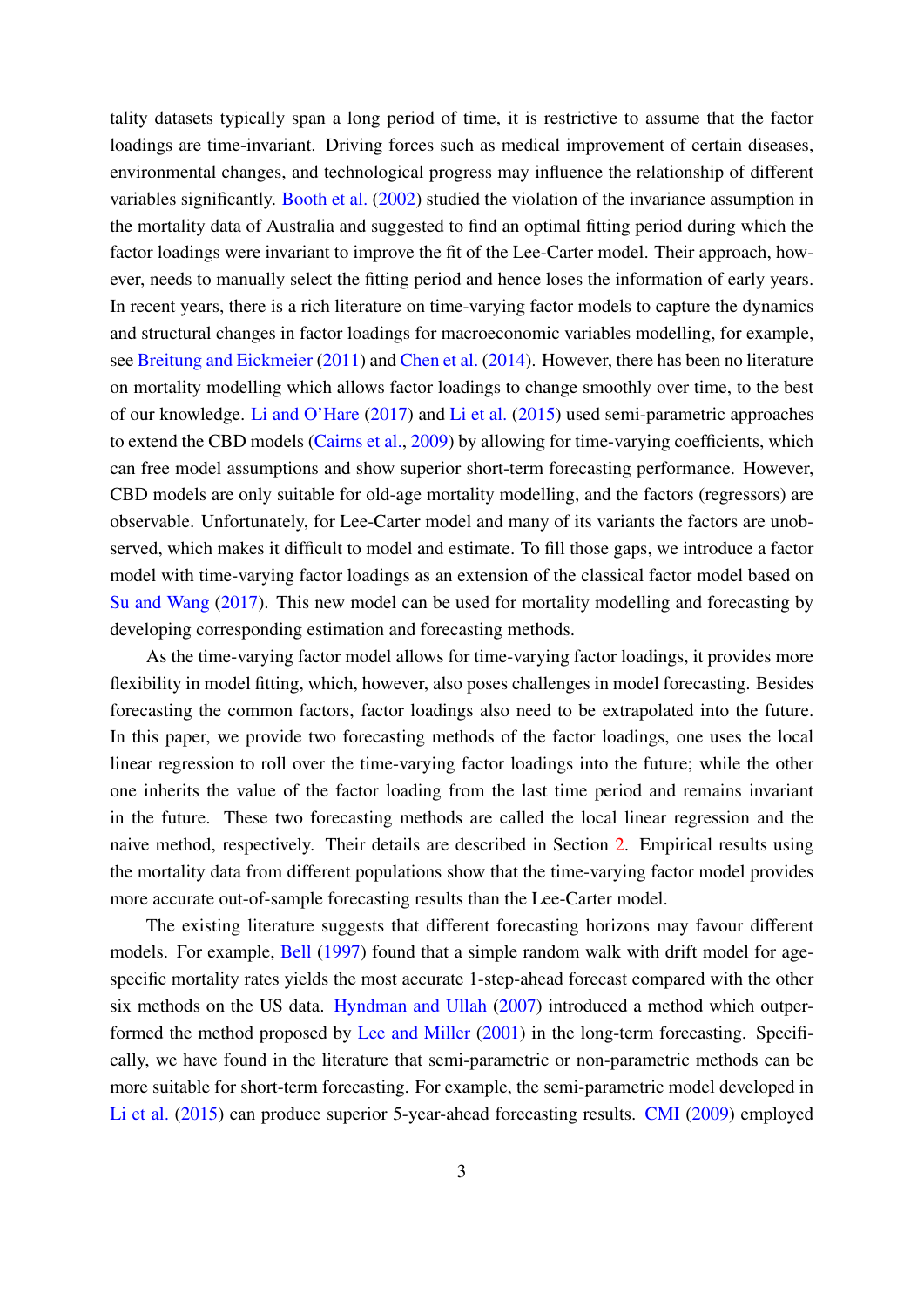the P-splines model [\(Currie et al.](#page-31-11) [\(2004\)](#page-31-11)) for short-term forecasting to generate the initial rates of mortality improvement. Our empirical applications in Section [5.3](#page-20-0) also suggest that the timevarying model based on local regression (non-parametric forecasting) is better for short-term forecasting, while the time-varying model based on naive method (parametric forecasting) is better for long-term forecasting. Then where is the optimal 'boundary' between short-term (based on the local regression method) and long-term (based on the naive method) forecasting? We propose a novel approach based on change point analysis [\(Bai,](#page-31-12) [2010\)](#page-31-12) to estimate the optimal 'boundary' and apply it to mortality data of multiple countries. Additionally, we conduct simulation studies to show the performance of the time-varying factor model under different scenarios and investigate under which conditions it preforms better than the classical factor model.

The rest of the paper is organized as follows. Section [2](#page-3-0) introduces the time-varying factor model and its estimation approach. The forecasting methods based on the time-varying factor model are also discussed in detail. Section [3](#page-10-0) discusses the relative advantages of the local regression method and the naive method in the short-term and long-term forecasting, respectively. We then propose an approach based on change point analysis to estimate the 'boundary' between short-term and long-term forecasting, which is favoured by the local regression method and the naive method, respectively. Section [4](#page-12-0) introduces the datasets and empirical evidence of time-varying factor loadings. Section [5](#page-13-0) applies the proposed methods to age-specific mortality data of multiple countries and shows the advantages of the proposed methods. Section [6](#page-26-0) conducts simulation studies to investigate the performance of the time-varying factor model under different scenarios. Section [7](#page-30-2) concludes the paper. Appendix A provides the gender-specific empirical results using the time-varying factor model. Appendix B presents the estimations of the optimal boundaries for multiple countries with a variety of forecasting horizons. Appendix C displays estimation results of the time-varying model with multiple factors.

### <span id="page-3-0"></span>2 Time-varying Factor Model

Let  $m_{x,t}$  denote the central death rate for age *x* in year *t*, where  $x = 1, 2, ..., N$  and  $t =$ 1,2,...,*T*. Thus,  ${m_{x,t}}_{x=1,2,...,N,t=1,2,...,T}$  is an *N*-dimensional time series with *T* observations. Since mortality rates are always positive numbers, we use the log transformation to map the central death rates from  $\mathbb{R}^+$  space to  $\mathbb R$  space for modelling purposes. Assume  $a_x$  is the agespecific constant, which is the averages over time of the  $ln(m_{x,t})$ . Then  $ln(m_{x,t}) - a_x$  can be modelled using the classical factor model as follows:

$$
\ln(m_{x,t}) = a_x + \boldsymbol{b}_x^{\top} \boldsymbol{k}_t + \boldsymbol{\varepsilon}_{x,t},
$$
\n(2.1)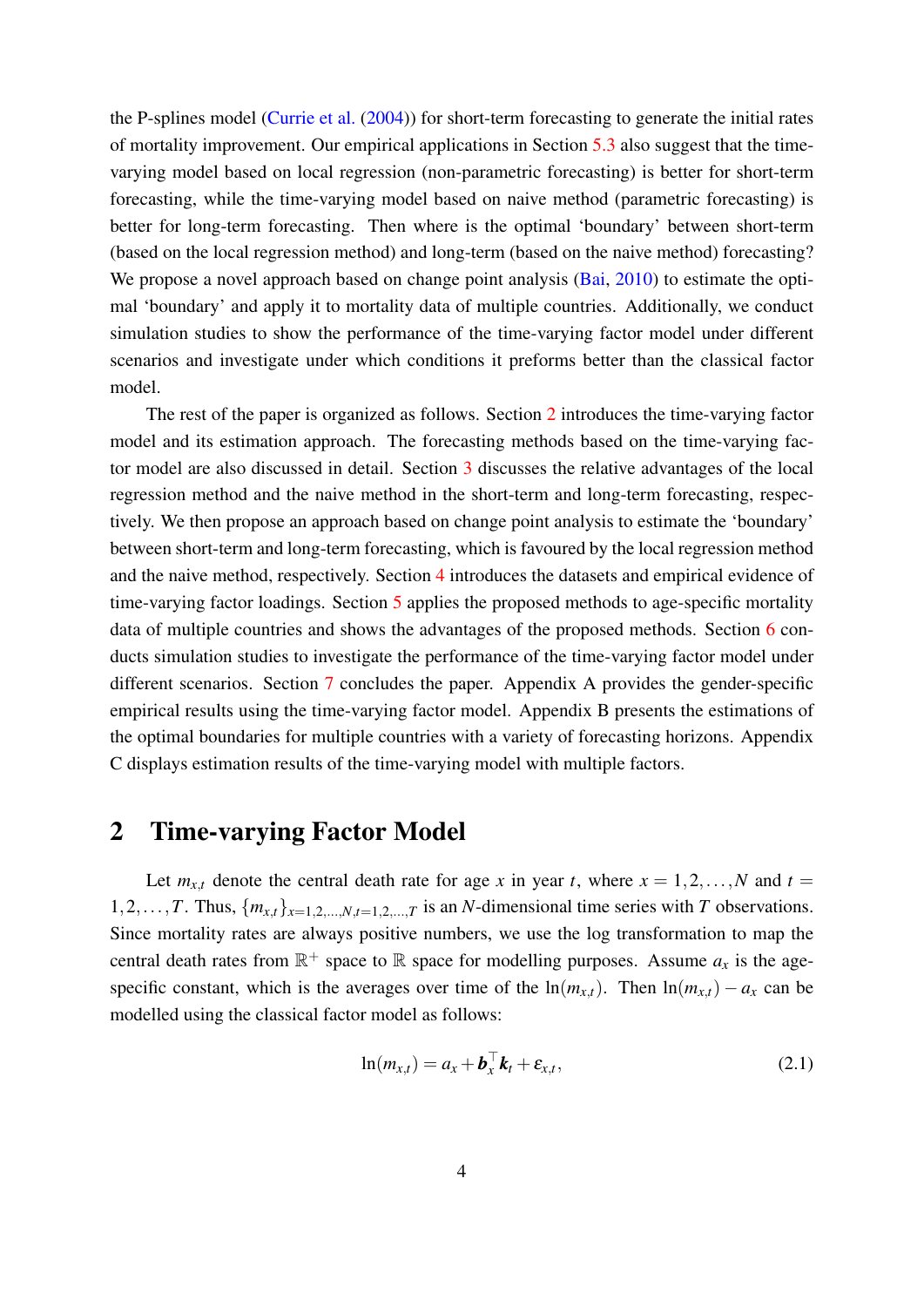where  $k_t$  is an  $R \times 1$  vector of common factors;  $b_x$  is an  $R \times 1$  vector of factor loadings, capturing the impact of each common factor on age *x* (i.e. the age-related sensitivity to the mortality improvement); and  $\varepsilon_{x,t}$  is the idiosyncratic error of  $\ln(m_{x,t})$ , which represents the component unexplained by the common factor. Here,  $\mathbf{k}_t$ ,  $\mathbf{b}_x$  and  $\mathbf{\varepsilon}_{x,t}$  are all unobservable components. Specifically, when  $R = 1$ , the classical factor model is equivalent to the Lee-Carter model. The single factor  $k_t$  is defined as the mortality index in the Lee-Carter model, and consequently the factor loading  $b_x$  represents the impact of the mortality index on the death rate of age  $x$ .

The classical factor model, however, is too restrictive when used to analyse the mortality data. It assumes that for each age the factor loadings are invariant over time. Statisticians and economists have noticed that the relationship between many economic variables and common factors is not time-invariant. Our empirical analysis using mortality data in Section [5](#page-13-0) also suggests time-varying factor loadings. Therefore, we develop a factor model to allow for factor loadings changing smoothly overtime.

We introduce the time-varying factor model based on the work of [Su and Wang](#page-33-4) [\(2017\)](#page-33-4), where factor loadings are modelled as non-random functions of time. [Su and Wang](#page-33-4) [\(2017\)](#page-33-4) provided a localized PCA method to consistently estimate the factors and time-varying factor loadings. Compared with [Park et al.](#page-32-10) [\(2009\)](#page-32-10), the time-varying factor model proposed by [Su](#page-33-4) [and Wang](#page-33-4) [\(2017\)](#page-33-4) can capture more types of structural changes in factor loadings, including both continuous changes and abrupt structural breaks. Assume  $ln(m_{x,t}) - a_x$  follows the timevarying factor model with *R* unobservable common factors:

$$
\ln(m_{x,t}) = a_x + \boldsymbol{b}_{x,t}^{\top} \boldsymbol{k}_t + \boldsymbol{\varepsilon}_{x,t},
$$
\n(2.2)

where notations above are the same as the classical factor model, except for the factor loadings. Here, each component of the factor loading  $\mathbf{b}_{x,t}$  is assumed to be a deterministic function of  $t/T$ :  $\mathbf{b}_{x,t} = \mathbf{b}_x(t/T)$ , where each component of  $\mathbf{b}_x(\cdot)$  is an unknown piece-wise smooth function of *t*/*T*. The time-varying factor model can be seen as a generalization of the classical factor model. If  $\mathbf{b}_x(\cdot)$  is invariant over time, which is a special case of the piece-wise smooth function, the time-varying factor model will degenerate to the classical factor model. Generally speaking, the assumption that factor loadings are time-invariant is too restrictive to hold in most settings. However, the time-varying factor model can relax this assumption by allowing for both continuous structural changes and abrupt changes in factor loadings, which can also benefit the mortality forecasting.

#### <span id="page-4-0"></span>2.1 Identification Problem

Similar to the classical factor model, there exists an identification problem in the timevarying factor model. At each time point *t*, and for any  $R \times R$  invertible matrix  $H_t$ , we have  $\bm{b}_\text{x}^\top$  $\overline{f}_{x,t}$  $k_t = (H_t^{-1}b_{x,t})^\top (H_t^\top k_t)$ **. Since an**  $R \times R$  **invertible matrix has**  $R^2$  **free elements,**  $R^2$  **restric-**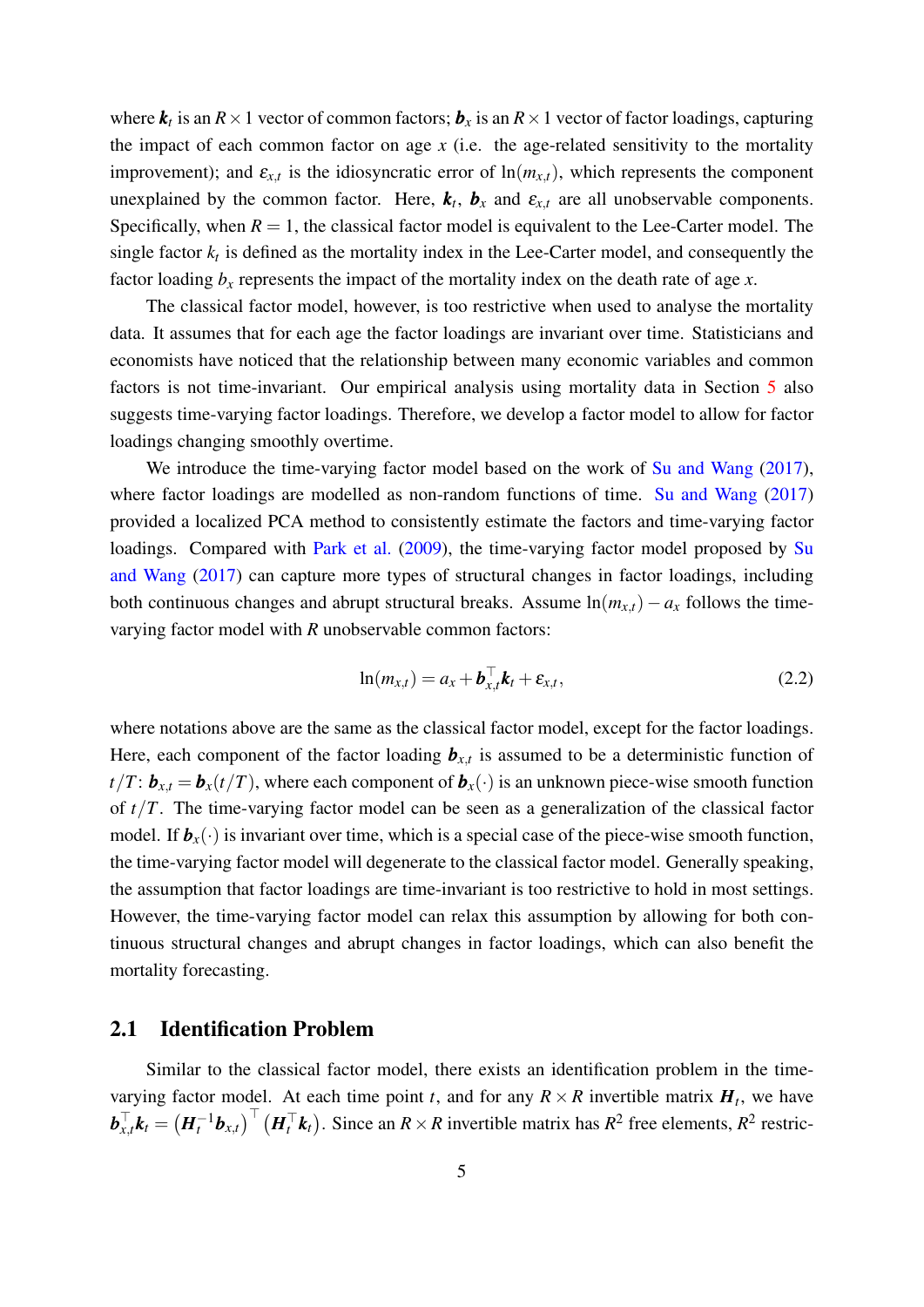tions are needed in parameter estimations so that  $\mathbf{b}_{x,t}$  and  $\mathbf{k}_t$  can be identified separately. Define  $\boldsymbol{B}_t = (\boldsymbol{b}_{1,t}, \boldsymbol{b}_{2,t}, \dots, \boldsymbol{b}_{N,t})^\top$  and  $\boldsymbol{K} = (\boldsymbol{k}_1, \boldsymbol{k}_2, \dots, \boldsymbol{k}_T)^\top$ . Then the two sets of restrictions to solve the issue of identification are  $K^{\top}K/T = \mathbb{I}_R$  and  $B_t^{\top}B_t =$  a diagonal matrix, where  $\mathbb{I}_R$  is an  $R \times R$ identity matrix. The first normalization condition imposes  $R \times (R+1)/2$  restrictions on the parameters, and the remaining  $R \times (R-1)/2$  restrictions are obtained by requiring the second constraint. These restrictions can uniquely determine the factors  $\boldsymbol{K}$  and the factor loadings  $\boldsymbol{B}_t$ (only up to a sign change, i.e.,  $-\mathbf{K}$  and  $-\mathbf{B}_t$  also satisfy the two sets of restrictions). When  $R = 1$ , only one restriction is needed to identify parameters. We choose to use the same nor-malization condition as [Lee and Carter](#page-32-2) [\(1992\)](#page-32-2), that is, we normalize the  $b_{x,t}$  to sum to unity for each *t*. In this way, we can directly compare the results of our new method with that of the Lee-Carter model.

#### <span id="page-5-1"></span>2.2 Estimation Method

The estimation method for the time-varying factor model is proposed by [Su and Wang](#page-33-4) [\(2017\)](#page-33-4). Let  $r \in \{1, ..., T\}$  be a fixed year. Since we have assumed that each component of  $\mathbf{b}_{x,t} : [0,1] \to \mathbb{R}$  is a piece-wise smooth function, we have:

$$
\boldsymbol{b}_{x,t} = \boldsymbol{b}_x(\frac{t}{T}) \approx \boldsymbol{b}_x(\frac{r}{T}) = \boldsymbol{b}_{x,r}, \text{ when } \frac{t}{T} \approx \frac{r}{T}.
$$

Thus, the mortality rate  $ln(m_{x,t})$  can be approximated by:

<span id="page-5-0"></span>
$$
\ln(m_{x,t}) \approx a_x + \boldsymbol{b}_{x,r}^\top \boldsymbol{k}_t + \boldsymbol{\varepsilon}_{x,t}, \text{ when } \frac{t}{T} \approx \frac{r}{T}.
$$

In order to estimate the factors and time-varying factor loadings, we consider the following local weighted least squares problem:

$$
\min_{\{\boldsymbol{b}_{x,r}\}_{x=1}^N,\{\boldsymbol{k}_t\}_{t=1}^T} (NT)^{-1} \sum_{x=1}^N \sum_{t=1}^T \left( \ln(m_{x,t}) - a_x - \boldsymbol{b}_{x,r}^\top \boldsymbol{k}_t \right)^2 K_h \left( \frac{t-r}{T} \right), \tag{2.3}
$$

subject to the identification constraints as discussed in Section [2.1.](#page-4-0) In the objective function in Equation [\(2.3\)](#page-5-0),  $K_h(x) = h^{-1}K(x/h)$ , where  $K(\cdot)$  is a kernel function and *h* is a smoothing parameter called "bandwidth". We will show that the optimization problem of Equation [\(2.3\)](#page-5-0) can be solved using the same estimation method for the classical factor model.

We have known that the mortality rates can be approximated by  $ln(m_{x,t}) - a_x \approx b_x^{\top}$  $\mathbf{r}_{x,r}^{\top} \mathbf{k}_t + \mathbf{\varepsilon}_{x,t}$ when  $\frac{t}{T} \approx \frac{r}{T}$  $\frac{r}{T}$ . Multiplying both sides of the equation by

$$
K_{h,tr}^{1/2} \coloneqq \left( K_h \left( \frac{t-r}{T} \right) \right)^{1/2} = \left( \frac{1}{h} K \left( \frac{t-r}{Th} \right) \right)^{1/2},
$$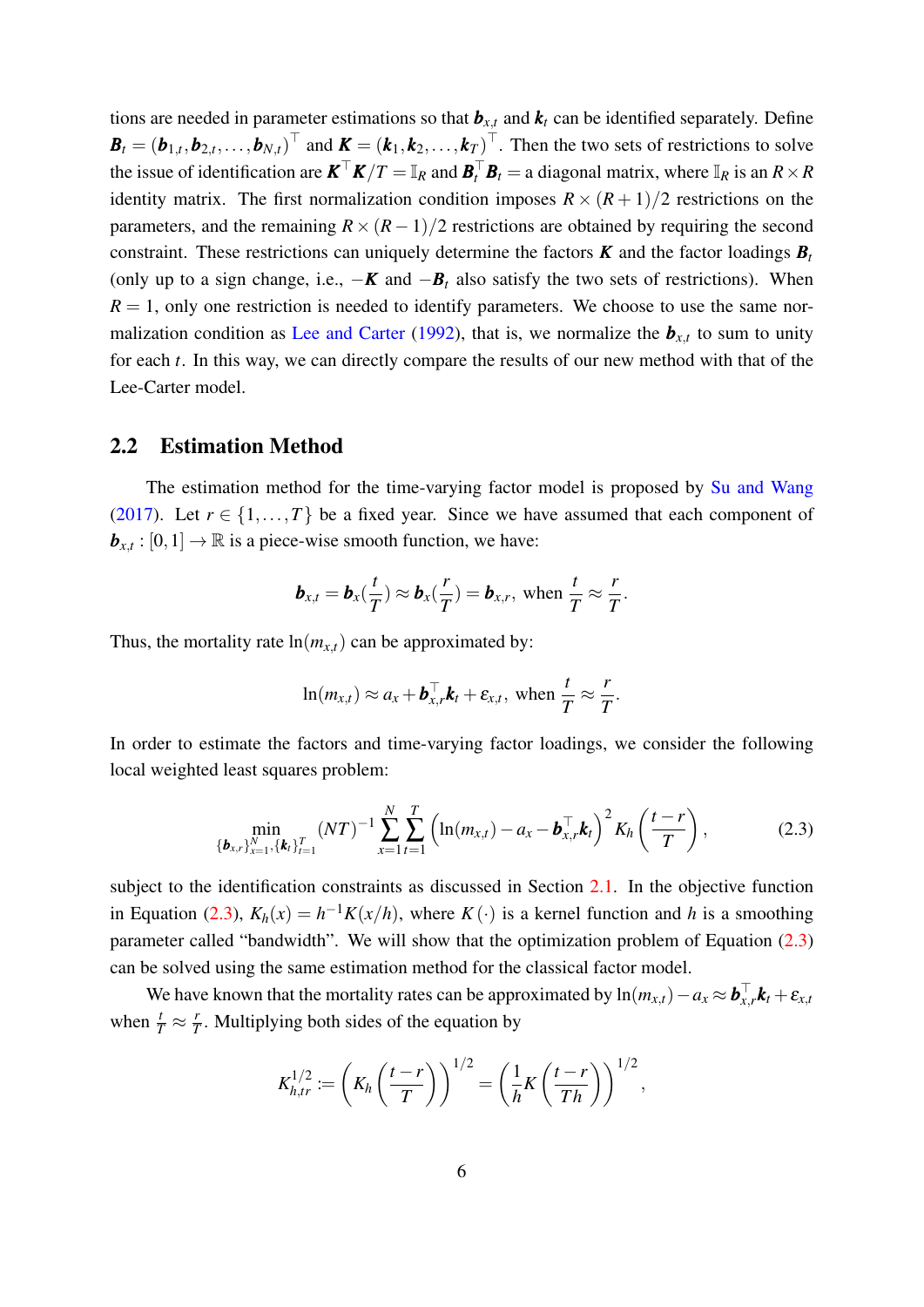we obtain a transformed model as:

$$
K_{h,tr}^{1/2}(\ln(m_{x,t}) - a_x) \approx K_{h,tr}^{1/2} \mathbf{b}_{x,r}^{\top} \mathbf{k}_t + K_{h,tr}^{1/2} \varepsilon_{x,t}
$$
, when  $\frac{t}{T} \approx \frac{r}{T}$ .

Then we can define matrices

$$
\boldsymbol{M}^{(r)} = \left(\boldsymbol{M}_1^{(r)}, \ldots, \boldsymbol{M}_N^{(r)}\right),
$$
  

$$
\boldsymbol{\varepsilon}^{(r)} = \left(\boldsymbol{\varepsilon}_1^{(r)}, \ldots, \boldsymbol{\varepsilon}_N^{(r)}\right),
$$

and

$$
\boldsymbol{K}^{(r)}=\left(K_{h,1r}^{1/2}\boldsymbol{k}_1,\ldots,K_{h,Tr}^{1/2}\boldsymbol{k}_T\right)^{\top}.
$$

where  $M_x^{(r)} = \left( K_{h,1}^{1/2} \right)$  $\int_{h,1/r}^{1/2} (\ln(m_{x,1}) - a_x), \ldots, K_{h,Tr}^{1/2} (\ln(m_{x,T}) - a_x) \Big)^{\top}$  and  $\boldsymbol{\varepsilon}_x^{(r)} = \left( K_{h,1,r}^{1/2} \right)$  $\kappa_{h,1r}^{1/2}$ ε $_{x,1},\ldots,K_{h,Tr}^{1/2}$ ε $_{x,T}$  $\big)^{\top}$ with  $x = 1, 2, \ldots, N$ . Therefore, the transformed model can be written in matrix form as follows:

$$
\mathbf{M}^{(r)} \approx \mathbf{K}^{(r)} \mathbf{B}_r^{\top} + \boldsymbol{\varepsilon}^{(r)},
$$

and the optimization problem above can also be written in matrix notation as:

$$
\min_{\boldsymbol{K}^{(r)}, \boldsymbol{B}_r} \text{Tr}\left(\left(\boldsymbol{M}^{(r)} - \boldsymbol{K}^{(r)} \boldsymbol{B}_r^\top\right) \left(\boldsymbol{M}^{(r)} - \boldsymbol{K}^{(r)} \boldsymbol{B}_r^\top\right)^\top\right)
$$
  
s.t  $\boldsymbol{K}^{(r)\top} \boldsymbol{K}^{(r)}/T = \mathbb{I}_R$  and  $\boldsymbol{B}_r^\top \boldsymbol{B}_r =$ a diagonal matrix.

Concentrating out  $B_r = M^{(r)\top} K^{(r)} \left( K^{(r)\top} K^{(r)} \right)^{-1}$  (which is  $M^{(r)\top} K^{(r)}/T$  under the normalization  $K^{(r)}$ <sup>T</sup> $K^{(r)}/T = \mathbb{I}_R$ ), the optimization problem is converted to minimizing the objective function:

$$
\mathrm{Tr}\left(\pmb{M}^{(r)\top}\pmb{M}^{(r)}\right)-T^{-1}\mathrm{Tr}\left(\pmb{K}^{(r)\top}\pmb{M}^{(r)}\pmb{M}^{(r)\top}\pmb{K}^{(r)}\right).
$$

Thus, the original local weighted least squares problem is equivalent to maximizing

$$
\mathrm{Tr}\left(\pmb{K}^{(r)\top}\pmb{M}^{(r)}\pmb{M}^{(r)\top}\pmb{K}^{(r)}\right),
$$

subject to the restriction  $K^{(r)}|T = \mathbb{I}_R$ , which is equivalent to the optimization problem of the classical factor model.

Our objective is to obtain estimators of the factors and factor loadings. A two-stage estima-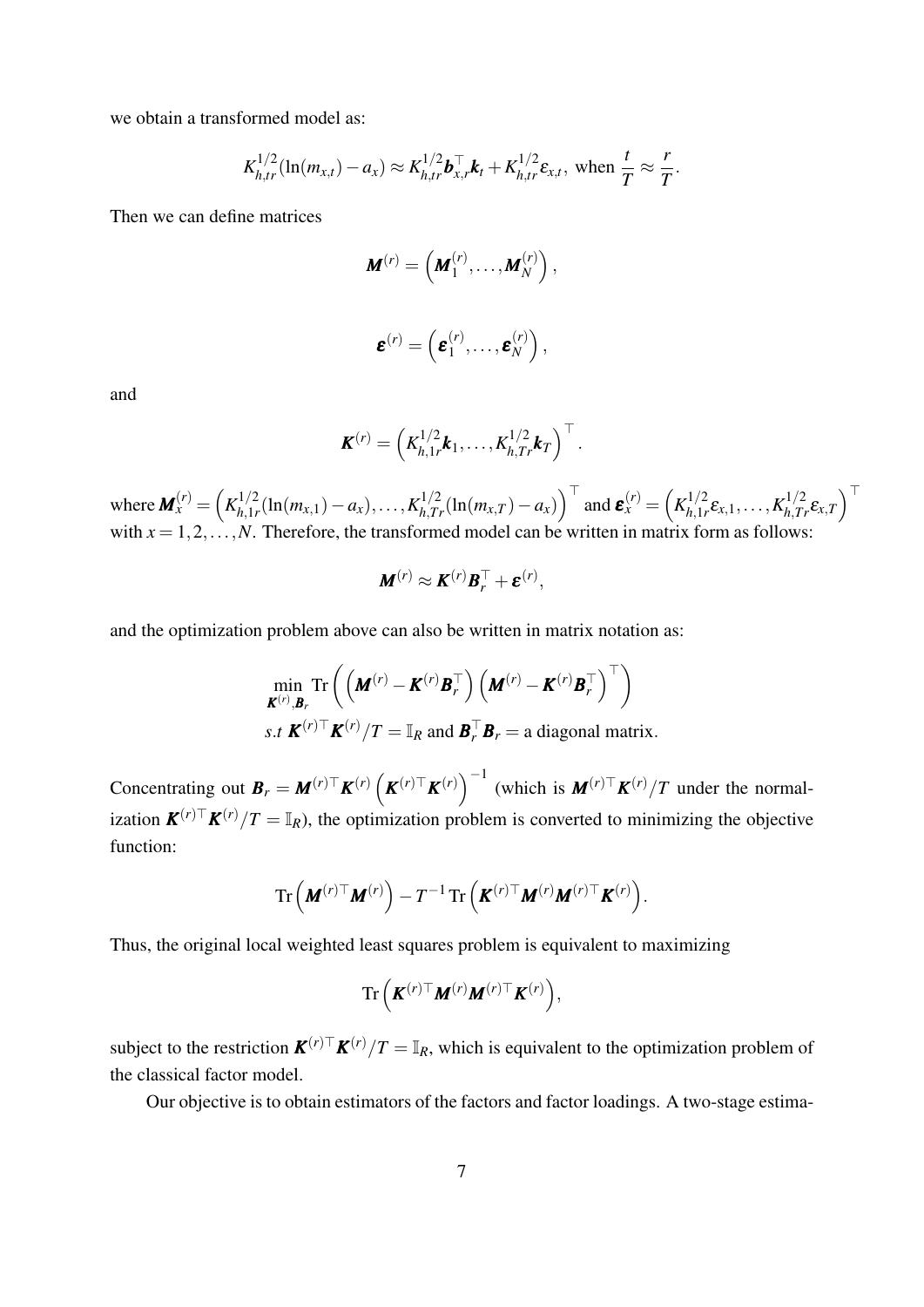tion procedure is used to estimate those parameters. Let  $\hat{\boldsymbol{K}}^{(r)}$  denote the estimated factor matrix of  $\mathbf{K}^{(r)}$ , and  $\widehat{\mathbf{B}}_r = (\widehat{\boldsymbol{b}}_{1,r}, \widehat{\boldsymbol{b}}_{2,r}, \dots, \widehat{\boldsymbol{b}}_{N,r})$  $\int_{0}^{\tau}$  denote the estimator of the time-varying factor loading matrix  $\mathbf{B}_r$ . Then,  $\hat{\mathbf{K}}^{(r)}$  is  $\sqrt{T}$  times eigenvectors corresponding to the largest *R* eigenvalues of the  $T \times T$  matrix  $\mathbf{M}^{(r)} \mathbf{M}^{(r)\top}$ , and  $\widehat{\mathbf{B}}_r$  is  $\mathbf{M}^{(r)\top} \widehat{\mathbf{K}}^{(r)} \left( \widehat{\mathbf{K}}^{(r)\top} \widehat{\mathbf{K}}^{(r)} \right)^{-1}$  (it is  $\mathbf{M}^{(r)\top} \widehat{\mathbf{K}}^{(r)} / T$  under the condition  $K^{(r)\top}K^{(r)}/T = \mathbb{I}_R$ ). Therefore, in the first step, we can acquire estimators  $\hat{B}_r$  of the factor loadings for  $r = 1, \ldots, T$ .

Based on the estimator  $\hat{\boldsymbol{B}}_r$  of the factor loading matrix obtained in the first stage, we consider another least squares problem in the second stage to obtain the estimator of the factor  $k_t$ . The objective function we would like to minimize is as follows:

$$
\sum_{x=1}^N \left( \ln(m_{x,t}) - a_x - \widehat{\boldsymbol{b}}_{x,t}^\top \boldsymbol{k}_t \right)^2 \text{ for } t = 1,\ldots,T.
$$

Since we already have  $\mathbf{b}_{x,t}$  in the first stage, the answer to this minimization problem is

$$
\widehat{\boldsymbol{k}}_t = \left(\sum_{x=1}^N \widehat{\boldsymbol{b}}_{x,t} \widehat{\boldsymbol{b}}_{x,t}^\top \right)^{-1} \left(\sum_{x=1}^N \widehat{\boldsymbol{b}}_{x,t} \left(\ln(m_{x,t}) - a_x\right)\right) \text{ for } t = 1,\ldots,T.
$$

Thus, using the two-stage estimation method, we can obtain consistent estimators for both the factors and time-varying factor loadings.

Next, we discuss some issues in the kernel estimation.

Remark 1. *Boundary kernel. Usually, there exists a boundary bias issue in the kernel estimation. Instead of using the ordinary kernel function, it is suggested that a boundary kernel should be used to help us obtain some uniform results. Let*  $|a|$  *represent the greatest integer less than or equal to a, then the boundary kernel we choose to use is as follows:*

$$
K_{h,tr}^{*} = h^{-1} K_{r}^{*} \left( \frac{t-r}{Th} \right) = \begin{cases} \frac{h^{-1} K \left( \frac{t-r}{Th} \right)}{\int_{-\frac{r}{Th}}^1 K(u) \, du} & r \in [1, \lfloor Th \rfloor] \\ h^{-1} K \left( \frac{t-r}{Th} \right), & r \in (\lfloor Th \rfloor, T - \lfloor Th \rfloor] \\ \frac{h^{-1} K \left( \frac{t-r}{Th} \right)}{\int_{-1}^{\left(1 - r/T \right) / h} K(u) \, du} & r \in (T - \lfloor Th \rfloor, T] \end{cases}
$$

.

Remark 2. *The choice of bandwidth. For the nonparametric local smoothing method, it is important to determine the bandwidth for the kernel estimation. There are two ways to choose the bandwidth. The first one is to use a data-driven method, such as the cross-validation. The other one is to use Silverman's rule of thumb to set the bandwidth, which is much easier to compute. [Su and Wang](#page-33-4) [\(2017\)](#page-33-4) have shown that choices of the kernel function and the bandwidth have little impact on the performance of the information criteria. Thus, in the following empirical analysis, we decide to use the Epanechnikov kernel and its corresponding Silverman's rule of*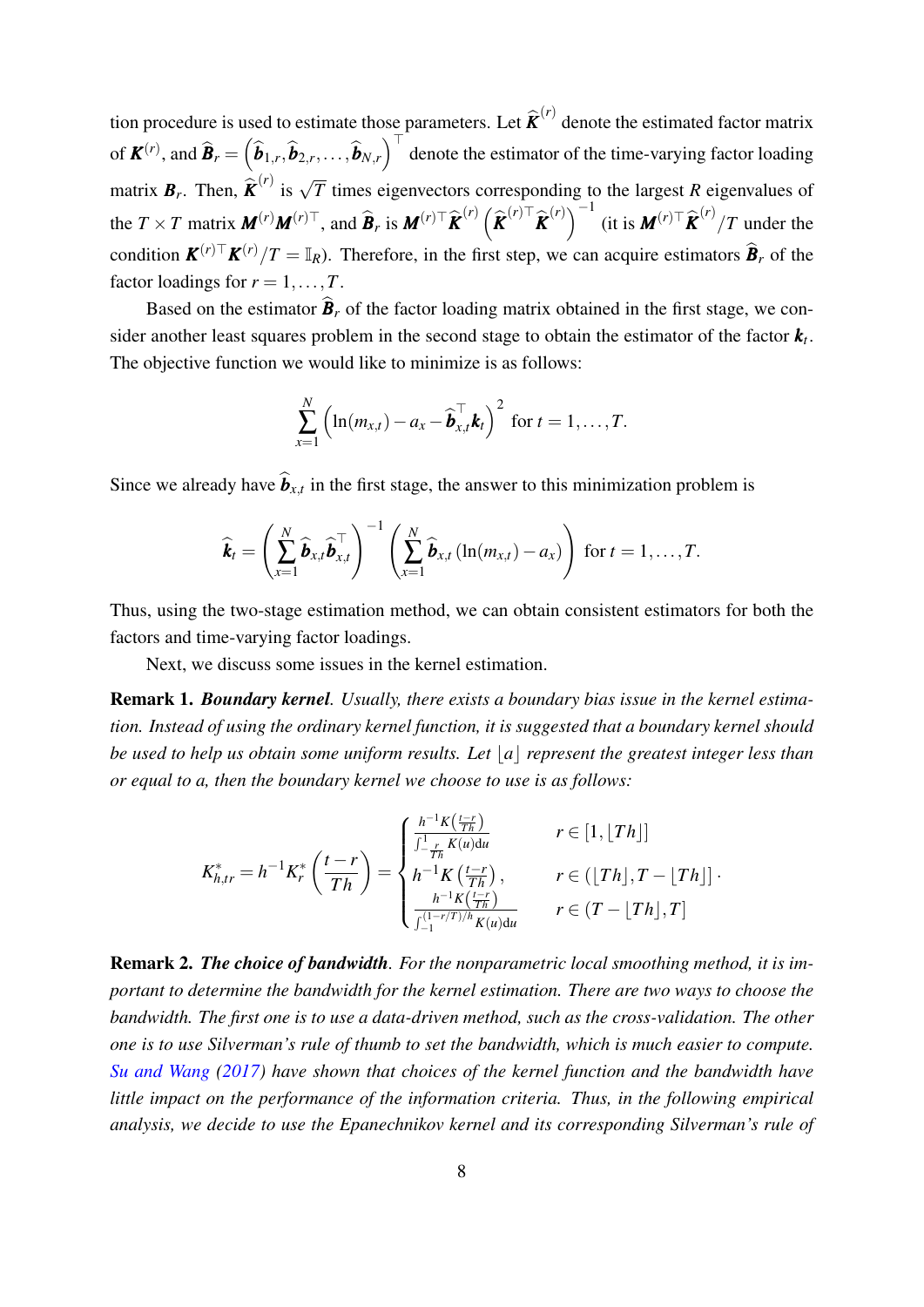*thumb bandwidth, which is h* = (2.35/ √  $\sqrt{12}$  $T^{-1/5}N^{-1/10}$ .

Remark 3. *Determination of the number of factors. There are mainly two methods to determine the number of factors, R. The first one is to use a BIC-type information criterion proposed by [Su and Wang](#page-33-4) [\(2017\)](#page-33-4). Under certain assumptions, the new information criterion can correctly choose the true value of R. However, those assumptions may not hold in real data. Additionally, it is not easy to implement the out-of-sample forecasting if the chosen value of R is too large.*

*The second method is based on the fact that the original local weighted least squares problem can be transformed into an optimization problem of the classical factor model. Therefore, the cumulative sum of eigenvalues can help us identify the number of factors. Let c denote a cut-off value between* 0 *and* 1, *and*  $\lambda_k$  *denote the*  $k^{th}$  *largest eigenvalue of the matrix*  $M^{(r)}M^{(r)\top}$ , *then we can choose the value of R as*  $\min\{R : \left(\sum_{k=1}^{R} P_k\right) | \sum_{k=1}^{R} P_k\}$  $\binom{R}{k=1}\lambda_k/\left(\sum_{k=1}^N\right)$  $\{f_{k=1}^{N} \lambda_{k}\} \geq c$ . In the following *analysis, we will set the cut-off value as c* = 0.9 *and empirical analysis shows that only one factor is enough to capture most characteristics of the mortality data, which is consistent with the [Lee and Carter](#page-32-2) [\(1992\)](#page-32-2) model.*

#### <span id="page-8-0"></span>2.3 Forecasting Method

We now consider how to make out-of-sample forecasting using the time-varying factor model. Since the factor loadings change over time, we should not only make predictions of the common factors, but also extrapolate the factor loadings for each age. We describe the forecasting method for a single factor model  $(R = 1)$  for the simplicity of notations in the following analysis. Assume that based on the historical data we have acquired the estimated common factor and factor loadings using the method mentioned in Section [2.2.](#page-5-1)

In order to forecast the common factor, we first fit the common factor with an ARIMA model. Since Akaike Information Criterion (AIC) is asymptotically equivalent to the crossvalidation when the maximum likelihood estimation is used to fit the model [\(Stone,](#page-33-5) [1977\)](#page-33-5), we choose AIC as the model selection criteria to find the most appropriate ARIMA model. After that, we can use the chosen model to forecast and obtain prediction intervals for the latent factor (see more details in Chapter 5 & 9 of [Brockwell et al.](#page-31-13) [\(1991\)](#page-31-13)).

The factor loading  $b_{x,t}$  is assumed to be an unknown piece-wise smooth function of time *t*. For the purpose of extrapolating the factor loading  $b_{x,t}$  into the future, we will adopt two different methods to achieve the goal:

1. *The naive method*. We simply assume that in the forecasting horizon,  $b_{x,t}$  ( $t > T$ ) is set as  $b_{x,T}$ . This is essentially a parametric forecasting method and similar to that in the Lee-Carter model but with a different estimated value. The naive method using constant factor loading has a simple structure and could provide more stable forecasts in the long term.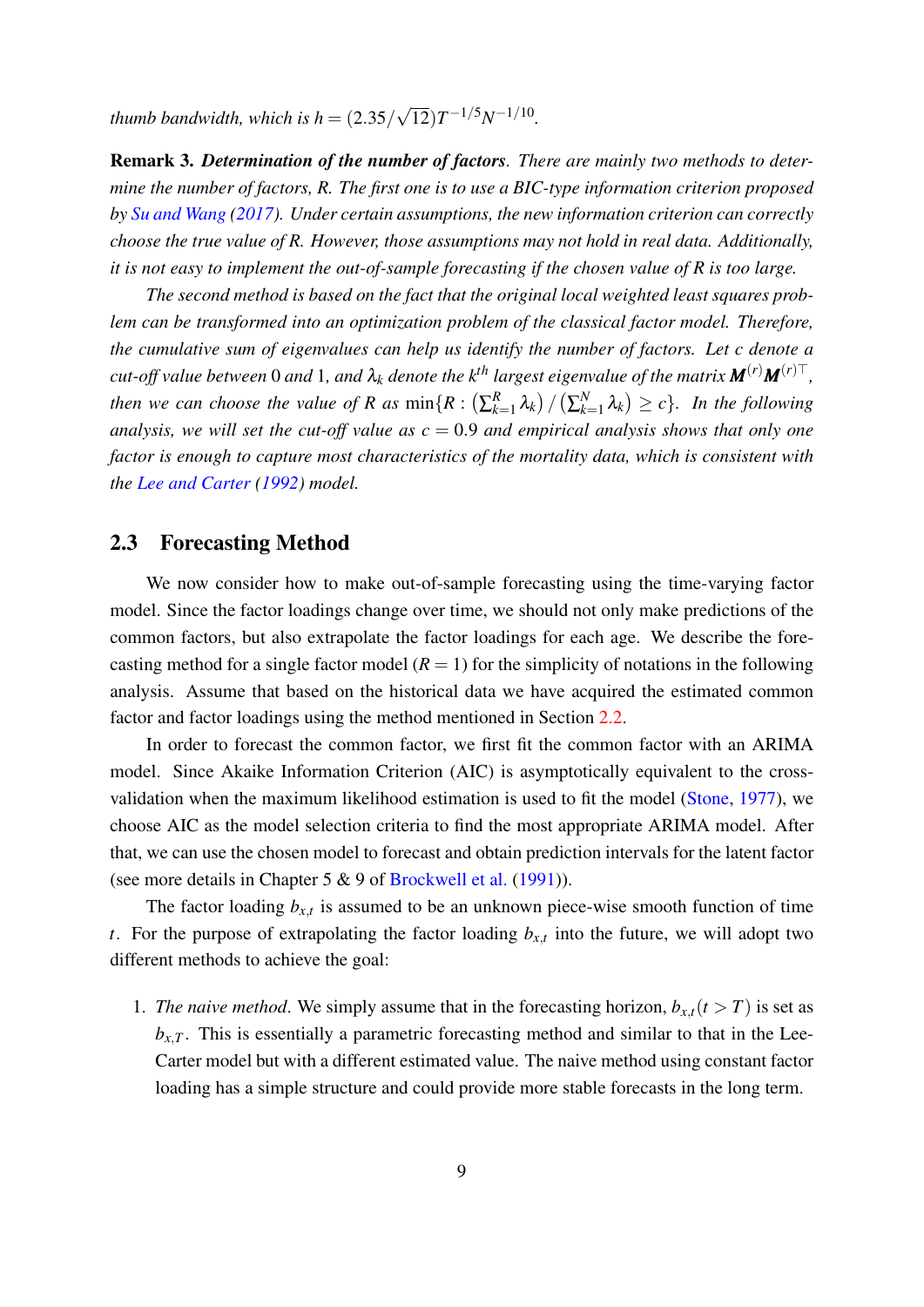2. *The local regression method*. This method is based on a nonparametric regression method – the local linear regression, to flexibly estimate the deterministic function  $b_{x,t}$  (See more details in [Fan and Gijbels](#page-32-11) [\(1996\)](#page-32-11) and [Friedman et al.](#page-32-12) [\(2001\)](#page-32-12)). Similar method has also been applied in [Li and O'Hare](#page-32-6) [\(2017\)](#page-32-6); [Li et al.](#page-32-7) [\(2015\)](#page-32-7). The local linear regression can easily extend the most recent trends, which is more suitable for short-term forecasting.

We briefly describe the local regression method in the rest of this section. The main idea of the local linear regression is to fit the linear regression using only the observations in the neighbourhood of a target point *t*0. This so-called localization is achieved by using a weight function  $K_{\lambda}(t,t_0) = K((t-t_0)/\lambda)$ , where *K* is a kernel function and the index  $\lambda$  indicates the width of the neighborhood. One of the commonly used kernel functions with compact support is Epanechnikov kernel, which is adopted in this paper. For the Epanechnikov kernel, the window width parameter  $\lambda$  is the radius of the support region, which can be estimated using out-ofsample validation. The weight function assigns a weight to each time point *t* based on the corresponding distance from  $t_0$  (i.e.,  $|t - t_0|$ ). In this way, the resulting estimated function is a smooth function.

Specifically for the forecasting of the time-varying factor loading of each age *x*, the local linear regression solves a separate weighted least square problem at each target point  $T + h$  $(h = 1, 2, ...)$ :

$$
\min_{\alpha(T+h),\beta(T+h)}\sum_{t=1}^{T+h-1}K_{\lambda}(t,T+h)\left(b_{x,t}-\alpha(T+h)-\beta(T+h)t\right)^{2}.
$$

Note that the notations  $\alpha(T+h)$  and  $\beta(T+h)$  indicate that the two parameters under study vary with the point  $T + h$  in the local linear method.

Let 
$$
\mathbf{b}_x = (b_{x,1}, b_{x,2}, \dots, b_{x,T+h-1})^\top
$$
,  $\mathbf{X} = \begin{pmatrix} 1 & 1 & \dots & 1 \\ 1 & 2 & \dots & T+h-1 \end{pmatrix}^\top$ , and  $\mathbf{W}(T+h)$  denote

the  $(T + h - 1) \times (T + h - 1)$  diagonal matrix with the  $t<sup>th</sup>$  diagonal element  $K_{\lambda}(t, T + h)$ . Then by using the weighted least squares estimation, we can obtain the estimators for  $\alpha(T+h)$  and  $\beta(T+h)$  as follows:

$$
\left(\widehat{\alpha}(T+h),\widehat{\beta}(T+h)\right)^{\top}=\left(\mathbf{X}^{\top}\mathbf{W}(T+h)\mathbf{X}\right)^{-1}\mathbf{X}^{\top}\mathbf{W}(T+h)\mathbf{b}_{x}.
$$

To ensure that  $\mathbf{X}^\top \mathbf{W}(T+h) \mathbf{X}$  is nonsingular, the bandwidth parameter  $\lambda$  in the kernel function should be selected properly in practice, see more details in [Fan and Gijbels](#page-32-11) [\(1996\)](#page-32-11). Therefore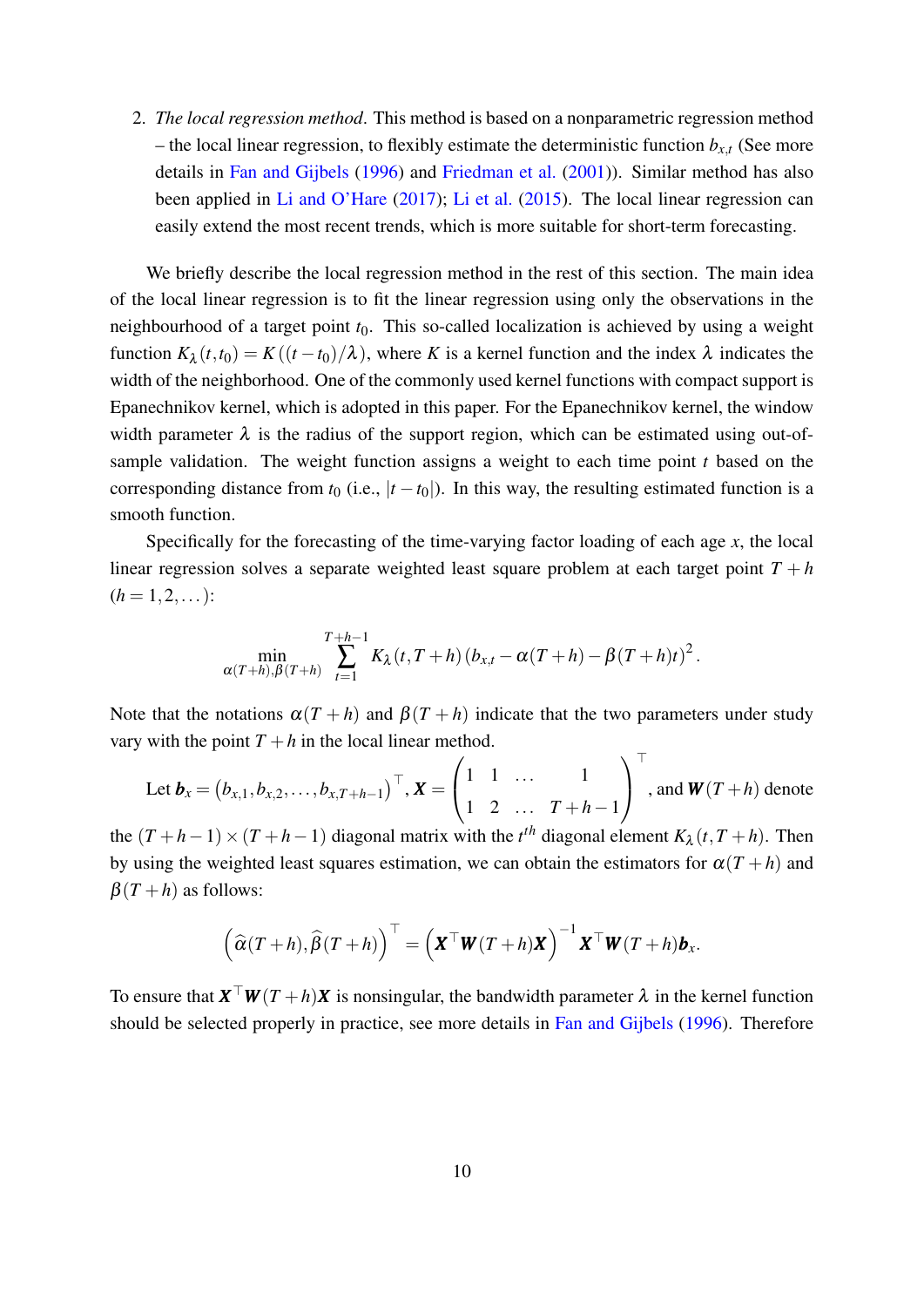the forecasted factor loading at point  $T + h$  is

$$
\widehat{b}_{x,T+h} = \begin{pmatrix} 1 & T+h \end{pmatrix} \begin{pmatrix} \widehat{\alpha}(T+h) \\ \widehat{\beta}(T+h) \end{pmatrix}.
$$

Note that for  $h > 1$ , the forecasts  $\hat{b}_{x,T+1},...,\hat{b}_{x,T+h-1}$  are evolved in  $\mathbf{b}_x$  when estimating the factor loading at the time  $T + h$ . Following this method, we can estimate the factor loadings for each age as a smooth function of time *t* and then extrapolate the factor loadings into the future. Combining with the predicted common factors, we can make out-of-sample predictions of the central death rates using the time-varying factor model.

## <span id="page-10-0"></span>3 Optimal 'Boundary' Estimation

Under the framework of time-varying factor model, we assume the factor loading  $b_{x,t}$  is a function of time *t*. In Section [2.3,](#page-8-0) we introduced two different methods to extrapolate the factor loading. One is a naive method, which is more suitable for long-term forecasting; and the other is based on local linear regression, which is more suitable for short-term forecasting. Then can we estimate the 'boundary' between short-term and long-term forecasting that divides the forecasting horizon according to the predictive power of the local regression method and naive method?

To solve this problem, we first propose a new forecasting method, which is a hybrid of two previously introduced methods. Assume  $T_0$  is the number of years used in fitting the model and  $k$  $(k = 0, 1, 2, \dots)$  is the optimal boundary between short-term and long-term forecasting, favoured by the time-varying models based on the local regression and naive method, respectively. We have the point forecast estimation of mortality rate  $ln(m_{x,t})$  for any given *x*, *t* and  $k$  ( $k \ge 1$ ) using the hybrid method as

$$
ln(\widehat{m}_{x,t}) = \begin{cases} \widehat{a}_x + \widehat{b}_{x,t} \cdot \widehat{k}_t & T_0 + 1 \leq t \leq T_0 + k, \\ \widehat{a}_x + \widehat{b}_{x,T_0 + k} \cdot \widehat{k}_t & t \geq T_0 + k + 1. \end{cases}
$$

If  $T_0 + 1 \le t \le T_0 + k$ , the forecast of  $\ln(m_{x,t})$  at time t is  $\hat{a}_x + b_{x,t} \cdot k_t$ , where  $b_{x,t}$  is the extrapolated factor loading at time *t* based on the local regression method. When  $t \geq T_0 + k + 1$ , the forecast at time *t* is  $\hat{a}_x + b_{x,T_0+k} \cdot k_t$ , where  $b_{x,T_0+k}$  is time-invariant and obtained using the extrapolated factor loading at time  $T_0 + k$  based on the local regression method. For  $k = 0$ , the forecast at time *t*  $(t > T_0)$  is just  $\hat{a}_x + b_{x,T_0} \cdot k_t$  using the estimated factor loading at time  $T_0$ . In this case, the hybrid method degenerates to the naive method. In view of this,  $T_0 + k$  is the time boundary between short-term and long-term forecasting, and between choosing the local regression and naive method. Given the value of *k*, the hybrid method applies the local linear regression for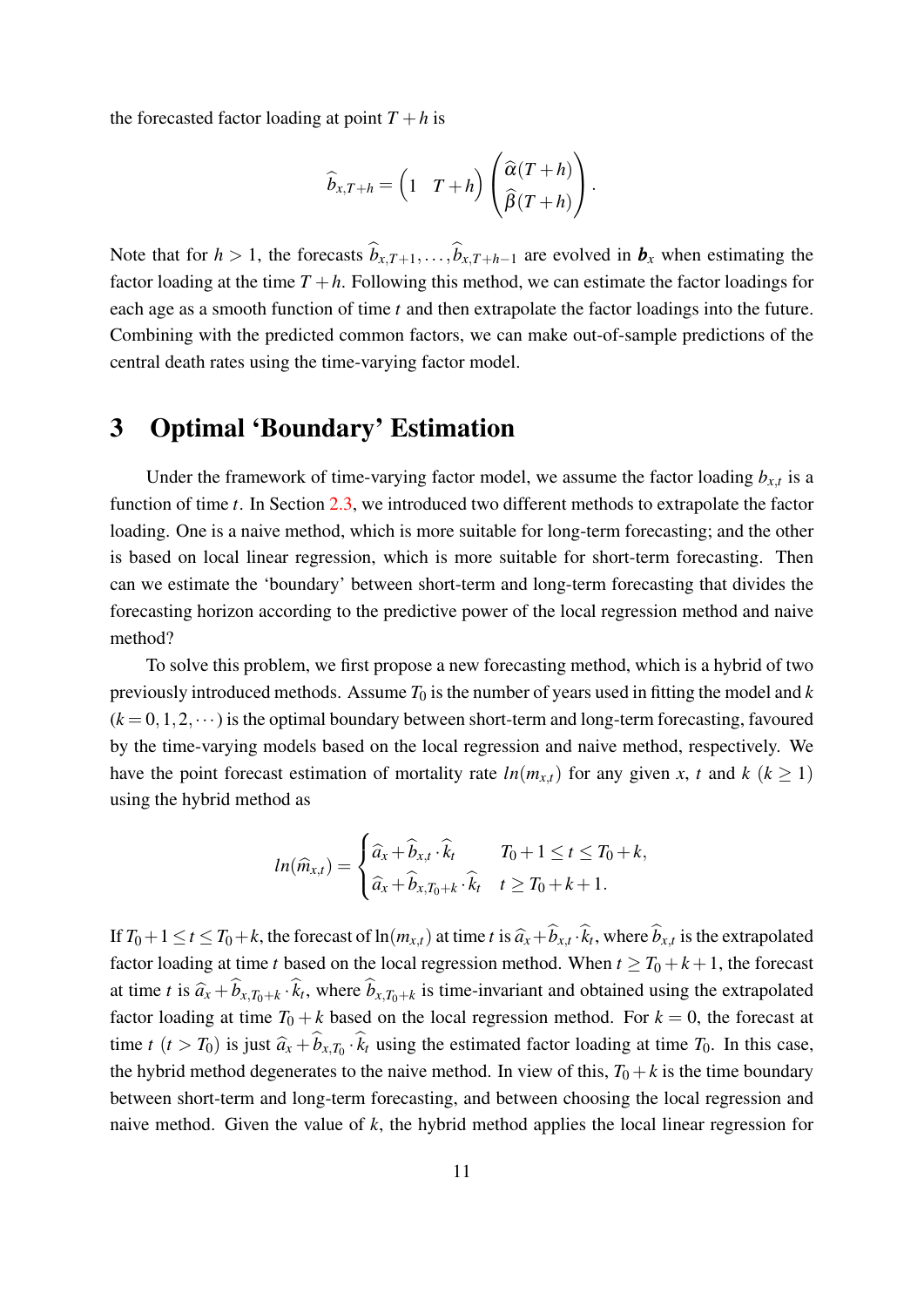the first *k* periods in the forecasting horizon and keeps the factor loadings  $(b_{x,T_0+k})$  unchanged thereafter, which combines the local regression and naive methods. Additionally, the hybrid method guarantees a consistent and smooth transition from short-term to long-term forecasting.

As discussed in Section [1,](#page-1-0) different forecasting horizons may favour different models. Generally, long-term forecasting benefits more from the historical long-term trend and shortterm forecasting relies on the recent trend [\(Booth et al.,](#page-31-2) [2002\)](#page-31-2). Since the local linear regression can easily extend the most recent trend, it is more suitable for short-term forecasting. However, as time goes by, the recent trend becomes less and less reliable, which is not suitable for longterm forecasting. On the other hand, the naive method using constant factor loading is more suitable for long-term forecasting, as it has a simple structure and would provide more stable forecasts in the long term. Compared to the classical factor model, the naive method provides more accurate estimations not only for the factor loadings but also for the common factors, which helps generate more accurate long-term forecasts.

Based on the hybrid forecasting method, we propose an estimation method of the optimal 'boundary' inspired by [Bai](#page-31-12) [\(2010\)](#page-31-12). Assume the entire dataset has *T* years and we consider the first  $T_0$  years of data as the training set, and the remaining data with size  $T - T_0$  as the validation set. Given the value of *k*, we first fit the time-varying factor model using the training set, and then apply the hybrid forecasting method to the validation set. We consider all possible lengths of short-term (long-term) forecasting horizons (i.e. *k*) and find out an optimal one using least squares estimation. We describe the estimation procedure as follows.

For the given *x* and *k* such that  $1 \le k \le T - T_0 - 1$ , define  $\hat{y}_{x,t}(k) = \hat{a}_x + b_{x,t} \cdot k_t$  as the predicted value of  $\ln(m_{x,t})$  using the hybrid forecasting method. When  $T_0 + 1 \le t \le T_0 + k$ ,  $\hat{b}_{x,t}$ is forecasted by the local regression method; And when  $T_0 + k + 1 \le t \le T$ ,  $b_{x,t} = b_{x,T_0+k}$ , where  $b_{x,T_0+k}$  is the predicted factor loading at time  $T_0 + k$  obtained via the local regression method. Then we define the sum of squared residuals for age *x* as

$$
S_{x,T}(k) = \sum_{t=T_0+1}^{T} (\ln(m_{x,t}) - \widehat{y}_{x,t}(k))^2
$$
  
= 
$$
\sum_{t=T_0+1}^{T_0+k} (\ln(m_{x,t}) - \widehat{a}_x - \widehat{b}_{x,t} \cdot \widehat{k}_t)^2 + \sum_{t=T_0+k+1}^{T} (\ln(m_{x,t}) - \widehat{a}_x - \widehat{b}_{x,T_0+k} \cdot \widehat{k}_t)^2,
$$

where  $k = 1, 2, ..., T - T_0 - 1$ . Here *k* represents the length of the short-term forecasting horizon or the 'boundary' between short-term (based on the local regression method) and long-term (based on the naive method) forecasting. The local linear regression is used to make forecasts from  $T_0 + 1$  to  $T_0 + k$ ; while the naive method (i.e. assuming  $\hat{b}_{x,t}$  does not change over the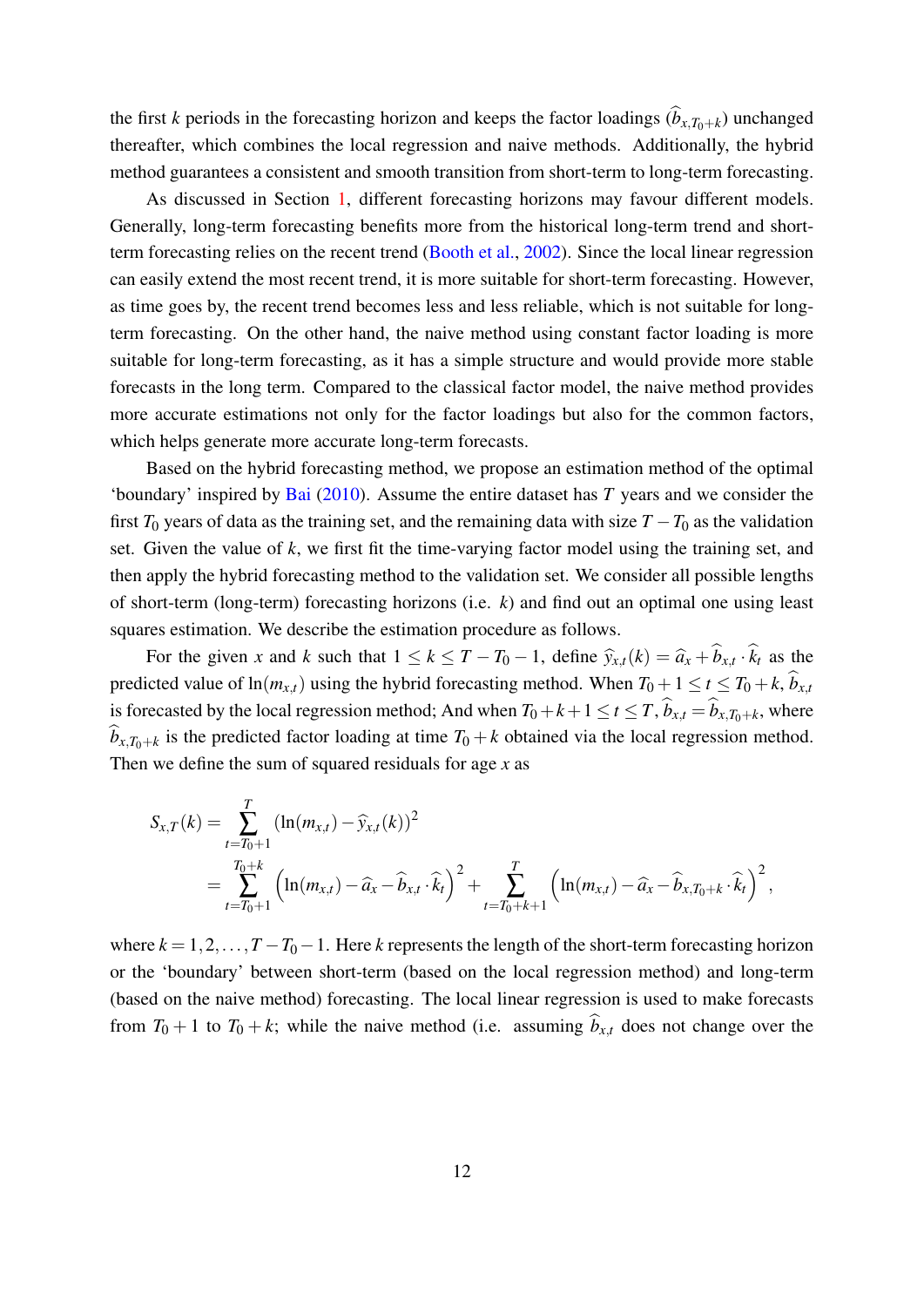remaining period) is used to make forecasts from  $T_0 + k + 1$  to *T*. We define

$$
S_{x,T}(0) = \sum_{t=T_0+1}^{T} \left( \ln(m_{x,t}) - \widehat{a}_x - \widehat{b}_{x,T_0} \cdot \widehat{k}_t \right)^2, \text{ for } k=0
$$

and

$$
S_{x,T}(T-T_0) = \sum_{t=T_0+1}^{T} \left( \ln(m_{x,t}) - \widehat{a}_x - \widehat{b}_{x,t} \cdot \widehat{k}_t \right)^2, \text{ for } k = T - T_0.
$$

In this way,  $S_{x,T}(k)$  is defined for each  $k = 0, 1, \ldots, T - T_0$ . Thus, the total sum of squared residuals (SSR) across all ages is defined as

$$
SSR(k) = \sum_{x=1}^{N} S_{x,T}(k),
$$

Hence the least squares estimator of the optimal 'boundary' is

$$
\widehat{k} = \underset{0 \le k \le T - T_0}{argmin} SSR(k).
$$

The estimated optimal 'boundary' between the short-term (based on local linear regression) and long-term (based on naive method) forecasting is the time  $\hat{k}$  that leads to the smallest SSR.

#### <span id="page-12-0"></span>4 Data

The mortality data used in this paper are extracted from the Human Mortality Database (HMD) [\(36\)](#page-33-6). Six countries are selected for the empirical analysis in Section [4](#page-12-0) and Section [5.](#page-13-0) For each country, age-sex-specific death rates are available annually for the entire population. The selected countries are shown in Table [1](#page-12-1) along with the corresponding available time horizons, which will be used for empirical analysis.

| Table 1: Time horizon for different countries |
|-----------------------------------------------|
|                                               |

<span id="page-12-1"></span>

| Country          | start year | end year | length |
|------------------|------------|----------|--------|
| <b>AUSTRALIA</b> | 1921       | 2018     | 98     |
| <b>CANADA</b>    | 1921       | 2016     | 96     |
| <b>FRANCE</b>    | 1816       | 2017     | 202    |
| <b>ITALY</b>     | 1872       | 2017     | 146    |
| <b>JAPAN</b>     | 1947       | 2018     | 72     |
| <b>USA</b>       | 1933       | 2017     | 85     |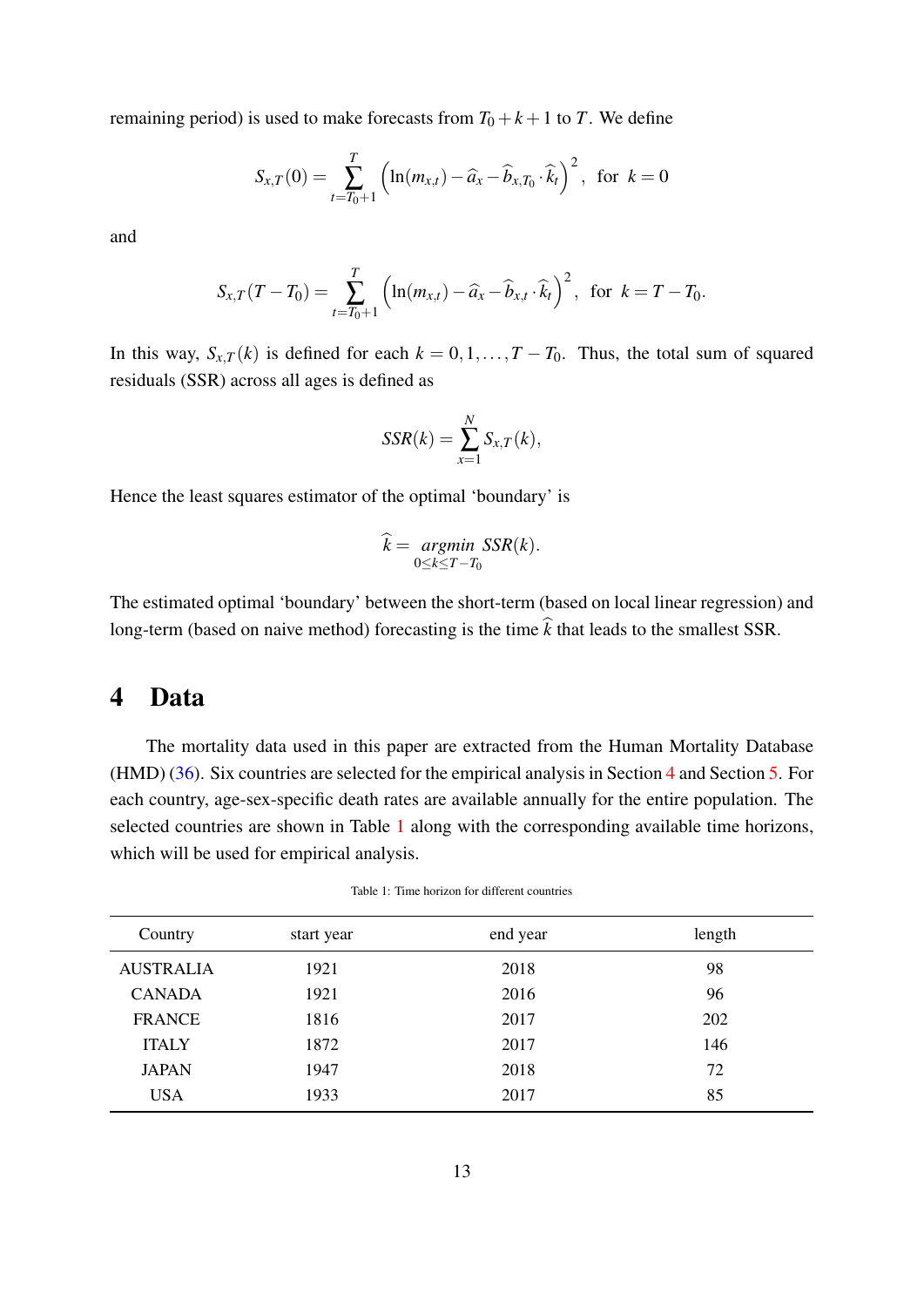The mortality data are generally available from age  $0$  to age  $110+$  for each year. Since measures of mortality at very old ages are unreliable [\(Lee and Carter,](#page-32-2) [1992\)](#page-32-2), we decide not to use mortality data of age 91 and over in the following analysis and end up with  $N = 91$  ages.

In order to investigate whether the factor loadings are time-varying or time-invariant in the empirical data. We conduct an exploratory data analysis by applying the Lee-Carter Model on the US mortality data with rolling-window time frames. We first divide the entire dataset into 44 subsets (each with 40 yearly observations) with the first subset from year 1933 to year 1972, the second subset from year 1934 to year 1973, and so on. We then fit the Lee-Carter model on each of the subset and extract the factor loading  $b<sub>x</sub>$  for each time frame. We plot the factor loadings of some selected ages in Figure [1.](#page-13-1) We can see that the factor loadings possess different dynamic patterns for different ages and they are not time-invariant.

<span id="page-13-1"></span>

Figure 1: Factor loadings for ages 20, 40, 60, 80 over 44 rolling-window time frames

# <span id="page-13-0"></span>5 Empirical Results and Analysis

In the first two subsections, we present the application results of the time-varying factor model using age-specific mortality data of the US. We compare the time-varying factor models based on both the naive and local regression forecasting methods with Lee-Carter model (the classical factor model with one factor) via out-of-sample forecasting performance. Empirical results by gender are provided in Appendix A. Section [5.3](#page-20-0) further compares the forecasting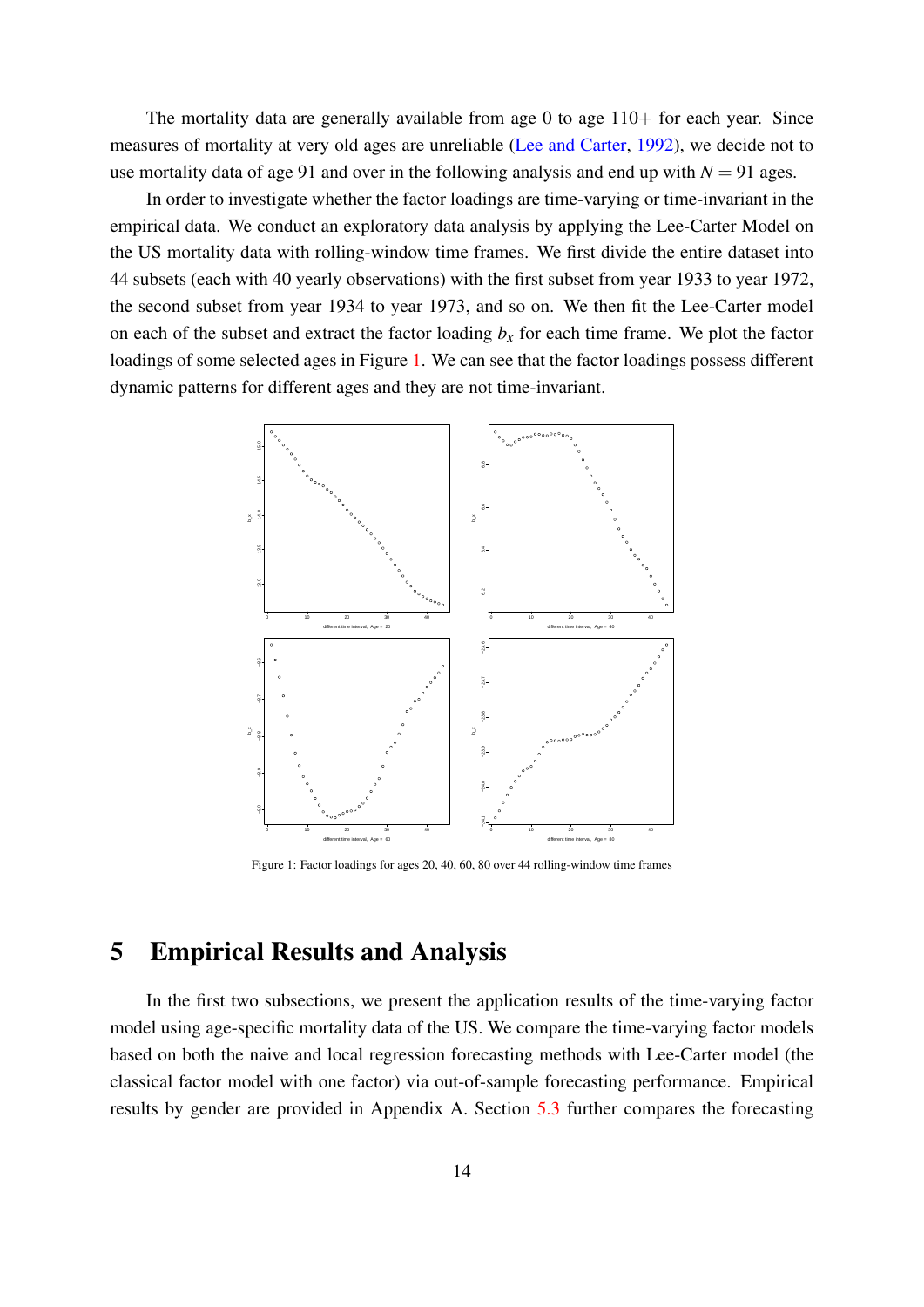performance across multiple countries and models based on different fitting and forecasting horizons. And in the Section [5.4,](#page-22-0) we estimate the optimal 'boundary' between short-term and long-term forecasting for different countries.

#### <span id="page-14-1"></span>5.1 Model Fitting

We fit the US mortality data using the estimation method of the time-varying factor model introduced in Section [2.](#page-3-0) The number of factors estimated is 1  $(\hat{R} = 1)$ , which is consistent with the Lee-Carter model. More empirical results of the time-varying model with multiple factors are shown in Appendix C.

Using the model selection criteria AIC, we find that the common factor  $k_t$ , obtained from the time-varying factor model, follows an ARIMA  $(1,1,0)$  with drift model. This model can capture most of the characteristics of the common factor. Our fitted model of the common factor  $k_t$  is as follows:

$$
\nabla k_t = -1.4116 + 0.3271 \nabla k_{t-1} + e_t,
$$
  
(0.2791) (0.1046)

where  $\bigtriangledown$  refers to the first order differencing and  $e_t$  represents the error term. The numbers in the parentheses are the standard errors of the corresponding parameters. With the ARIMA model built above, we can then forecast the common factor into the future.

As a comparison, we also list the fitted ARIMA model of the common factor (The number of factors estimated is [1](#page-14-0).) using the classical factor model below:

$$
\nabla k_t = -1.4046 + 0.3114 \nabla k_{t-1} + e_t.
$$
  
<sub>(0.2837)</sub> (0.1051)

We can see that the ARIMA models of the common factors estimated from the time-varying factor model and the Lee-Carter model are close. The estimated common factors, plotted in Figure [2,](#page-15-0) tend to decrease linearly and show similar dynamic patterns. The common factor is regarded as the index of the level of mortality, which captures major influence on death rates of all ages.

Figure [3](#page-16-0) displays the comparison of the factor loadings between the time-varying factor model and the Lee-Carter model for selected ages. Compared with time-invariant factor loadings (the dashed lines), the time-varying factor loadings (the solid curves) change smoothly overtime, see Figure [3.](#page-16-0) It is interesting to notice that, no matter which age it is, the corresponding factor loadings always reach their own minimum or maximum values during 1960s or 1970s. For older people (over age 40), the factor loadings usually arrive at their maximum values during 1960s or 1970s, which means the death rates of older people are more sensitive

<span id="page-14-0"></span><sup>&</sup>lt;sup>1</sup>In this case, the classical factor model has the same model structure as the Lee-Carter model with  $R = 1$ .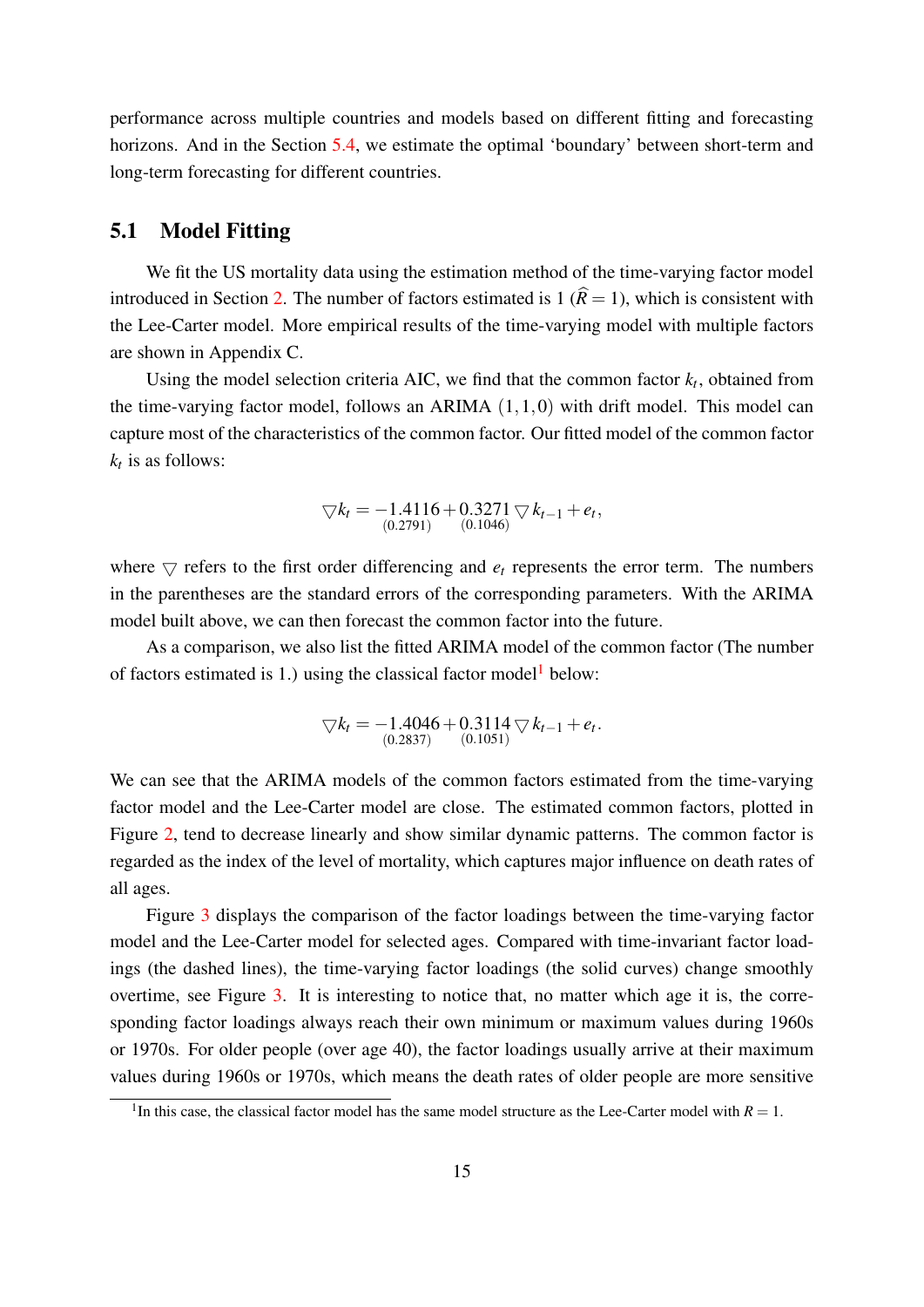<span id="page-15-0"></span>

Figure 2: Plots of the estimated common factors for the time-varying factor model & the Lee-Carter model

to the latent common factor during that period. For the younger ages (below age 40), however, the corresponding factor loadings reach their minimum values during the same period, which means the death rates of younger people are less sensitive to the latent factor during that time. The only exception is the factor loadings of the infant group, whose dynamic pattern is more similar to that of the older group.

Figure [4](#page-16-0) shows the fitted death rates of both the time-varying factor model and the Lee-Carter model with empirical observations for selected ages. Obviously, no matter which age it is, the time-varying factor model fits better than the Lee-Carter model. We use the mean squared error  $(MSE)^2$  $(MSE)^2$  to evaluate the goodness of fit. As a result, the overall MSE of the time-varying factor model is 0.001990, which is much smaller than that of the Lee-Carter model, 0.006690 (three times bigger than the former one). Therefore, the time-varying factor model performs much better than the Lee-Carter with respect to the in-sample fitting.

Although the time-varying factor model works better in the fitting procedure, the problem of overfitting may exist due to the increased complexity of the model. Through the Monte Carlo simulation studies in Section [6,](#page-26-0) we will see that overfitting is harmful to forecasting. Usually, an overfitting model performs too well in the fitting sample to have good generalization ability in forecasting. Generally speaking, we can always improve a model's in-sample fitting performance by increasing the complexity of the model, which, however, cannot guarantee a better forecasting performance in the future. Thus we will use the out-of-sample validation method to investigate whether the time-varying model can enhance the out-of-sample forecasting perfor-

$$
\text{MSE} = \frac{1}{NT} \sum_{x} \sum_{t} \left( \ln(m_{x,t}) - a_x - \widehat{\boldsymbol{b}}_{x,t}^{\top} \widehat{\boldsymbol{k}}_t \right)^2
$$

Computation of the MSE for the Lee-Carter model is the same as above except that  $\mathbf{b}_{x,t}$  is replaced by  $\mathbf{b}_x$ .

<span id="page-15-1"></span><sup>&</sup>lt;sup>2</sup>The MSE for the time-varying model is computed as follows: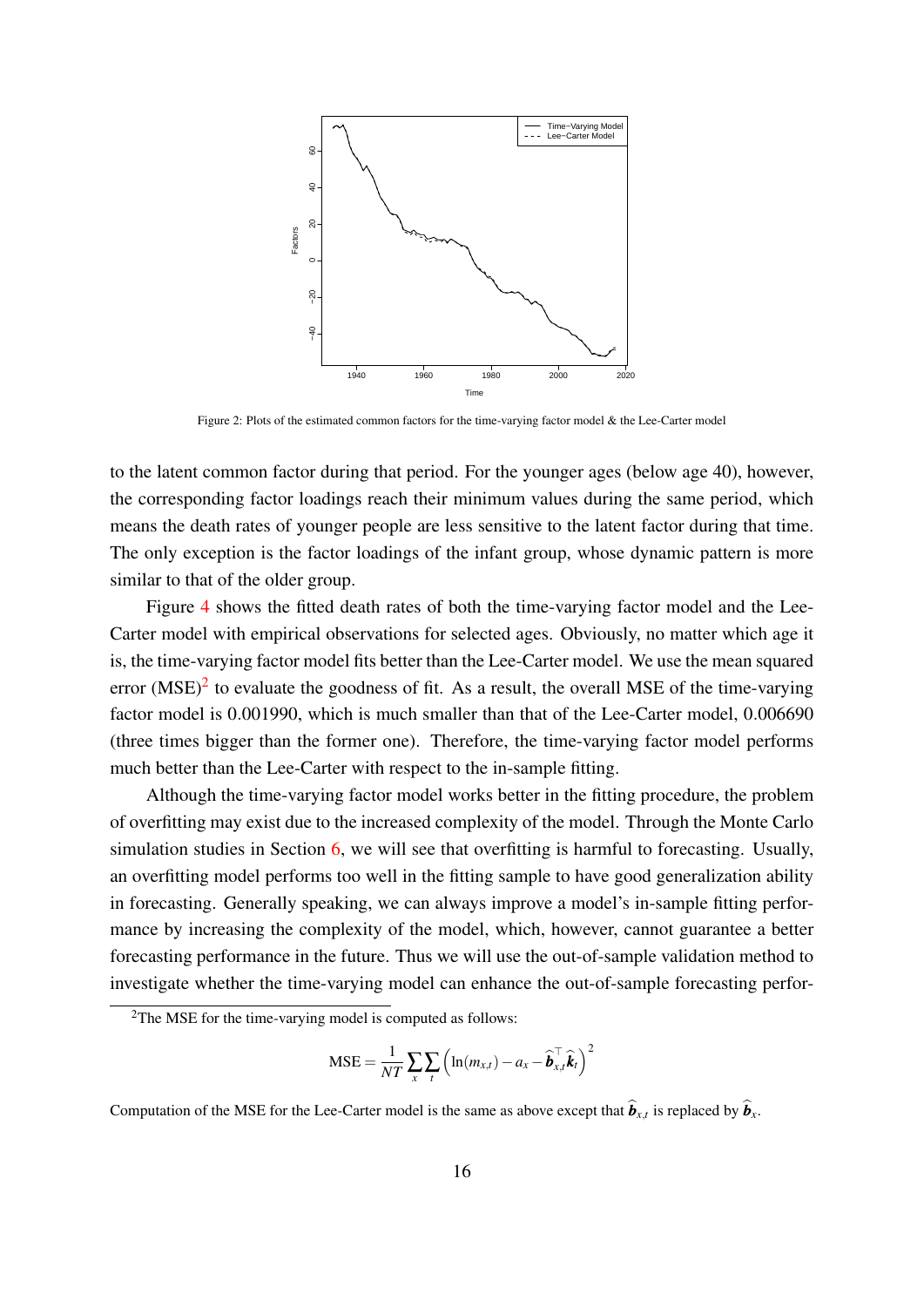<span id="page-16-0"></span>

Figure 3: Plots of the estimated time-invariant factor loadings (dashed lines) & the time-varying factor loadings (solid lines) for age  $0, 10, \ldots, 90$ .



Figure 4: The actual data (black solid lines) versus the fitted values from the time-varying model (red dashed lines) and the Lee-Carter model (blue dotted lines); the data have been logtransformed & demeaned.

mance in the next subsection.

#### 5.2 Out-of-sample Forecasting

In this subsection, we use the original US mortality data over the first 60 years as the training set (from 1933 to 1992) to fit the models, and then forecast the mortality rates in the testing set (from 1993 to 2017) using the fitted models. The predicted values are compared with the actual data in the testing set to see which model is better at the out-of-sample forecasting. We apply the mean squared prediction error (MSPE) as the measure to evaluate the out-of-sample forecasting performance.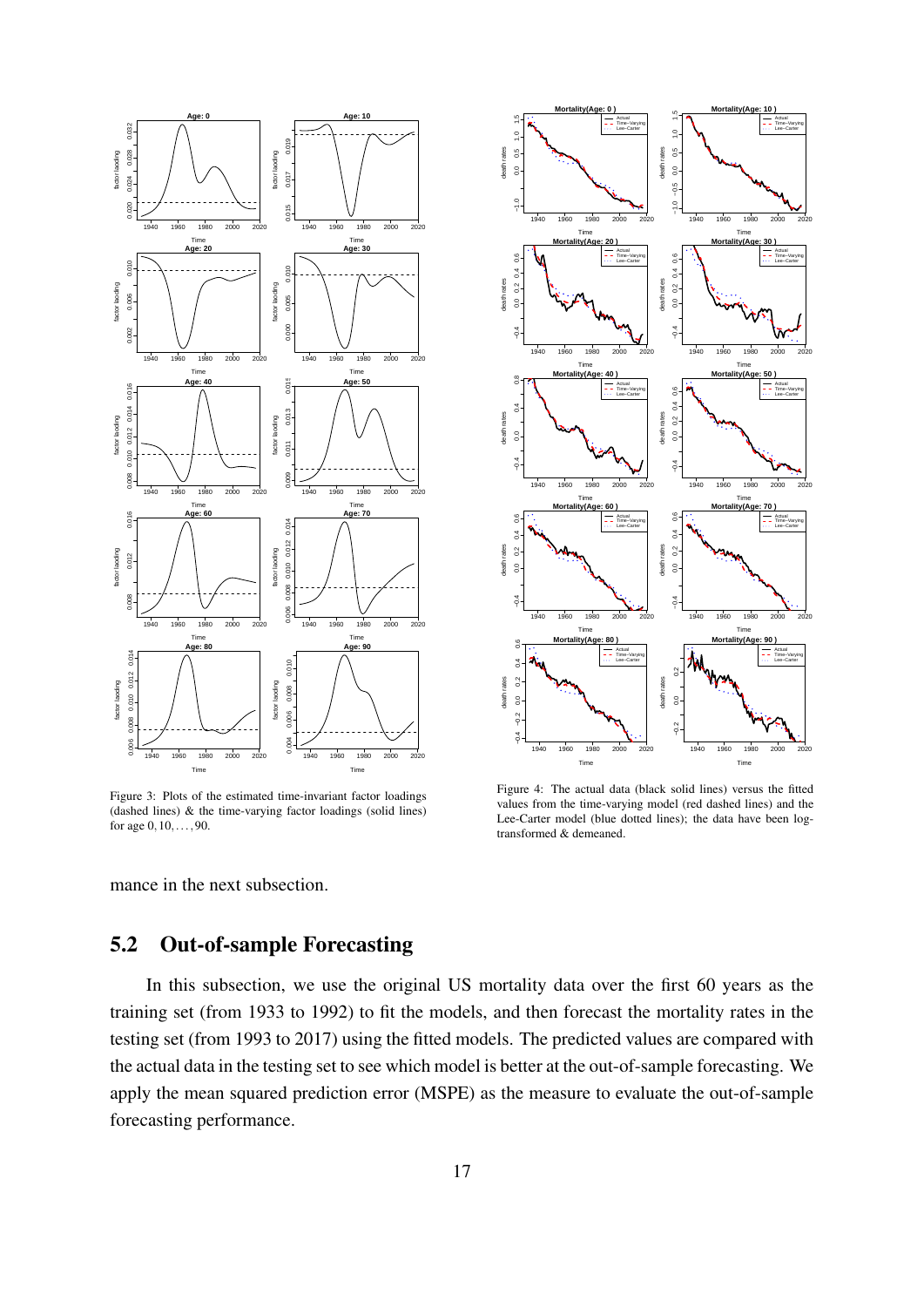<span id="page-17-0"></span>

Figure 5: Out-of-sample forecast of the common factor, with the model fitted on 1933 to 1999 and the forecast horizon over 1993 to 2017; predicted value (dashed line), 80% PI (dotted line)

Figure [5](#page-17-0) plots the historical and predicted values of the common factor of the time varying factor model along with the associated 80% prediction intervals, which is based on the ARIMA model fitted in Section [5.1.](#page-14-1) The dashed downward line shows that the latent factor will keep declining in the future, and there is an 80% chance that a future observation will be covered by the corresponding prediction interval (represented by area between the red dashed lines).

Since the time-varying factor model and the Lee-Carter model have similar common factor and the corresponding fitted ARIMA model, the forecasts of the common factor are close to each other too. Hence, the major difference of prediction accuracy between the time-varying factor model and the Lee-Carter model lies in the factor loadings. We extrapolate the factor loadings obtained from the time-varying factor model using both the naive method and local linear regression introduced in Section [2.3,](#page-8-0) respectively. We then forecast the mortality rates into the future using both the time-varying and Lee-Carter models.

Figure [6](#page-18-0) plots the estimated and extrapolated factor loadings of the time varying factor models. Figure [7](#page-18-0) plots the actual data and predicted values using the three above-mentioned methods. From Figure [6,](#page-18-0) we see that the local regression method follows the recent historical trend of factor loadings, while the naive method stays at a constant level. Theoretically, if future factor loadings do not deviate significantly from the recent historical trend, the local linear regression may perform better than the naive method in forecasting. However, it may only be reasonable to assume that factor loadings will follow the local trends in the short-term. For long-term forecasting, this assumption is less reliable and the non-parametric forecasting method would lead to inferior results. In Section [5.3,](#page-20-0) we observe similar results in other countries' mortality forecasting. Hence, the naive method, with time-invariant forecasted factor loadings, is more suitable for long-term forecasting. And it may also be suitable for short-term forecasting if the long-term trend is consistent with the short-term trend. Since the benefit of using the local regression method decreases as the forecasting horizon increases, it is worthwhile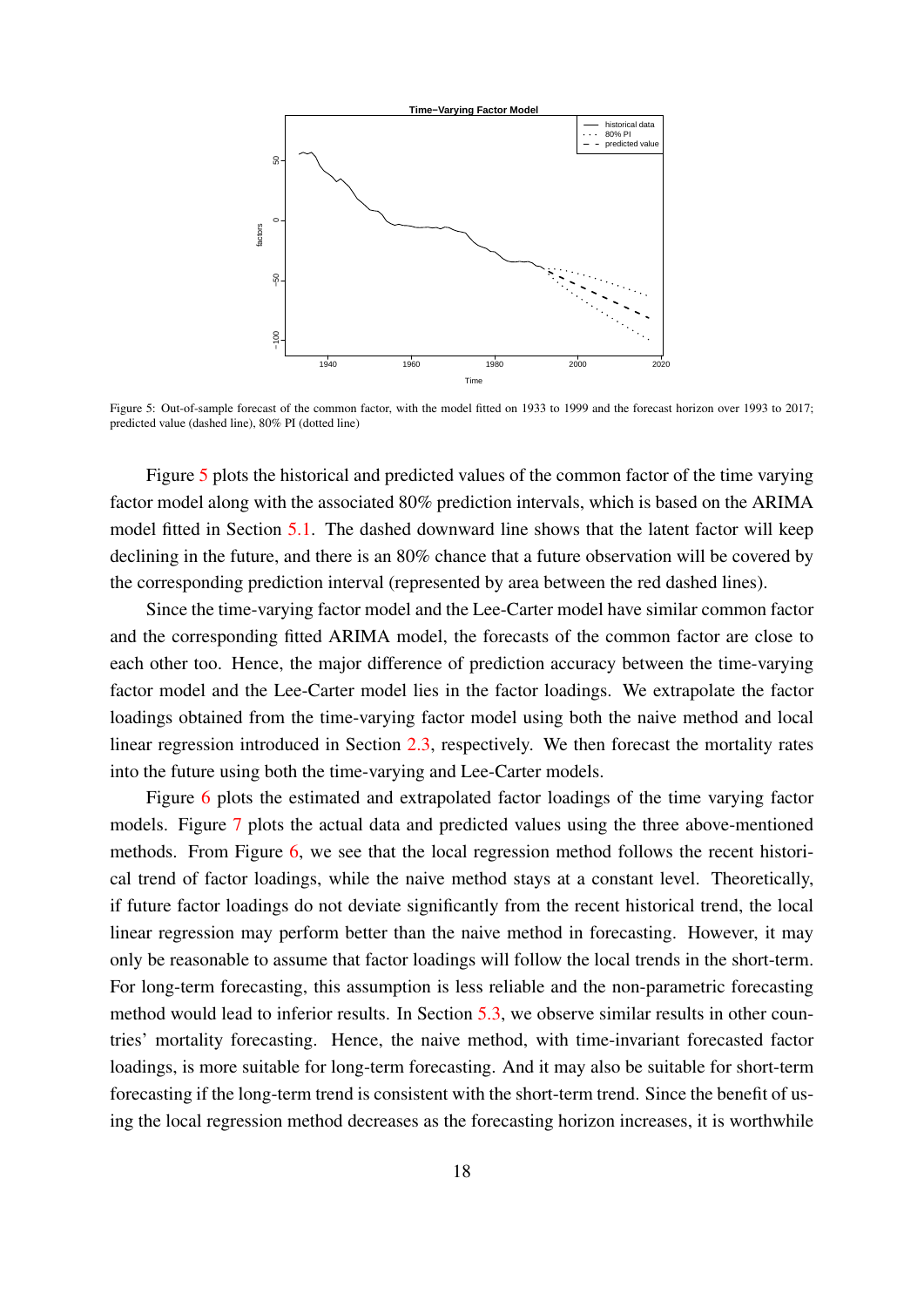<span id="page-18-0"></span>

Figure 6: Plots of the estimated and extrapolated factor loadings based on naive method (dotted lines) & local regression method (dashed lines) for age  $0, 10, \ldots, 90$ .



Figure 7: The actual data (solid line) versus the predicted values from the time-varying model (naive method: dash-dotted line; local linear regression: dotted line) and the Lee-Carter model (dashed line); the data have been log-transformed.

to ask whether an optimal forecasting horizon exists for using the local regression method. This question will be answered in Section [5.4.](#page-22-0)

The empirical analysis suggests that, the time-varying factor model (based on the naive method) performs better than the Lee-Carter model over the entire forecasting horizon (1993- 2017). Using the mean squared prediction error (MSPE) to evaluate the out-of-sample forecasting performance, we see that the overall MSPE for the Lee-Carter model is 0.03085, while the overall MSPE for the time-varying factor model (based on the naive method) is only 0.01804. However, if we choose to use the local linear regression to extrapolate factor loadings, the timevarying factor model performs worse than Lee-Carter model, with the MSPE being 0.04768.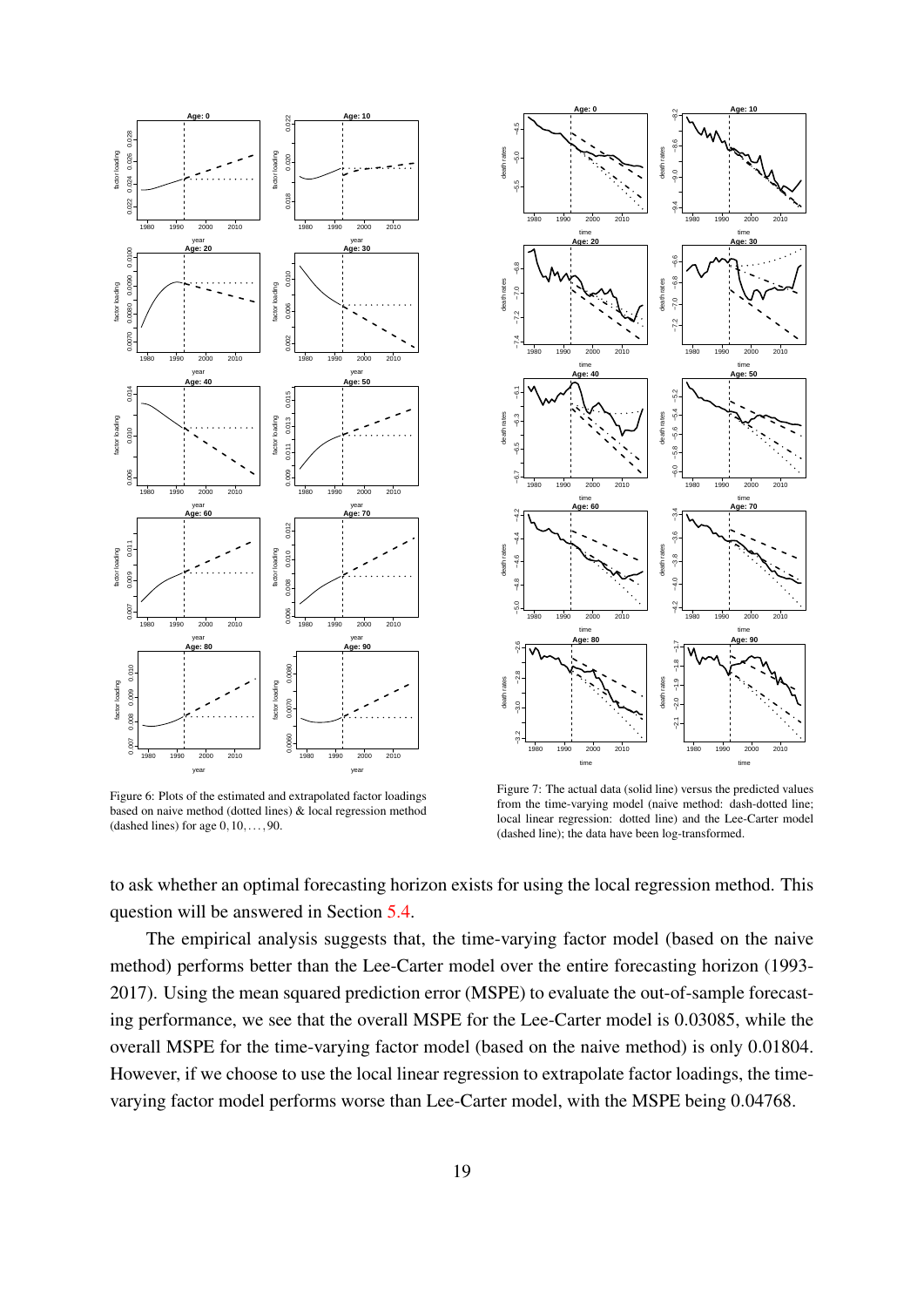Figure [8](#page-19-0) shows the year-specific MSPE for the time-varying factor models and the Lee-Carter model over the forecasting horizon 1993 to 2017. The year-specific MSPE is computed by averaging MSPE over all ages for each forecasting year. From Figure [8,](#page-19-0) we can see that for the majority years, the MSPE of the time-varying model with the naive forecasting method is always the smallest one. From Section [5.4,](#page-22-0) we can see the reason is that the optimal 'boundary' between short-term and long-term forecasting in this case is estimated to be 0. So the the timevarying model with the naive forecasting method is the best for both short-term and long-term forecasting. The MSPE for all the three methods are generally increasing over the years, as it is harder to forecast the farther future. We also notice that the time-varying factor model based on the local regression method works better than the Lee-Carter model over 1993 to 1995. However, it has the worst performance for long-term forecasting. The time-varying model based on local regression method assumes the factor loadings change over time in the future, but it can only extend the recent trend, which may not be suitable for long-term forecasting. On the other hand, the Lee-Carter model and the time-varying model based on the naive method extrapolate factor loadings into the future as constants, which are usually more suitable for long-term forecasting.

<span id="page-19-0"></span>

Figure 8: US: Year-specific MSPE for the time-varying model and the Lee-Carter model over 1993 to 2017; for time-varying model, both the naive method and the local regression method are used

Next, we investigate the forecasting performance of the time-varying factor model at different ages. Figure [9](#page-20-1) shows the age-specific MSPE for the time-varying factor models and the Lee-Carter model. The square-dashed lines and triangle-dotted lines represent the MSPE of the time-varying factor models with the naive and local regression methods for each age, respectively, and the circle-solid line represents the MSPE of the Lee-Carter model. We find that the naive forecasting method based on the time-varying factor model is almost always better than the local regression method for any age in this data. And roughly speaking, no matter which ex-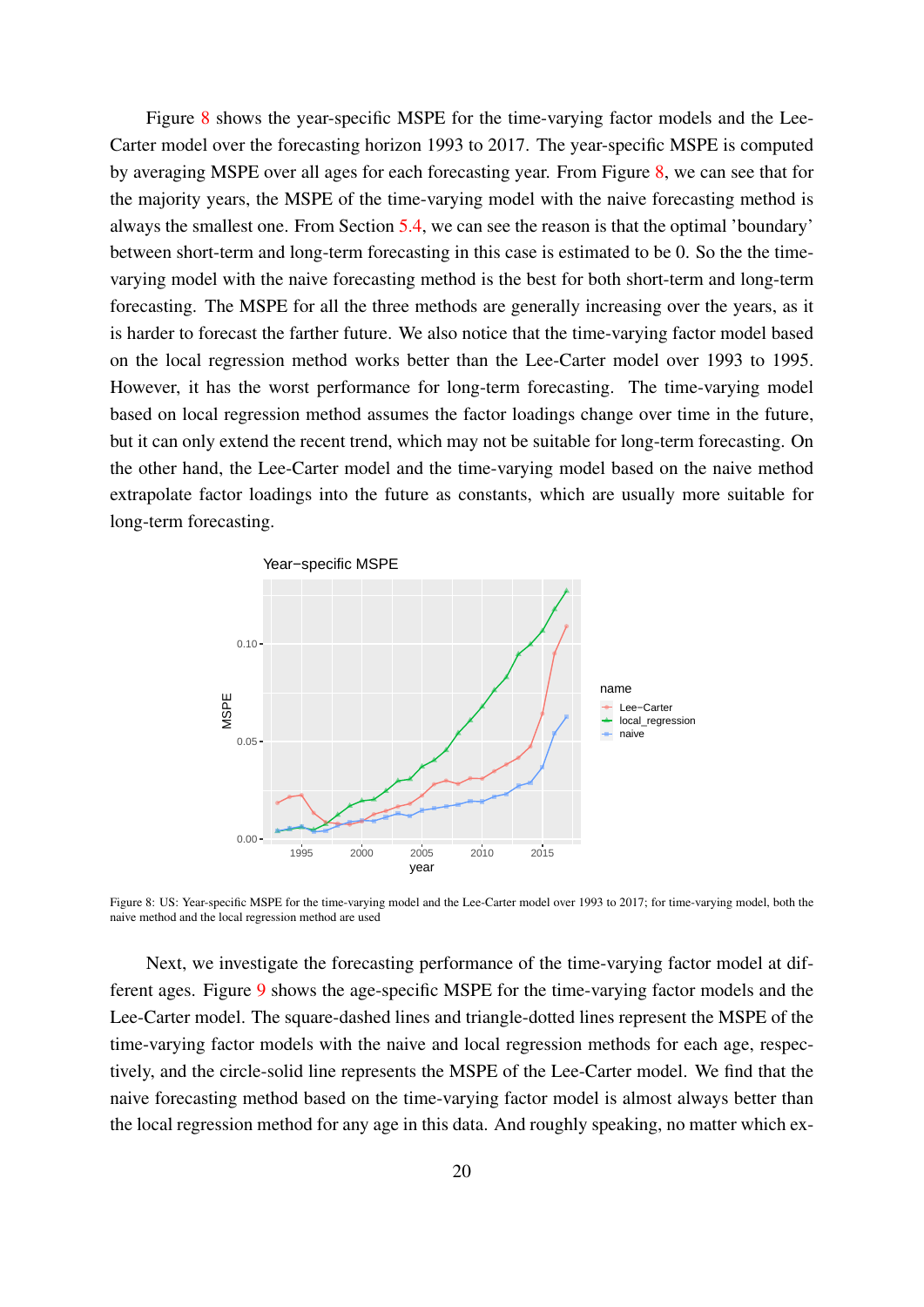<span id="page-20-1"></span>

Figure 9: US: Age-specific MSPE for both the time-varying model and the Lee-Carter model; for time-varying model, both naive method and local regression method are used

trapolation method we choose to use, the time-varying models provide more accurate forecasts than the Lee-Carter model for age groups 20  $\sim$  40 and 60  $\sim$  80. However, for the age group 40 ∼ 60, the forecasting performance of the time-varying factor models is worse than that of the Lee-Carter model. Thus, even though by using naive extrapolation method the time-varying factor model improves the overall performance (over 40% in terms of the MSPE) significantly, it cannot outperform the Lee-Carter model for some ages. The main advantage of the timevarying model is to forecast mortality rates for the young adulthood (20  $\sim$  40) and the older adulthood (60  $\sim$  80).

#### <span id="page-20-0"></span>5.3 Model Comparisons for Multiple Countries

We apply and compare different models using mortality data of multiple countries. In particular, the functional data model proposed by [Hyndman and Ullah](#page-32-8) [\(2007\)](#page-32-8) is also considered for comparison purposes and we call it 'Hyndman-Ullah model' in the rest of the paper. It is a multi-factor extension of the Lee-Carter model, allowing for multiple age-time interaction terms to capture the complex structure of the data. Similar to the Lee-Carter model (i.e. the classical factor model with one factor), it is also commonly considered as a benchmark for mortality forecasting. To determine the order *K* of Hyndman-Ullah model (similar to the number of factors *R* in this paper), we choose the best value of *K* by minimizing Integrated Squared Forest Error. Please refer to [Hyndman and Ullah](#page-32-8) [\(2007\)](#page-32-8) for more details.

In Table [2,](#page-21-0) we present the results of the overall MSPE for different countries, forecast horizons and methods. We use the longest available dataset for training purposes, with different forecasting horizons listed in Table [2.](#page-21-0) To investigate the performance of the short-term and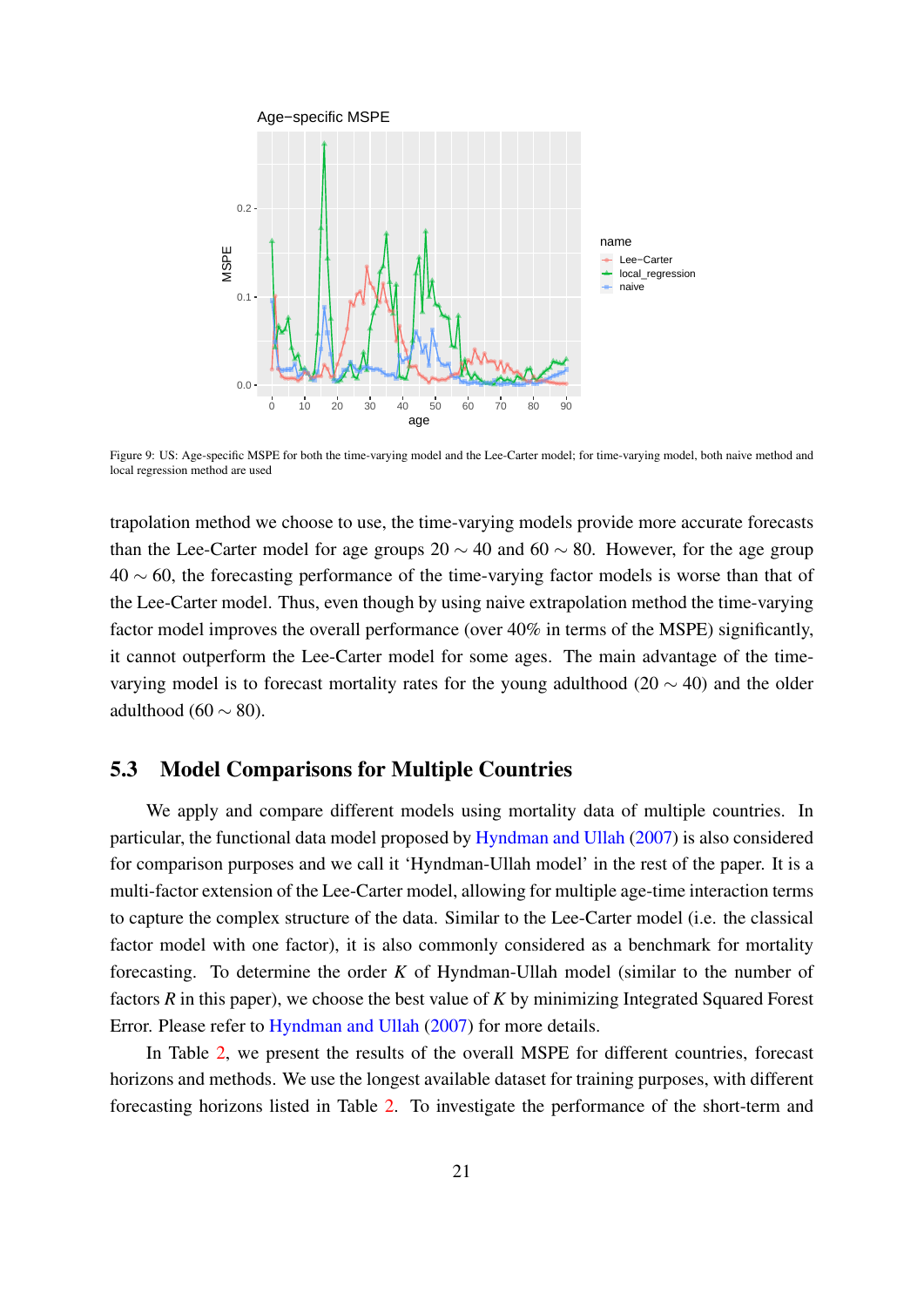long-term forecasting, we consider multiple forecasting horizons with different lengths, including 5, 10, 15, 20 and 25 years. Note that, as the number of total historical years is fixed for each country, the number of training years changes with the length of the forecasting horizon. For example, the total historical years for Australia are 1921∼2018 (98 years). Therefore, the corresponding training years for forecasting horizons 2014∼2018 and 2009∼2018 are 1921∼2013 (93 years) and 1921∼2008 (88 years), respectively. Please refer to Table [1](#page-12-1) for the available historical years for each country. The number of factors is always estimated as  $1 \hat{R} = 1$  for both the classical factor model the time-varying model. Hence, we use 'Lee-Carter' to represent the classical factor model (with  $R = 1$ ) in this section. As for Hyndman-Ullah model, we record the estimated order *K* for each scenario in Table [2.](#page-21-0)

<span id="page-21-0"></span>Table 2: Overall MSPE by country, forecast horizon and method (Hyndman-Ullah: functional data model in [Hyndman and Ullah](#page-32-8) [\(2007\)](#page-32-8) (estimated order K is shown in parenthesis for each scenario), Lee-Carter: classical factor model, TV-local regression: time-varying factor model based on local linear regression, TV-naive: time-varying factor model based on naive method)

| Country                | Forecast Horizon | Hyndman-Ullah    | Lee-Carter | <b>TV-Local Regression</b> | TV-Naive |  |  |
|------------------------|------------------|------------------|------------|----------------------------|----------|--|--|
| <b>Australia</b>       | $2014 \sim 2018$ | $0.012$ (K = 8)  | 0.037      | 0.013                      | 0.014    |  |  |
|                        | $2009 \sim 2018$ | $0.022$ (K = 5)  | 0.049      | 0.016                      | 0.019    |  |  |
|                        | $2004 \sim 2018$ | $0.036$ (K = 10) | 0.064      | 0.026                      | 0.028    |  |  |
|                        | $1999 \sim 2018$ | $0.082$ (K = 3)  | 0.094      | 0.045                      | 0.042    |  |  |
|                        | $1994 \sim 2018$ | $0.053$ (K = 2)  | 0.112      | 0.089                      | 0.043    |  |  |
| Canada                 | $2012 \sim 2016$ | $0.012$ (K = 8)  | 0.044      | 0.015                      | 0.016    |  |  |
|                        | $2007 \sim 2016$ | $0.018$ (K = 3)  | 0.045      | 0.016                      | 0.018    |  |  |
|                        | $2002 \sim 2016$ | $0.021$ (K = 9)  | 0.049      | 0.019                      | 0.020    |  |  |
|                        | $1997 \sim 2016$ | $0.021$ (K = 6)  | 0.051      | 0.025                      | 0.020    |  |  |
|                        | $1992 \sim 2016$ | $0.032$ (K = 6)  | 0.061      | 0.038                      | 0.024    |  |  |
| <b>France</b>          | $2013 \sim 2017$ | $0.009$ (K = 5)  | 0.047      | 0.0146                     | 0.0154   |  |  |
|                        | $2008\sim2017$   | $0.016$ (K = 10) | 0.054      | 0.021                      | 0.022    |  |  |
|                        | $2003 \sim 2017$ | $0.042$ (K = 8)  | 0.081      | 0.049                      | 0.047    |  |  |
|                        | $1998 \sim 2017$ | $0.059$ (K = 3)  | 0.101      | 0.068                      | 0.061    |  |  |
|                        | $1993 \sim 2017$ | $0.079$ (K = 8)  | 0.128      | 0.096                      | 0.085    |  |  |
| <b>Italy</b>           | $2013 \sim 2017$ | $0.012$ (K = 9)  | 0.044      | 0.014                      | 0.015    |  |  |
|                        | $2008 \sim 2017$ | $0.018$ (K = 4)  | 0.057      | 0.028                      | 0.029    |  |  |
|                        | $2003 \sim 2017$ | $0.047$ (K = 10) | 0.084      | 0.064                      | 0.052    |  |  |
|                        | $1998 \sim 2017$ | $0.090$ (K = 5)  | 0.098      | 0.077                      | 0.058    |  |  |
|                        | $1993\sim2017$   | $0.099$ (K = 6)  | 0.108      | 0.073                      | 0.067    |  |  |
| <b>Japan</b>           | $2014 \sim 2018$ | $0.012$ (K = 3)  | 0.031      | 0.009                      | 0.009    |  |  |
|                        | $2009 \sim 2018$ | $0.010$ (K = 6)  | 0.034      | 0.017                      | 0.011    |  |  |
|                        | $2004 \sim 2018$ | $0.039$ (K = 4)  | 0.072      | 0.023                      | 0.016    |  |  |
| Continued on next page |                  |                  |            |                            |          |  |  |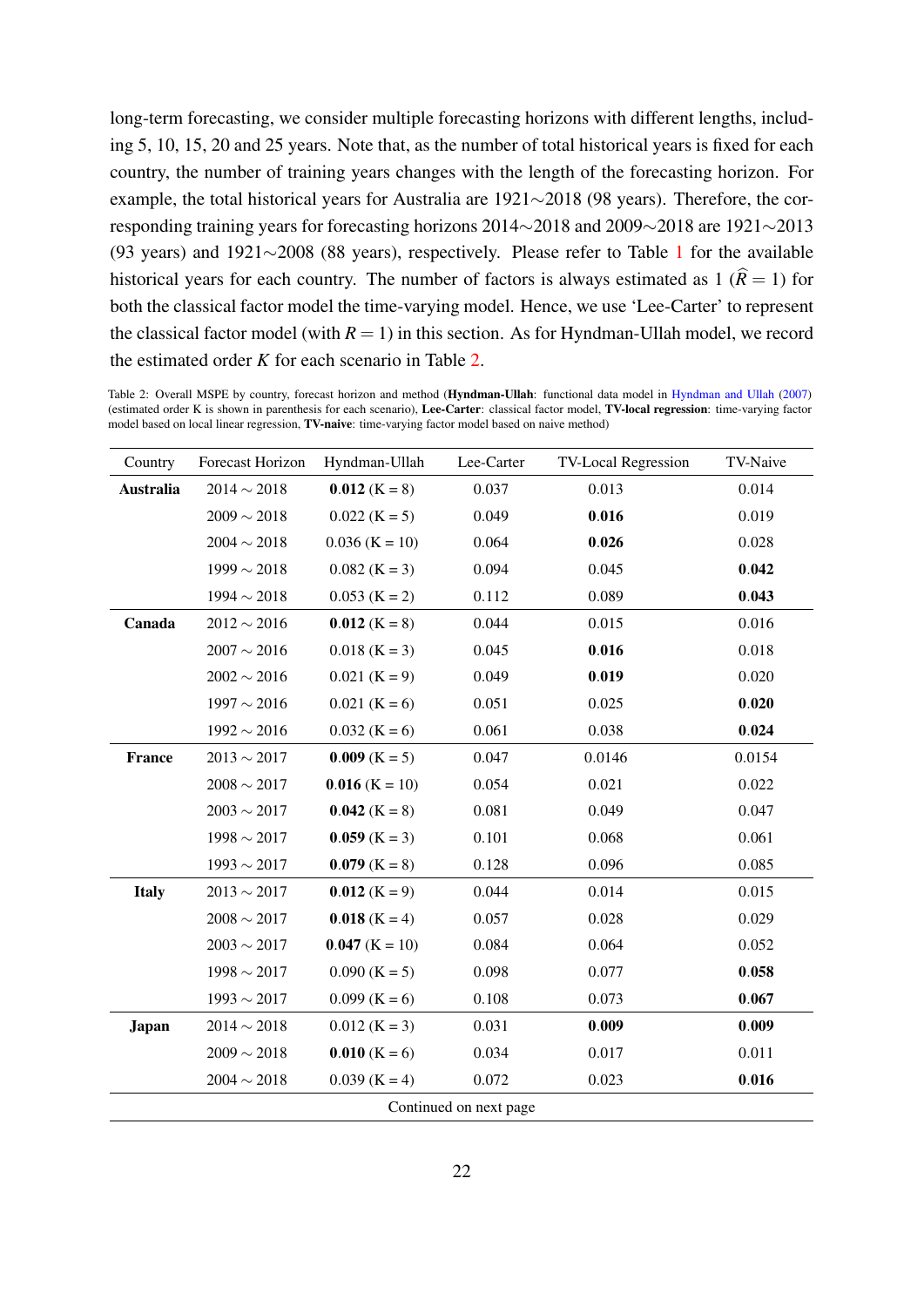| Country    | Forecast Horizon | Hyndman-Ullah    | Lee-Carter | <b>TV-Local Regression</b> | TV-Naive |
|------------|------------------|------------------|------------|----------------------------|----------|
|            | $1999 \sim 2018$ | $0.024$ (K = 3)  | 0.055      | 0.018                      | 0.017    |
|            | $1994 \sim 2018$ | $0.030$ (K = 9)  | 0.072      | 0.037                      | 0.034    |
| <b>USA</b> | $2013 \sim 2017$ | $0.011$ (K = 8)  | 0.028      | 0.013                      | 0.014    |
|            | $2008 \sim 2017$ | $0.010$ (K = 10) | 0.024      | 0.015                      | 0.014    |
|            | $2003 \sim 2017$ | $0.017$ (K = 6)  | 0.025      | 0.024                      | 0.016    |
|            | $1998 \sim 2017$ | $0.111$ (K = 10) | 0.029      | 0.031                      | 0.021    |
|            | $1993 \sim 2017$ | $0.026$ (K = 10) | 0.031      | 0.048                      | 0.018    |

Table 2 – continued from previous page

From Table [2,](#page-21-0) we see that the time-varying models can significantly improve the out-ofsample forecasting performance compared with the Lee-Carter model. The time-varying factor models and Hyndman-Ullah model perform the best in most cases. The Hyndman-Ullah model is especially suitable for mortality forecasting of the France data, as shown in [Hyndman and](#page-32-8) [Ullah](#page-32-8) [\(2007\)](#page-32-8). In addition, for the time-varying factor models, the local regression method tends to perform better for short-term forecasting, while the naive method is better for long-term forecasting. Compared with all the other models, the time-varying model based on the naive method show superior results for long-term forecasting, while the Lee-Carter model always has the worst forecasting performance.

In Figure [10,](#page-23-0) by fixing the length of the forecast horizon to be 25 years, we plot the yearspecific MSPE for all the countries using different forecasting methods. Roughly speaking, the time-varying model based on the naive method always has the most accurate forecasts, while the Lee-Carter model always performs the worst. Additionally, the time-varying model based on the local regression method usually performs well (similar to or better than the naive method) at the first few years, while it deteriorates as time goes by. For mortality data of Australia and the US, it has worse forecasting performances than the Lee-Carter model in the long term.

#### <span id="page-22-0"></span>5.4 Estimate the Optimal 'Boundary'

From the empirical results above, we see that under the framework of time-varying model, the local regression method (by assuming factor loading will change in the future) is better at short-term forecasting while the naive method (by assuming factor loading is in-variant in the future) is better at long-term forecasting. Therefore, we are interested in the boundary between short-term and long-term forecasting that divides the forecast horizon according to the predictive power of the local regression method and the naive method.

By applying the estimation method introduced in Section [3,](#page-10-0) we estimate the optimal 'boundary' between the short-term and long-term forecasting, which is favoured by the local regression method (time-varying forecast of the factor loading) and the naive method (time-invariant fore-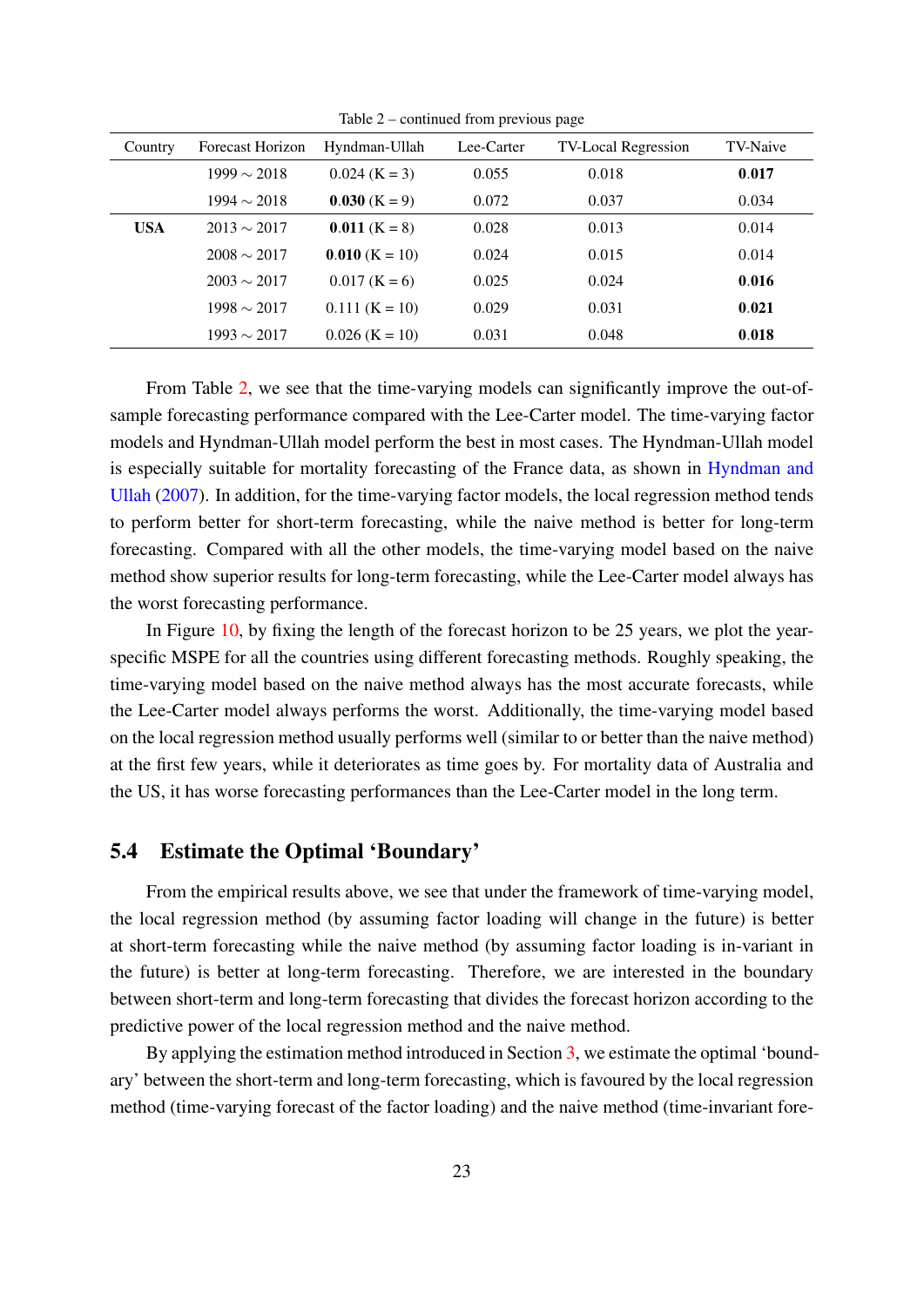<span id="page-23-0"></span>

Figure 10: Year-specific MSPE by country and method (Hyndman-Ullah: functional data model in [Hyndman and Ullah](#page-32-8) [\(2007\)](#page-32-8), Lee-Carter: classical factor model, local regression: time-varying factor model based on local linear regression, naive: time-varying factor model based on naive method); length of forecast horizon is 25 years

cast of the factor loading) respectively. Recall that the optimal 'boundary' can be regarded as the optimal value of *k* defined in the hybrid forecasting method in Section [3.](#page-10-0) Applying the same datasets introduced in Section [4,](#page-12-0) we use the last 25 years of the historical data as the validation set, and the remaining data as the training set. In addition, to check the sensitivity of the least squares estimator to the division of the validation and testing sets, we consider the last *p* years ( $p = 15, 20, 25, 30$ , respectively) of data as the validation set and the remaining data as the training set. The results are shown in Appendix B.

As defined in Section [3,](#page-10-0) for each set of data we compute the least squares estimator for the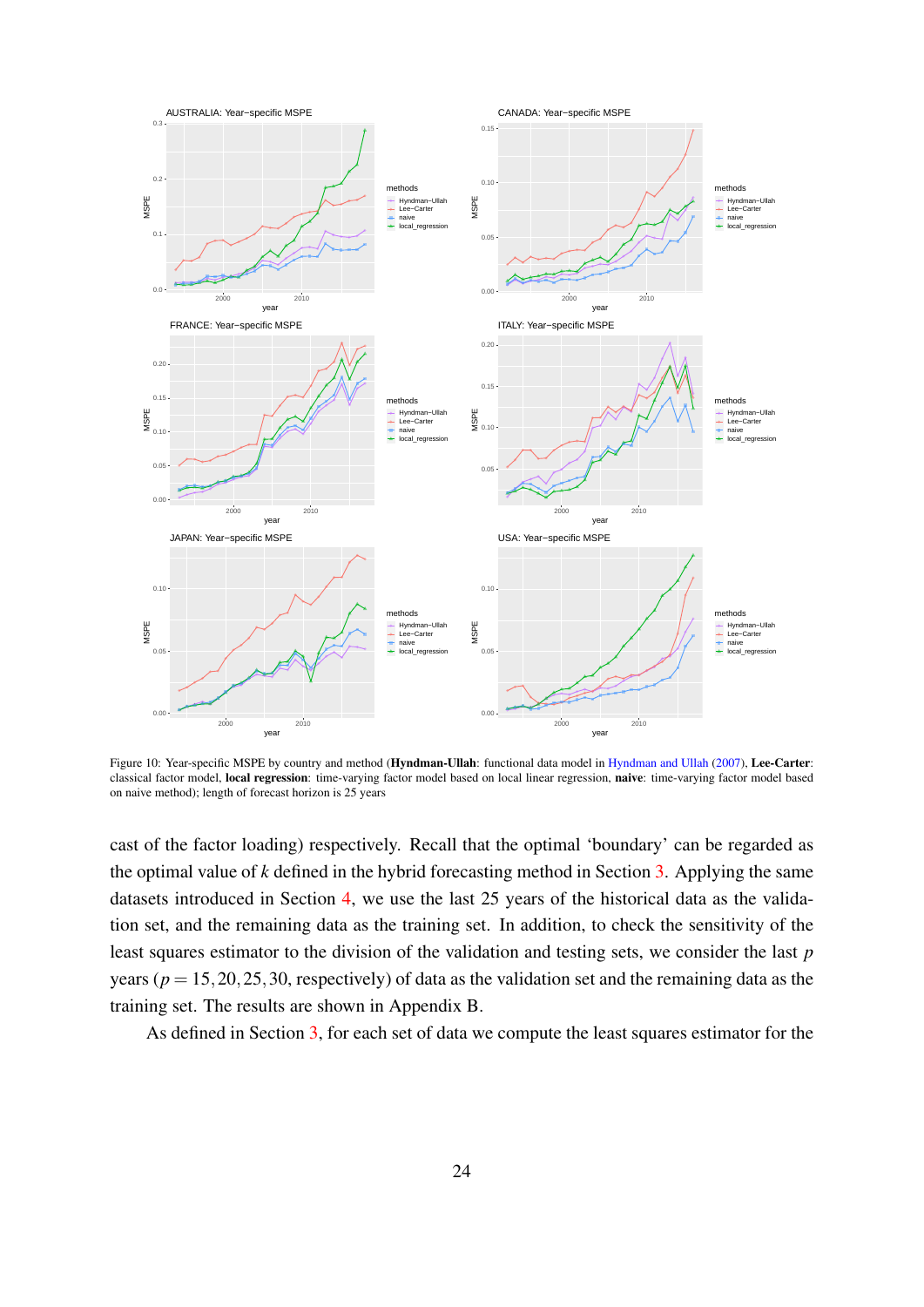<span id="page-24-0"></span>

Figure 11: Plots of the total sum of squared residuals (SSR) versus the length (*k*) of the short-term forecast horizon (based on the hybrid forecasting method of time-varying factor model); length of forecast horizon: 25

optimal 'boundary' in the forecasting horizon as

$$
\widehat{k} = \underset{0 \le k \le T - T_0}{argmin} \, \text{SSR}(k),
$$

where  $k = 0, 1, 2, \ldots, T - T_0$ . Here *k* represents the length of the short-term forecasting horizon, or the 'boundary' between short-term (based on the local regression method) and long-term (based on the naive method) forecasting. The local linear regression is used to make forecasts from  $T_0 + 1$  to  $T_0 + k$ ; while the naive method (i.e. keep the factor loading the same as that in time  $T_0 + k$ ) is used to make forecasts from  $T_0 + k + 1$  to *T*.

We plot the total SSR versus *k* in Figure [11.](#page-24-0) As shown in the plots, for each country, there is a minimum point of *k* corresponding to the smallest values of SSR, which indicates the optimal length of the short-term forecasting horizon for the time-varying factor model. For example,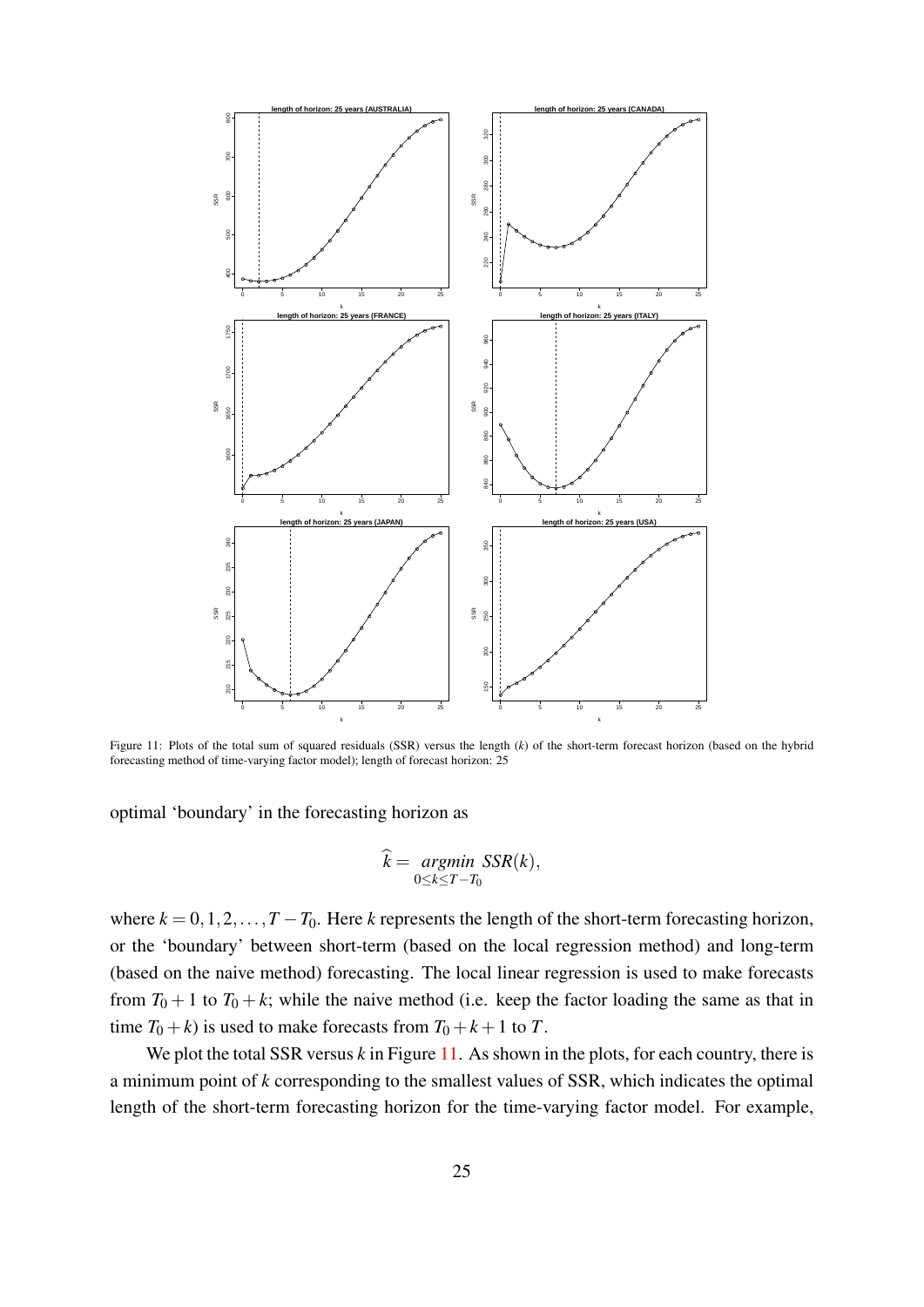the plot of Italy shows that, when the value of *k* equals 7, SSR achieves the smallest value. Thus, based on the historical Italy mortality data, we suggest that it is better to use the local regression method for the short-term forecasting (less than 7 leads), as it puts more weights on the recent observations. As for forecasting more than 7 years ahead, the naive method generates more accurate predictions. However, as for the US data, the optimal length of the short-term forecasting horizon is 0, which means there is no need to extrapolate factor loadings using local linear regression and we should use the naive method alone. In Figure [11,](#page-24-0) we can observe jumps at  $k = 1$  for some countries (such as Canada and France). When  $k = 0$ , the hybrid method is just the naive method and the extrapolation of factor loading is based on the historical estimation; while when  $k > 1$ , the hybrid method is based on the local regression method before the time  $T_0 + k$ . Therefore, a sudden change of SSR when *k* increases from 0 to 1 indicates that the pattern of factor loadings has a relatively large change after the time *T*0.

Now we have observed the existence of positive optimal 'boundary' for some countries (such as Australia, Italy and Japan). Then based on the estimation of optimal 'boundary' *k*, we can compare the out-of-sample forecasting performance of the hybrid method with other methods. Here, we consider the Australian mortality data as an example since the estimation of the optimal boundary for Australian data is relatively stable (see details in Remark [4](#page-25-0) and Appendix B).

Similar to previous analysis, we choose the last 25 years of the historical data as the testing set. And the remaining data is the training set. To estimate *k*, we use the last 25 years of the training data as the validation set to estimate the optimal 'boundary'. We then apply the estimation procedure in Section [3](#page-10-0) to the training data and the forecasting method in the testing data using the estimated optimal 'boundary' to get the out-of-sample performance. The empirical results are shown in Figure [12](#page-26-1) and Table [3.](#page-26-2)

In Table [3,](#page-26-2) we compute the overall MSPE over 1994 to 2018 for each forecasting method. We find that the time-varying model based on the hybrid forecasting method has the best outof-sample performance among all four methods. And the naive method is a little bit worse than the hybrid method. Additionally, in Figure [12,](#page-26-1) we plot the year-specific MSPE for all different methods. For short-term forecasting, the hybrid method shows similar performance with the local regression method; while for the long-term forecasting, the hybrid method shows similar performance with the naive method. Therefore, the hybrid method is superior for both shortterm and long-term forecasting, as it benefits from the advantages of both methods. In practice, both naive method and hybrid method are recommended. The hybrid method could produce more accurate predictions while the naive method is much easier to implement.

<span id="page-25-0"></span>Remark 4. *In Appendix B, we further investigate the sensitivity of the optimal 'boundary' estimation by showing plots of the total sum of squared residuals (SSR) versus k using different lengths of training and testing datasets. For some countries, like Japan and USA, the least squares estimators are relatively stable. However, for countries like Canada and Italy, the*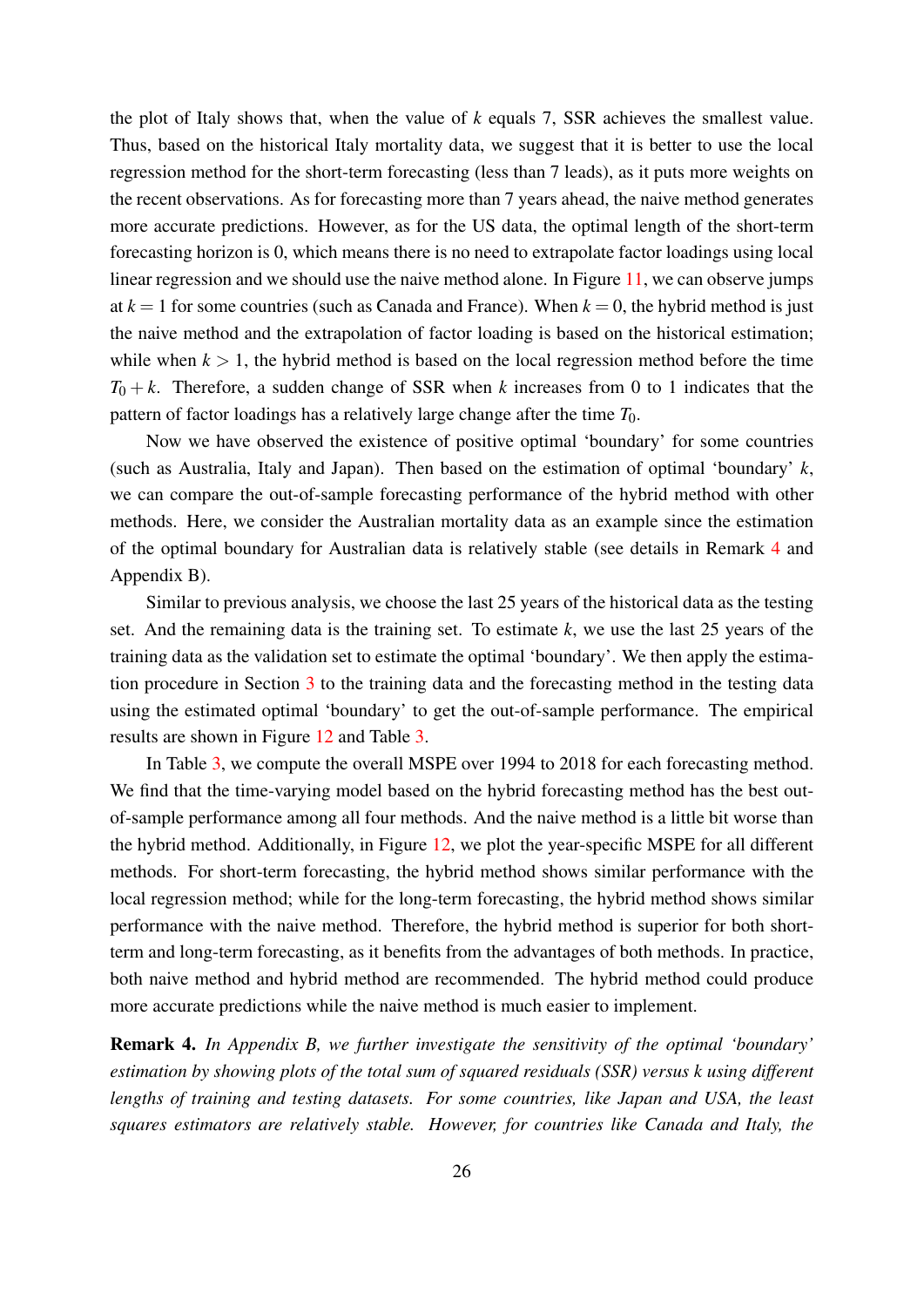<span id="page-26-2"></span>Table 3: Australia: Overall MSPE over 1994 to 2018 (Lee-Carter: classical factor model, TV-Local Regression: time-varying factor model based on local regression method), TV-Naive: time-varying factor model based on naive method), TV-Hybrid: time-varying factor model based on hybrid method)

| Country   | Lee-Carter | <b>TV-Local</b><br>Regression | TV-Naive | TV-Hybrid |
|-----------|------------|-------------------------------|----------|-----------|
| Australia | 0.11162    | 0.08932                       | 0.04342  | 0.04288   |

<span id="page-26-1"></span>

Figure 12: Australia: Year-specific MSPE over 1994 to 2018 (Lee-Carter: classical factor model, local regression: time-varying factor model based on local regression method), naive: time-varying factor model based on naive method), hybrid: time-varying factor model based on hybrid method)

*estimation of the optimal boundary is somewhat sensitive to the length of the dataset. This is reasonable as the time-varying factor model highly depends on the data and its intrinsic patterns. Therefore, when using different training data and forecasting horizons to estimate optimal 'boundary', we may obtain different values of k.*

### <span id="page-26-0"></span>6 Monte Carlo Simulations

In this section, we further investigate the prediction performance of the time-varying factor model and the classical factor model through Monte Carlo simulations. We use examples with different structures of the factor loadings to illustrate that the time-varying factor model can improve the forecasting accuracy when the 'true' factor loadings change over time. In addition, we explain under which conditions the naive method performs better than the local regression method even in the short-term.

Similar to the previous empirical analysis, we denote the classical factor model as 'Lee-Carter' since there is only one factor. We denote the two forecasting methods based on the timevarying factor model as 'TV-Local Regression' method and 'TV-Naive' method, respectively.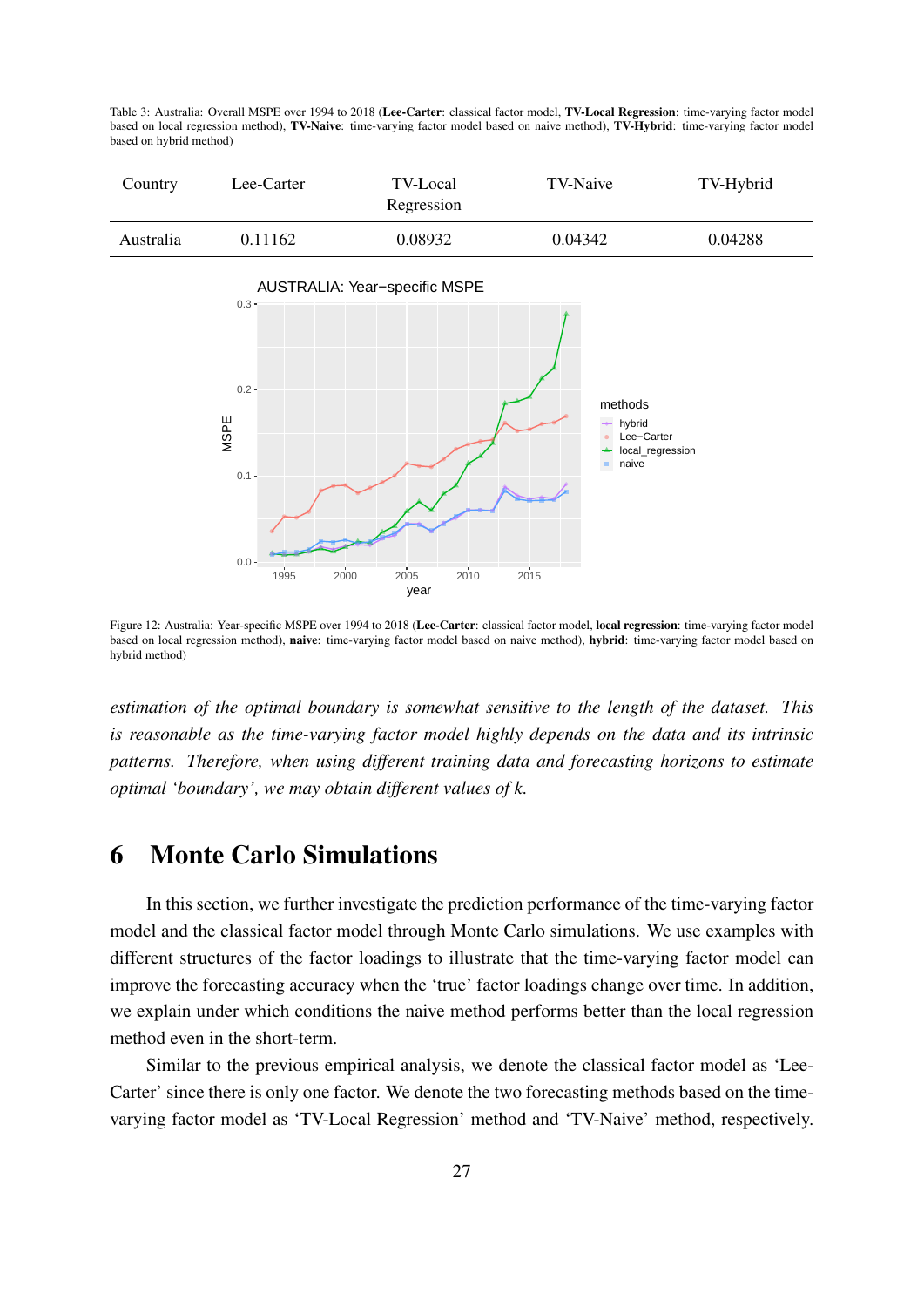We show that when the 'true' factor loadings change over time, both forecasting methods based on the time-varying factor model outperform the Lee-Carter method in forecasting. Moreover, the 'TV-Naive' method performs similarly to the 'TV-Local Regression' method for short-term forecasting; while it performs better than the 'TV-Local Regression' for long-term forecasting.

#### 6.1 Data Generating Processes (DGP's)

We generate the centered data  $x_{i,t}$  with one common factor:

$$
x_{i,t}=b_{i,t}\cdot k_t+\varepsilon_{i,t},\ \ i=1,2,\ldots,N,
$$

where  $k_t = k_{t-1} + w_t$ . *w<sub>t</sub>* follows independent identically distributed normal distributions,  $N(0,0.8^2)$ . Thus the common factor  $k_t$  follows a random walk. We consider the following settings for different factor loadings  $b_{i,t}$  and error terms  $\varepsilon_{i,t}$ . In each setting below, we apply the normalization condition mentioned in Section [2,](#page-3-0) so that  $b_{i,t}$  is normalized to sum to unity for each *t*.

• **DGP 1** (time-invariant factor loading):

$$
b_{i,t} = b_i \sim i.i.d\ uniform(0,1),\ \varepsilon_{i,t} \sim i.i.d\ N(0,0.1^2).
$$

• **DGP 2** (single-point structural change):

For  $i = 1, 2, \cdots, N/2$ ,

$$
b_{i,t} = \begin{cases} b_i & \text{for } t = 1, 2, ..., T/2 \\ b_i + 1 & \text{for } t = T/2 + 1, ..., T \end{cases}
$$
;

and for  $i = N/2 + 1, \cdots, N$ ,

$$
b_{i,t} = \begin{cases} b_i & \text{for } t = 1, 2, ..., T/2 \\ b_i - 1 & \text{for } t = T/2 + 1, ..., T \end{cases}
$$
;

$$
b_i \sim i.i.d
$$
 uniform(1.1, 1.9),  $\varepsilon_{i,t} \sim i.i.d$  N(0, 0.03<sup>2</sup>).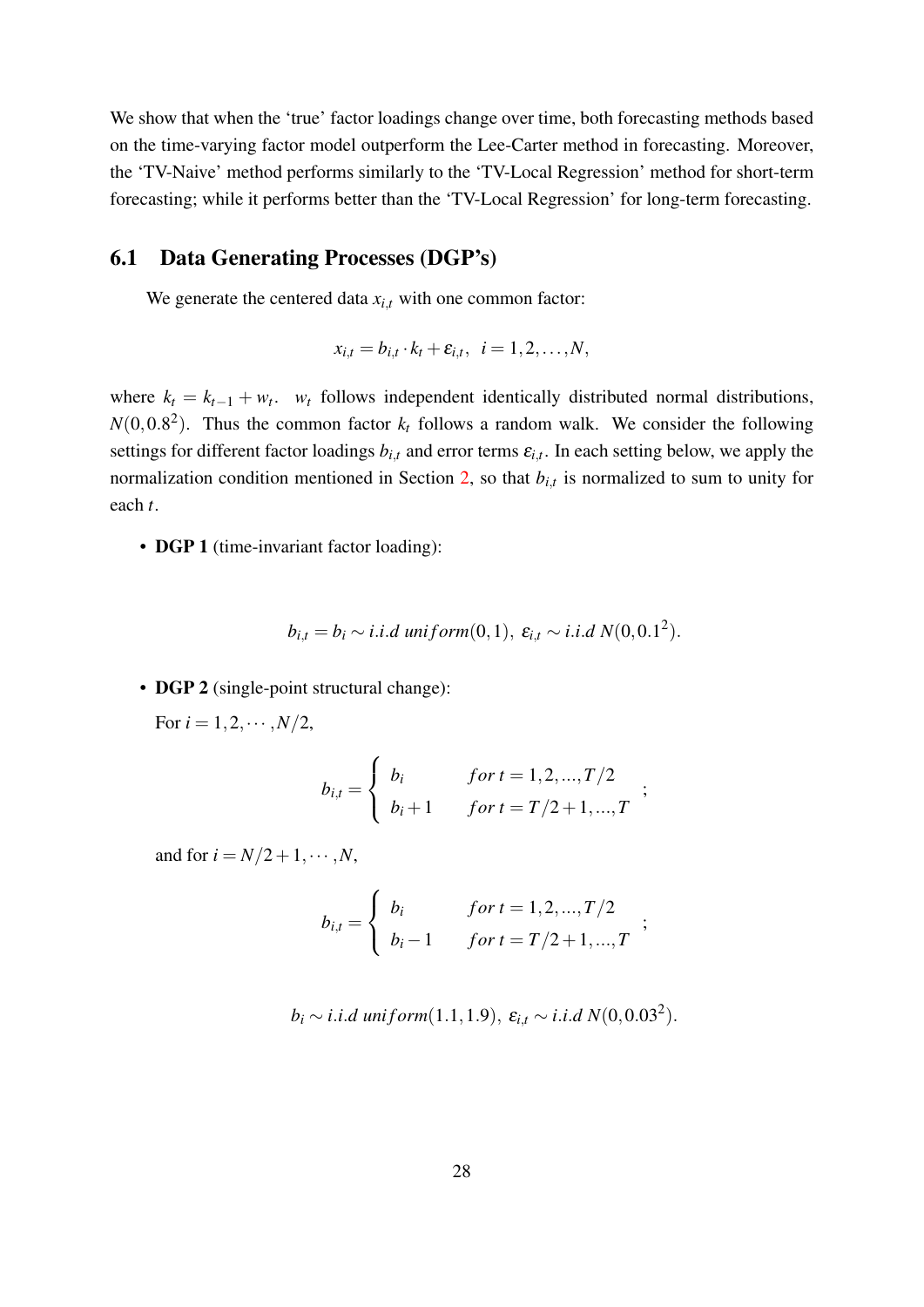• DGP 3 (continuous structural change):

$$
b_{i,t} = \frac{1}{1 + e^{(\frac{6i}{N} + 2 - \frac{12t}{T})}}, \ \varepsilon_{i,t} \sim i.i.d \ N(0, 0.1^2).
$$

DGP 1 follows the Lee-Carter model with time-invariant factor loadings, and DGP 2 and DGP 3 exhibit different structures of the time-varying factor loadings. DGP 2 describes a single-point structural change in the factor loadings; while DGP 3 considers a continuous structural change in the factor loadings. For each *i*, the factor loadings generated in DGP 3 are monotonic functions and would converge to some constant as time goes by. The factor loadings in DGP 3 may go up and down and would never diverge to extreme values, which is similar to the estimated time-varying factor loadings in Figure [3](#page-16-0) using the US mortality data.

#### 6.2 Comparison of the Forecasting Performance

To compare the forecasting performance of the time-varying factor model and the Lee-Carter model (classical time-invariant factor model), we use the out-of-sample testing approach in the following analysis. For each DGP, we simulate 100 data sets with the dimension and sample sizes  $N = T = 100$ . For each data set, we consider the first *k* years of the data as the training set, and the remaining  $T - k$  years of the data as the testing set ( $k = 70, 75, 80, 85, 90, 95$ , respectively). The model is first fitted using the training set, and then forecasted in the testing set. We employ the mean squared prediction error (MSPE) as the measure to evaluate performance of different models.

Table [4](#page-29-0) reports the comparison results based on various lengths of the training and testing sets. An example of the estimated and forecasted factor loadings is shown in Figure [13](#page-29-1) to better explain the results. As shown in Table [4,](#page-29-0) the two time-varying methods perform worse than the Lee-Carter model for DGP 1, which assumes the time-invariant factor loadings. The less accurate prediction results can be attributed to the inaccurate estimation from the time-varying model, which is supported by the left plot of Figure [13.](#page-29-1) When the 'true' factor loadings are time-invariant, the estimation from the time-varying model goes up and down randomly due to the over-fitting problem of the non-parametric estimating method. Therefore, the forecasting based on these estimation is not satisfied. However, the Lee-Carter method provides a close estimation and better forecasting in this case.

DGP 2 and DGP 3 follow the structures of time-varying factor models with abrupt and continuous changes in the factor loadings, respectively. From Table [4,](#page-29-0) we see that both the two time-varying methods perform better than the Lee-Carter method when the 'true' factor loadings are time-varying. In particular, the naive method performs the best in these two cases, especially for long-term forecasting. The superior forecasts of the two time-varying methods result from the more accurate estimation of the time-varying factor loadings, which can be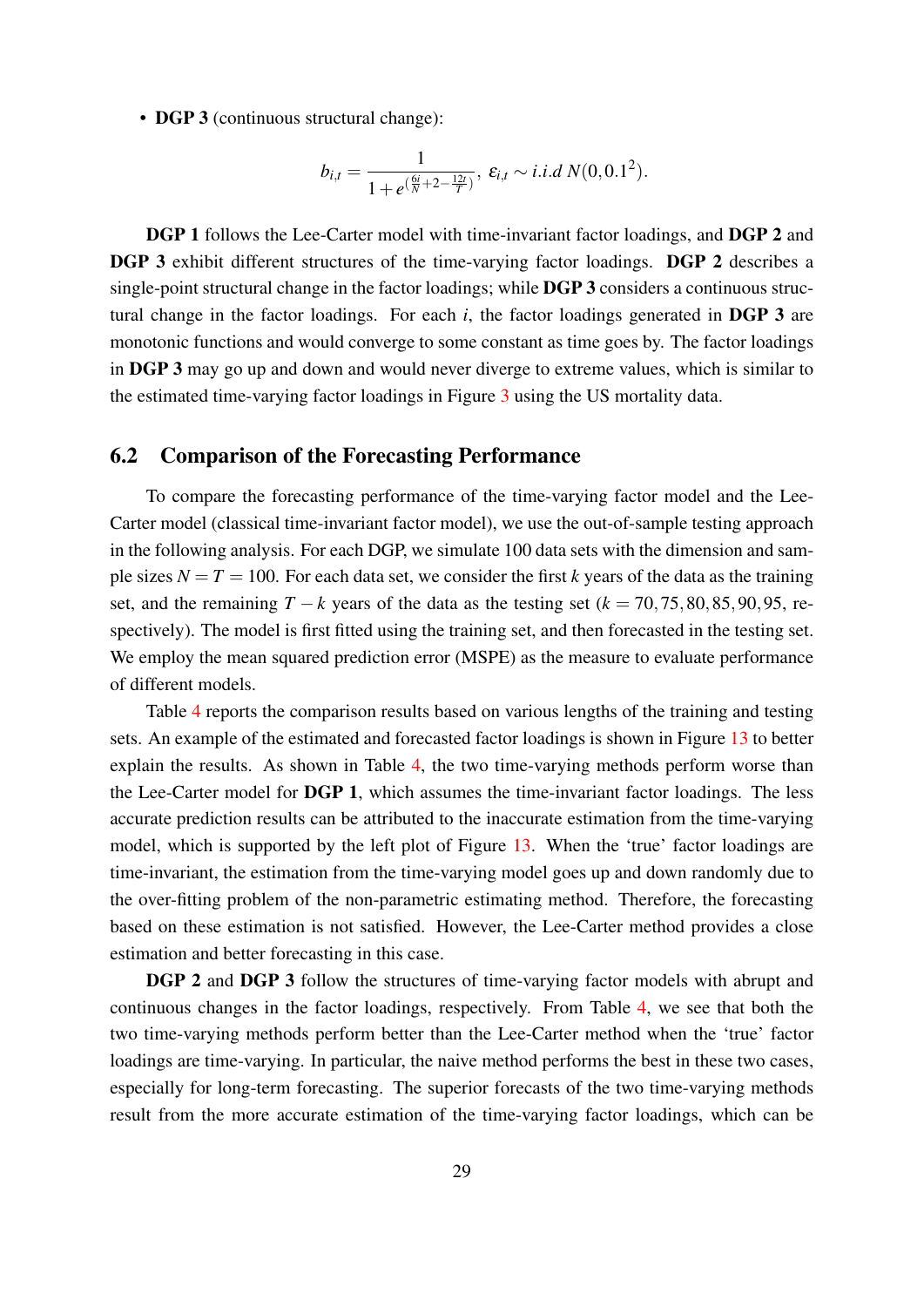| DGPs             | methods                    | 70     | 75     | 80     | 85     | 90     | 95     |
|------------------|----------------------------|--------|--------|--------|--------|--------|--------|
| DGP <sub>1</sub> | <b>TV-Local Regression</b> | 0.2300 | 0.1873 | 0.1249 | 0.0852 | 0.0590 | 0.0344 |
|                  | TV-Naive                   | 0.2239 | 0.1849 | 0.1228 | 0.0837 | 0.0582 | 0.0342 |
|                  | Lee-Carter                 | 0.2209 | 0.1839 | 0.1222 | 0.0829 | 0.0575 | 0.0336 |
| DGP <sub>2</sub> | <b>TV-Local Regression</b> | 0.2597 | 0.2046 | 0.1230 | 0.0818 | 0.0528 | 0.0265 |
|                  | <b>TV-Naive</b>            | 0.2291 | 0.1874 | 0.1227 | 0.0817 | 0.0527 | 0.0265 |
|                  | Lee-Carter                 | 0.2542 | 0.2121 | 0.1482 | 0.0946 | 0.0643 | 0.0372 |
| DGP <sub>3</sub> | <b>TV-Local Regression</b> | 0.1757 | 0.1384 | 0.0987 | 0.0737 | 0.0506 | 0.0365 |
|                  | <b>TV-Naive</b>            | 0.1704 | 0.1319 | 0.0940 | 0.0724 | 0.0499 | 0.0362 |
|                  | Lee-Carter                 | 0.2078 | 0.1759 | 0.1456 | 0.1162 | 0.0917 | 0.0748 |

<span id="page-29-0"></span>Table 4: Comparison of forecasting performance of the time-varying factor model and the Lee-Carter model (based on the different lengths of training sets)

<span id="page-29-1"></span>

Figure 13: Comparison of the factor loadings: estimation and forecast. From left to right: DGP 1, DGP 2, DGP 3. *k* = 70. Solid line: true factor loadings. Dot-dashed line: estimation from the classical factor model ('Lee-Carter'). Dotted line: estimation from the time-varying factor model. Long dashed line: 'TV-Local Regression'. Short dashed line: 'TV-Naive'.

seen from the middle and right plots in Figure [13.](#page-29-1) We find that the Lee-Carter model cannot capture the changed factor loadings as it assumes the factor loadings are time-invariant, while the time-varying model can estimate those changing factor loadings accurately and provides a solid foundation for the forecasting step.

Further analysis of Table [4](#page-29-0) suggests that the local regression method and the naive method preform similarly for the relatively short-term forecasting  $(k = 85, 90, 95)$ , while for long-term forecasting  $(k = 30, 25)$ , the naive method performs better. This phenomenon can be explained by the plot of DGP 3 in Figure [13.](#page-29-1) From the plot, we see that the forecast of the local regression method follows the trend of the estimated factor loadings. Therefore, when the trend remains the same in a short period of time, the forecast of the local regression method is satisfying. However, as the trend of the 'true' factor loadings changes, the forecast of the local regression method diverges away from the true values in the long term. This is the drawback of the non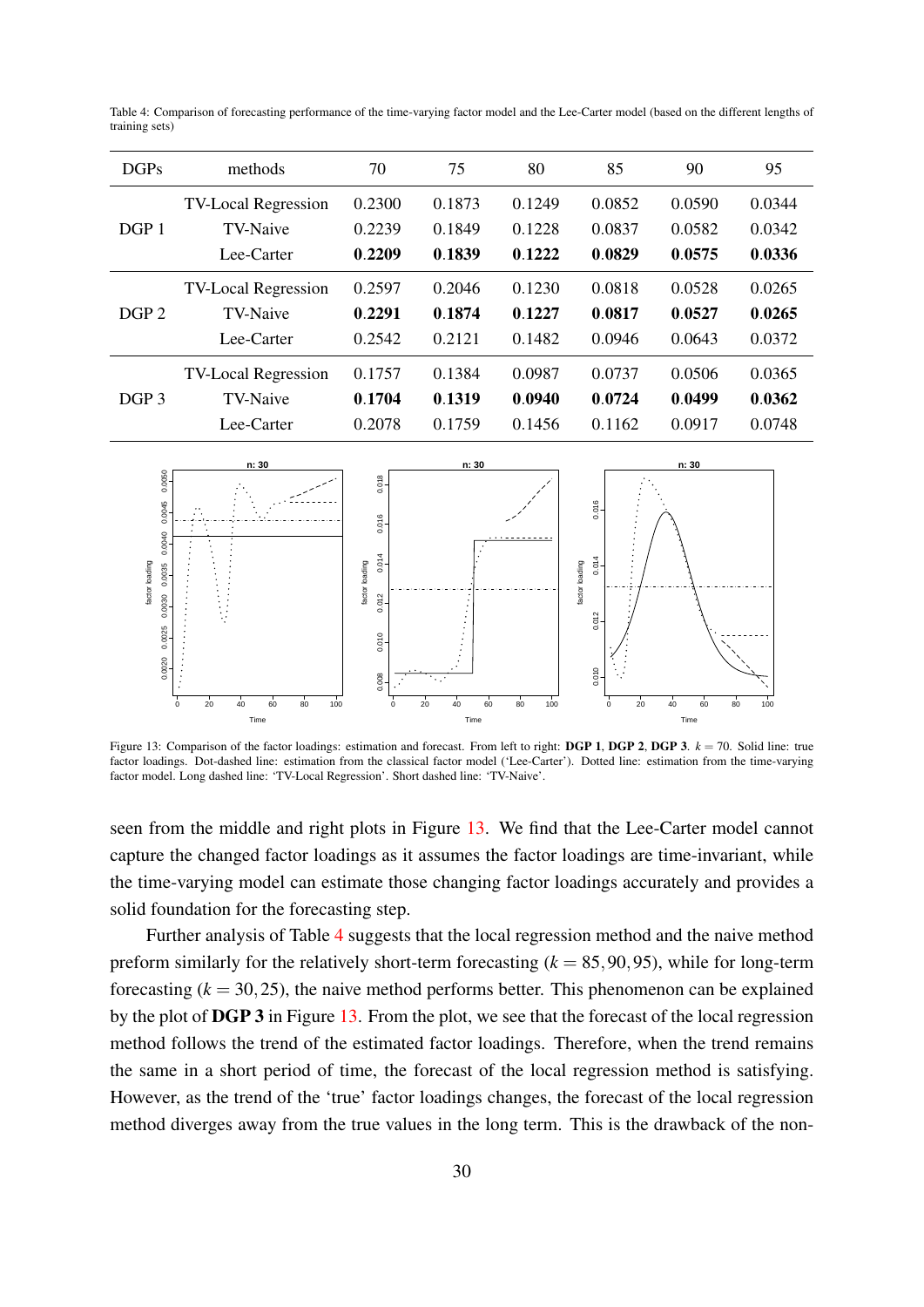parametric forecasting method. On the other hand, the constant factor loadings used in the forecasting procedure of the naive method guarantee that the factor loadings will not diverge dramatically and result in a better performance for long-term forecasting. In addition, although the 'true' factor loading in the training set changes, if it is time-invariant in the forecasting horizon, the naive method is also better than the local regression method even in the short term (which is supported by the plot of DGP 2 in Figure [13\)](#page-29-1). The aforementioned analysis could be used to explain why the estimated optimal 'boundary' of the US data is 0 in Section [5.4.](#page-22-0) From Figure [3](#page-16-0) we see that in the first years of the forecasting horizon, the trends of the factor loadings are either different from that in the training set or remain flat. However, the local regression method cannot capture the unknown changing trends, so the naive method can outperform it even in the short term. In this case, the naive method not only captures the time-varying factor loadings in the estimation step, but also uses the constant factor loadings in the forecasting step.

# <span id="page-30-2"></span>7 Conclusion

This paper develops a time-varying factor model for mortality modelling. Two forecasting methods, the local linear regression and naive method, are used to extrapolate the factor loadings into the future. To understand the optimal forecasting horizon of the two forecasting methods, we propose an approach to estimate the optimal 'boundary' between short-term and long-term forecasting, which is favoured by the local linear regression and the naive method, respectively. Empirical analysis on mortality forecasting of multiple countries demonstrates the advantages of the new model.

Like other existing mortality models, the time-varying factor model proposed in this paper can only extract linear features from the original data. For future research, we are interested in developing a general non-parametric factor model, which can capture non-linear features in mortality data. Modern statistical techniques, such as neural networks and non-parametric estimation methods, can be used to fulfil this target. In addition, we are interested in extending the age range considered in this research to include more advanced ages [\(Huang et al.,](#page-32-13) [2020\)](#page-32-13) and exploring time-varying factor models for multi-population mortality forecasting.

# References

- <span id="page-30-0"></span>Anderson, T. W. (1963), 'The use of factor analysis in the statistical analysis of multiple time series', *Psychometrika* 28(1), 1–25.
- <span id="page-30-1"></span>Bai, J. (2009), 'Panel data models with interactive fixed effects', *Econometrica* 77(4), 1229– 1279.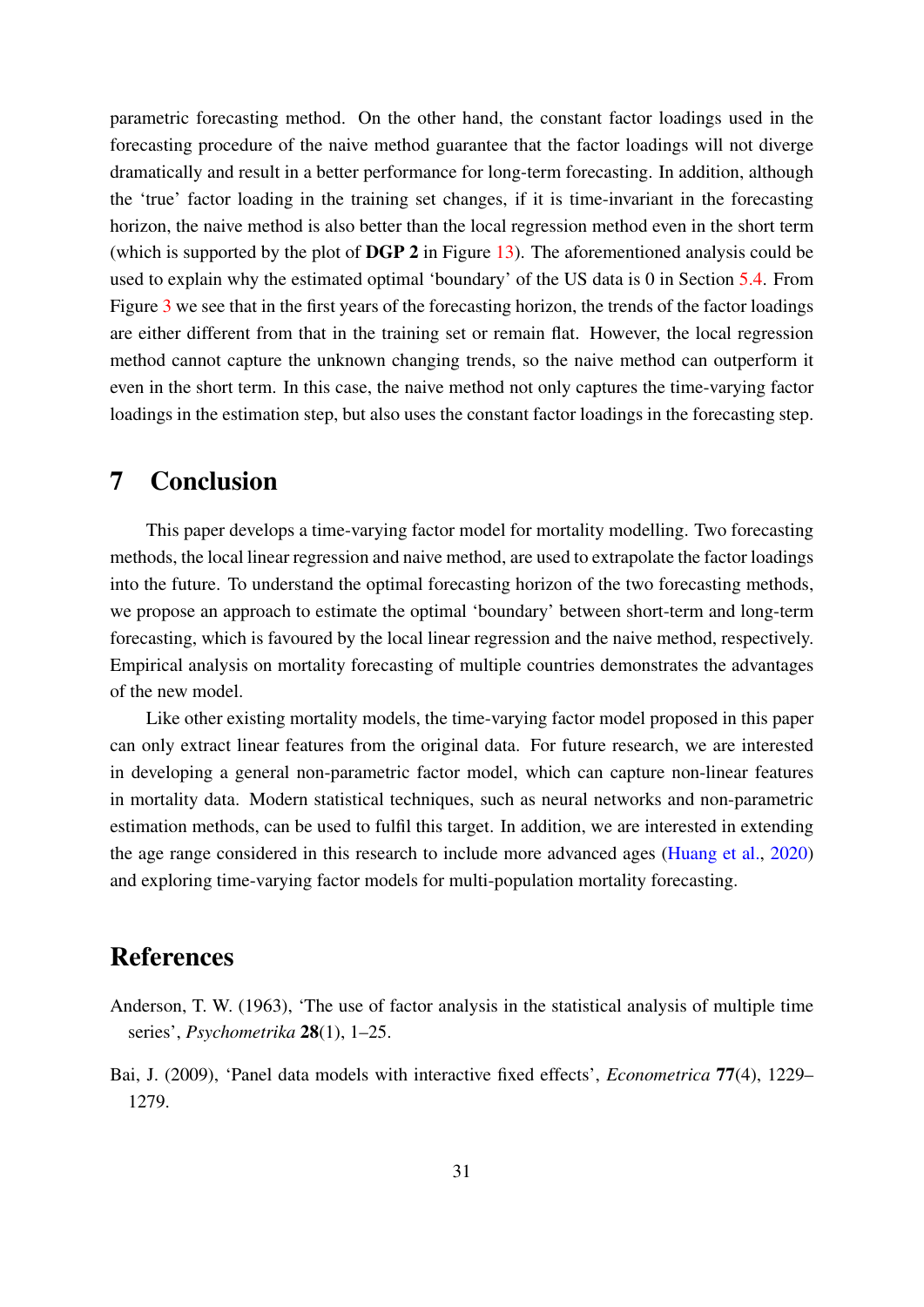- <span id="page-31-12"></span>Bai, J. (2010), 'Common breaks in means and variances for panel data', *Journal of Econometrics* 157(1), 78–92.
- <span id="page-31-0"></span>Bai, J. and Ng, S. (2002), 'Determining the number of factors in approximate factor models', *Econometrica* 70(1), 191–221.
- <span id="page-31-9"></span>Bell, W. R. (1997), 'Comparing and assessing time series methods for forecasting age-specific fertility and mortality rates', *Journal of Official Statistics* 13(3), 279.
- <span id="page-31-3"></span>Booth, H., Hyndman, R. J., Tickle, L. and De Jong, P. (2006), 'Lee-Carter mortality forecasting: a multi-country comparison of variants and extensions', *Demographic Research* 15, 289–310.
- <span id="page-31-2"></span>Booth, H., Maindonald, J. and Smith, L. (2002), 'Applying Lee-Carter under conditions of variable mortality decline', *Population Studies* 56(3), 325–336.
- <span id="page-31-5"></span>Booth, H. and Tickle, L. (2008), 'Mortality modelling and forecasting: A review of methods', *Annals of Actuarial Science* 3(1-2), 3–43.
- <span id="page-31-4"></span>Booth, H., Tickle, L. et al. (2004), 'Beyond three score years and ten: prospects for longevity in Australia', *People and Place* 12(1), 15.
- <span id="page-31-6"></span>Breitung, J. and Eickmeier, S. (2011), 'Testing for structural breaks in dynamic factor models', *Journal of Econometrics* 163(1), 71 – 84.
- <span id="page-31-13"></span>Brockwell, P. J., Davis, R. A. and Fienberg, S. E. (1991), *Time Series: Theory and Methods: Theory and Methods*, Springer Science & Business Media.
- <span id="page-31-8"></span>Cairns, A. J. G., Blake, D., Dowd, K., Coughlan, G. D., Epstein, D., Ong, A. and Balevich, I. (2009), 'A quantitative comparison of stochastic mortality models using data from England and Wales and the United States', *North American Actuarial Journal* 13(1), 1–35.
- <span id="page-31-1"></span>Chang, J., Guo, B., Yao, Q. et al. (2018), 'Principal component analysis for second-order stationary vector time series', *The Annals of Statistics* 46(5), 2094–2124.
- <span id="page-31-7"></span>Chen, L., Dolado, J. J. and Gonzalo, J. (2014), 'Detecting big structural breaks in large factor models', *Journal of Econometrics* 180(1), 30 – 48.
- <span id="page-31-10"></span>CMI (2009), Continuous Mortality Investigation: A prototype mortality projections model: part two – detailed analysis, Working Paper 39, The Institute of Actuaries and the Faculty of **Actuaries**
- <span id="page-31-11"></span>Currie, I. D., Durban, M. and Eilers, P. H. (2004), 'Smoothing and forecasting mortality rates', *Statistical Modelling* 4(4), 279–298.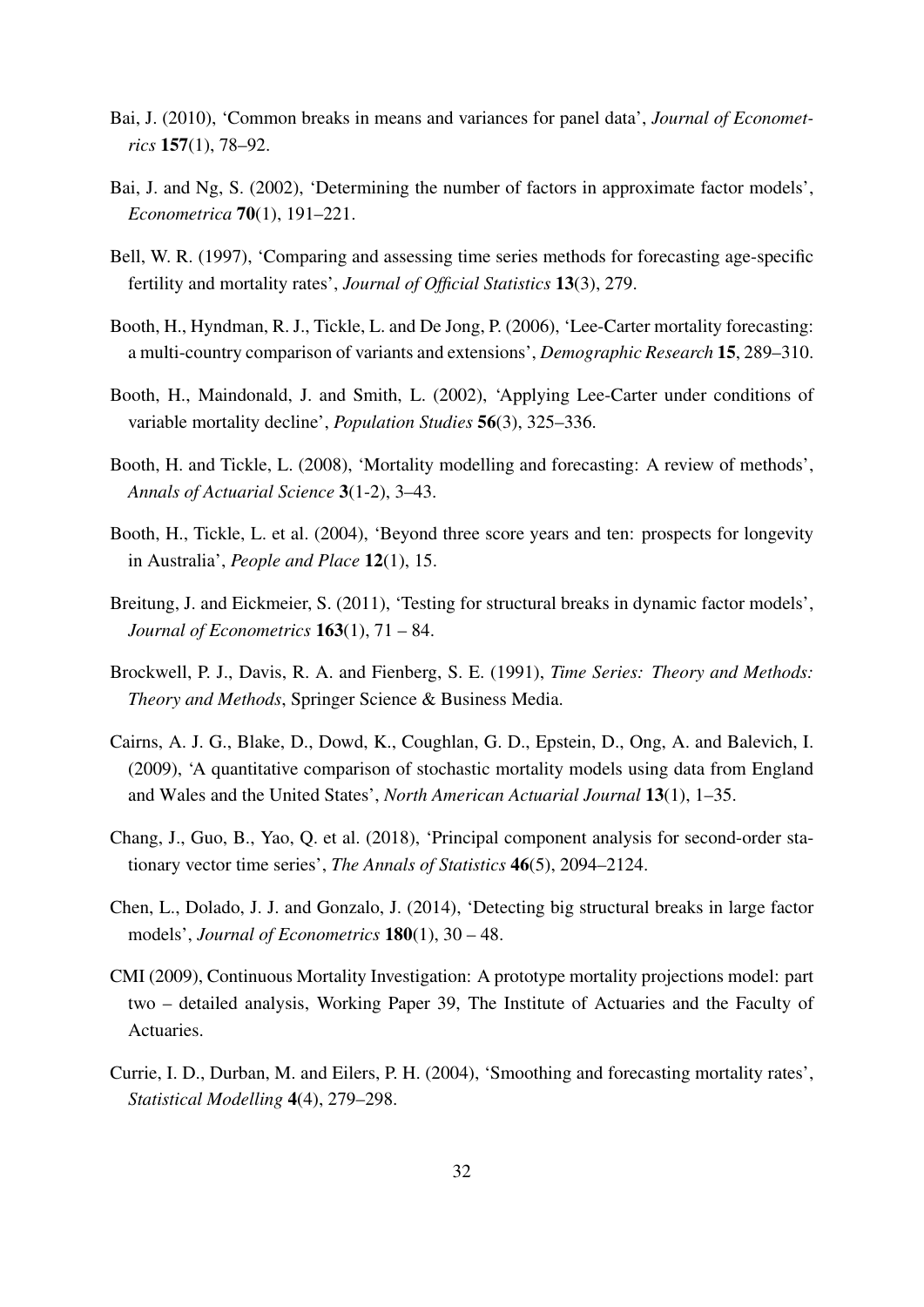- <span id="page-32-11"></span>Fan, J. and Gijbels, I. (1996), *Local polynomial modelling and its applications: monographs on statistics and applied probability 66*, Vol. 66, CRC Press.
- <span id="page-32-12"></span>Friedman, J., Hastie, T. and Tibshirani, R. (2001), *The Elements of Statistical Learning*, Vol. 1, Springer series in statistics New York, NY, USA:.
- <span id="page-32-3"></span>Hollmann, F. W., Mulder, T. J. and Kallan, J. E. (1999), *Methodology & Assumptions for the Population Projections of the United States: 1999 to 2010*, US Department of Commerce, Bureau of the Census, Population Division . . . .
- <span id="page-32-13"></span>Huang, F., Maller, R. and Ning, X. (2020), 'Modelling life tables with advanced ages: An extreme value theory approach', *Insurance: Mathematics and Economics* 93, 95 – 115.
- <span id="page-32-8"></span>Hyndman, R. J. and Ullah, M. S. (2007), 'Robust forecasting of mortality and fertility rates: a functional data approach', *Computational Statistics & Data Analysis* 51(10), 4942–4956.
- <span id="page-32-1"></span>Lam, C. and Yao, Q. (2012), 'Factor modeling for high-dimensional time series: inference for the number of factors', *The Annals of Statistics* 40(2), 694–726.
- <span id="page-32-2"></span>Lee, R. D. and Carter, L. R. (1992), 'Modeling and forecasting US mortality', *Journal of the American Statistical Association* 87(419), 659–671.
- <span id="page-32-9"></span>Lee, R. and Miller, T. (2001), 'Evaluating the performance of the lee-carter method for forecasting mortality', *Demography* 38(4), 537–549.
- <span id="page-32-6"></span>Li, H. and O'Hare, C. (2017), 'Semi-parametric extensions of the Cairns-Blake-Dowd model: A one-dimensional kernel smoothing approach', *Insurance: Mathematics and Economics* 77, 166 – 176.
- <span id="page-32-7"></span>Li, H., O'Hare, C. and Zhang, X. (2015), 'A semiparametric panel approach to mortality modeling', *Insurance: Mathematics and Economics* 61, 264 – 270.
- <span id="page-32-4"></span>Li, S.-H. and Chan, W.-S. (2005), 'Outlier analysis and mortality forecasting: the United Kingdom and Scandinavian countries', *Scandinavian Actuarial Journal* 2005(3), 187–211.
- <span id="page-32-5"></span>Lundström, H. and Qvist, J. (2004), 'Mortality forecasting and trend shifts: an application of the Lee-Carter model to Swedish mortality data', *International Statistical Review* 72(1), 37–50.
- <span id="page-32-10"></span>Park, B. U., Mammen, E., Härdle, W. and Borak, S. (2009), 'Time series modelling with semiparametric factor dynamics', *Journal of the American Statistical Association* 104(485), 284– 298.
- <span id="page-32-0"></span>Pena, D. and Box, G. E. (1987), 'Identifying a simplifying structure in time series', *Journal of the American Statistical Association* 82(399), 836–843.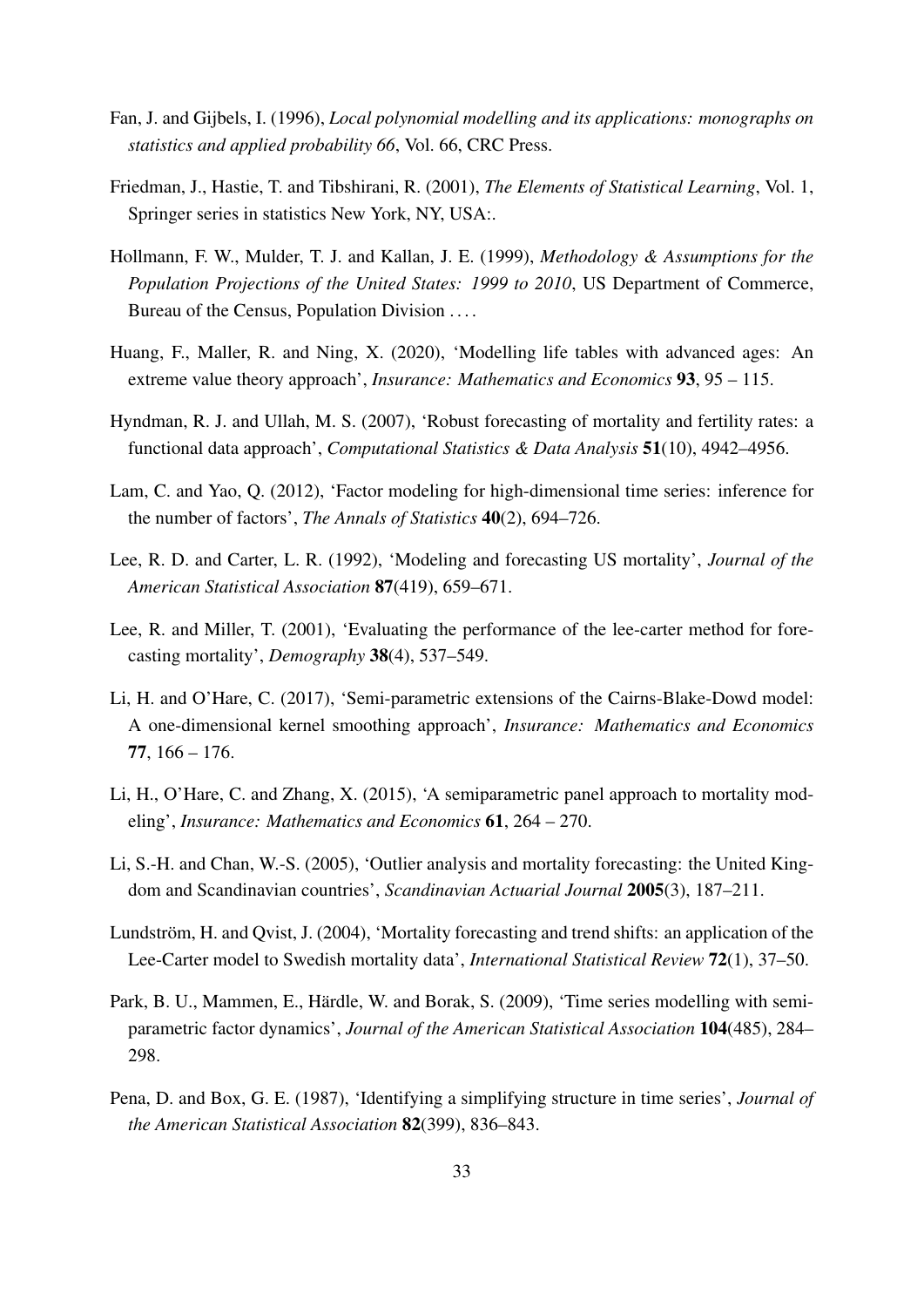- <span id="page-33-1"></span>Renshaw, A. E. and Haberman, S. (2003), 'Lee-Carter mortality forecasting with age-specific enhancement', *Insurance: Mathematics and Economics* 33(2), 255–272.
- <span id="page-33-0"></span>Stock, J. H. and Watson, M. W. (2002), 'Forecasting using principal components from a large number of predictors', *Journal of the American Statistical Association* 97(460), 1167–1179.
- <span id="page-33-5"></span>Stone, M. (1977), 'An asymptotic equivalence of choice of model by cross-validation and Akaike's criterion', *Journal of the Royal Statistical Society. Series B (Methodological)* pp. 44–47.
- <span id="page-33-4"></span>Su, L. and Wang, X. (2017), 'On time-varying factor models: estimation and testing', *Journal of Econometrics* 198(1), 84–101.
- <span id="page-33-3"></span>Tuljapurkar, S., Li, N. and Boe, C. (2000), 'A universal pattern of mortality decline in the G7 countries', *Nature* 405(6788), 789.
- <span id="page-33-6"></span>University of California, Berkeley (USA) and Max Planck Institute for Demographic Research (Germany) (n.d.), '*Human Mortality Database*'. <www.mortality.org> [Accessed: 2018.07.10].
- <span id="page-33-2"></span>Yang, S. S., Yue, J. C. and Huang, H.-C. (2010), 'Modeling longevity risks using a principal component approach: A comparison with existing stochastic mortality models', *Insurance: Mathematics and Economics* 46(1), 254–270.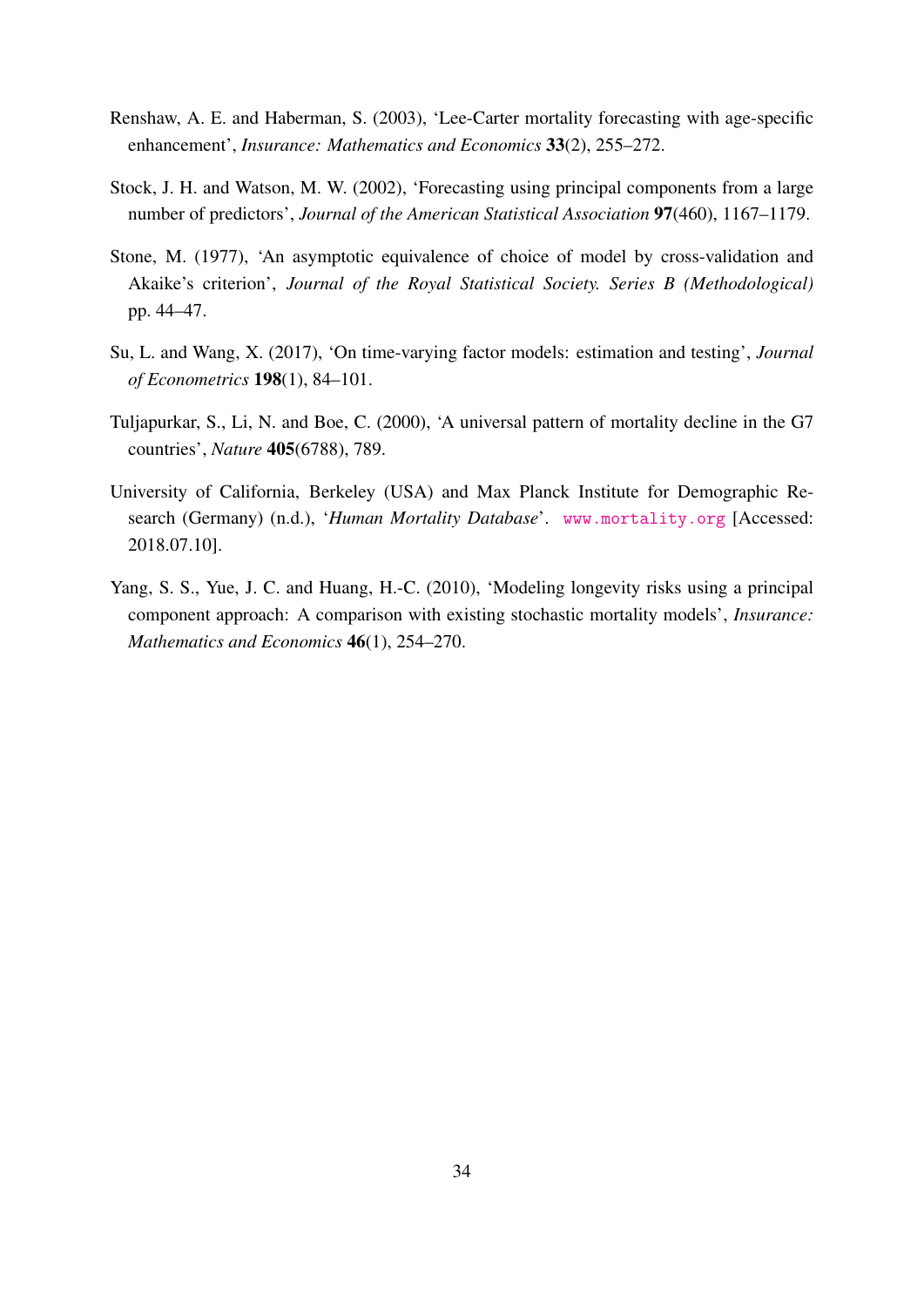# Appendix A

Our analysis of the mortality forecasting in the main text focuses on age-specific US mortality data of the total population. This appendix provides additional gender-specific results of the estimation and out-of-sample forecasting for both males and females.

#### Male

The results for the male subpopulation are showed in Figure [14](#page-34-0) and Figure [15.](#page-35-0)

In terms of the goodness of fit, the overall MSE for the Lee-Carter model is 0.008479, while the MSE for the time-varying model is 0.002679. From the perspective of the out-ofsample forecasting precision, the overall MSPE for the Lee-Carter model is 0.0412585, while the MSPE for the time-varying model with the naive method is only 0.02247, which is approximately 45% less than the Lee-Carter model. Based on local linear regression, the MSPE of time-varying model is 0.06222, which is larger than that for the Lee-Carter model. Thus, for the male subpopulation, compared with the Lee-Carter model, the prediction accuracy improves significantly by using the time-varying factor model based on the naive method. For the short-term forecasting, the naive method and local regression method have similar performance. However, for the long-term forecasting, the prediction accuracy of local regression method deteriorates as time goes by. For the age-specific forecasts, the time-varying model based on the naive method almost always obtains the best predictions. And roughly speaking, no matter which method we choose to use, the time-varying factor model is better at predicting the mortality rates of the older adulthood (50  $\sim$  90).

<span id="page-34-0"></span>

Figure 14: Year-specific MSPE for both the time-varying model and the Lee-Carter model; for time-varying model, both naive method and local regression method are used; Male subpopulation.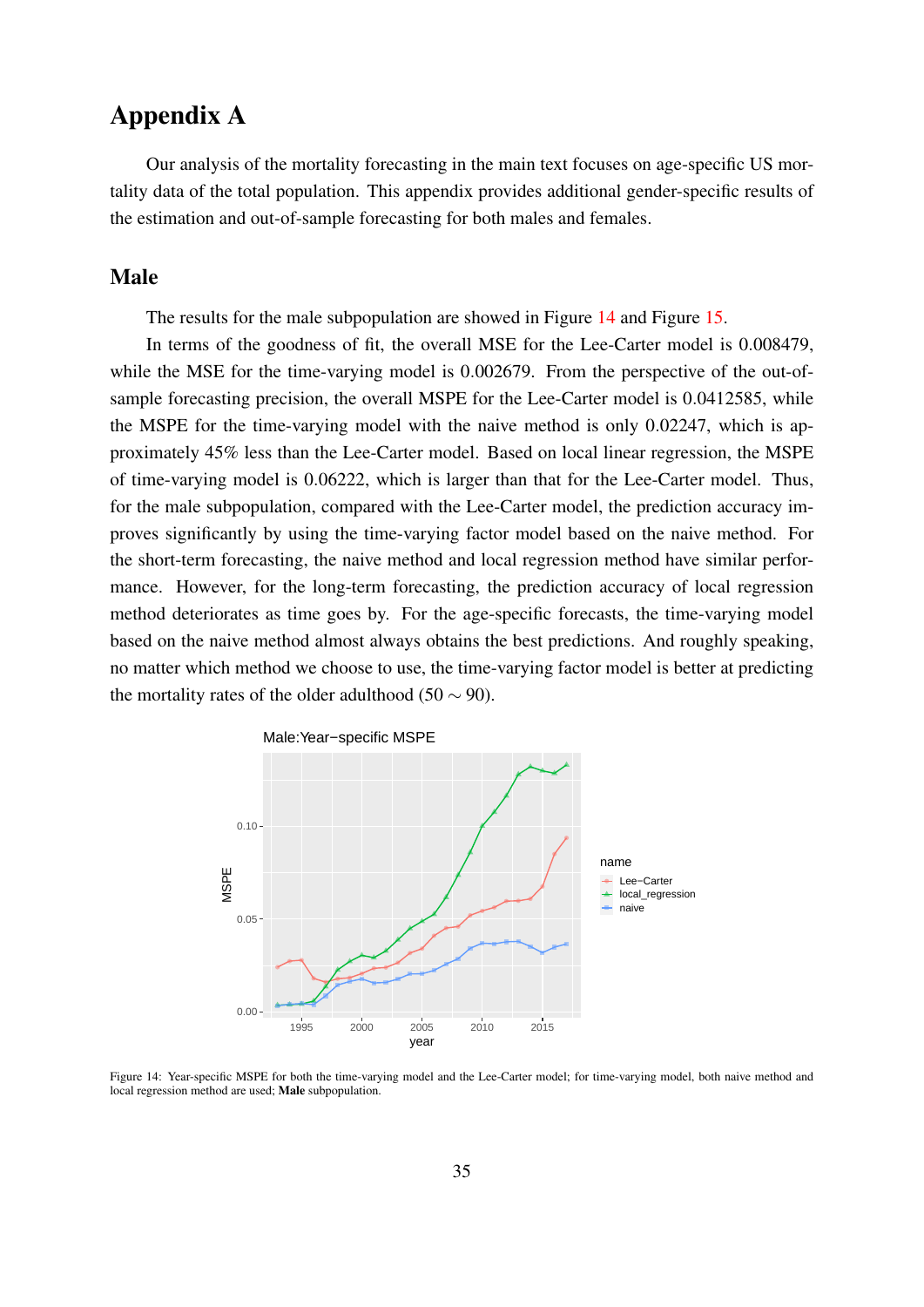<span id="page-35-0"></span>

Figure 15: Age-specific MSPE for both the time-varying model and the Lee-Carter model; for time-varying model, both naive method and local regression method are used; Male subpopulation.

#### Female

The results for the female subpopulation are showed in Figure [16](#page-36-0) and Figure [17.](#page-36-1)

In terms of the goodness of fit, the overall MSE for the Lee-Carter model is 0.007337, while the MSE for the time-varying model is 0.002061. From the perspective of the out-ofsample forecasting precision, the overall MSPE for the Lee-Carter model is 0.03709, while the MSPE for the time-varying model with the naive method is 0.02963, which is 20% less than the Lee-Carter model. Based on local linear regression, the MSPE of the time-varying model is 0.03887, which is similar to (or slightly larger than) that for the Lee-Carter model. Thus, for the female subpopulation, compared with the Lee-Carter model, the prediction accuracy improves significantly by using the time-varying factor model based on the naive method. For the short-term forecasting, the naive method and local regression method have similar performance. However, for the long-term forecasting, the prediction accuracy of the local regression method deteriorates as time goes by. For the age-specific forecasts, the time-varying model based on the naive method almost always obtains the best predictions, except for the age group  $40 \sim 55$ . And roughly speaking, no matter which method we use, the time-varying factor model is better at predicting the mortality rates of the young children (0  $\sim$  10), young adulthood (20  $\sim$  40) and the older adulthood (55  $\sim$  80).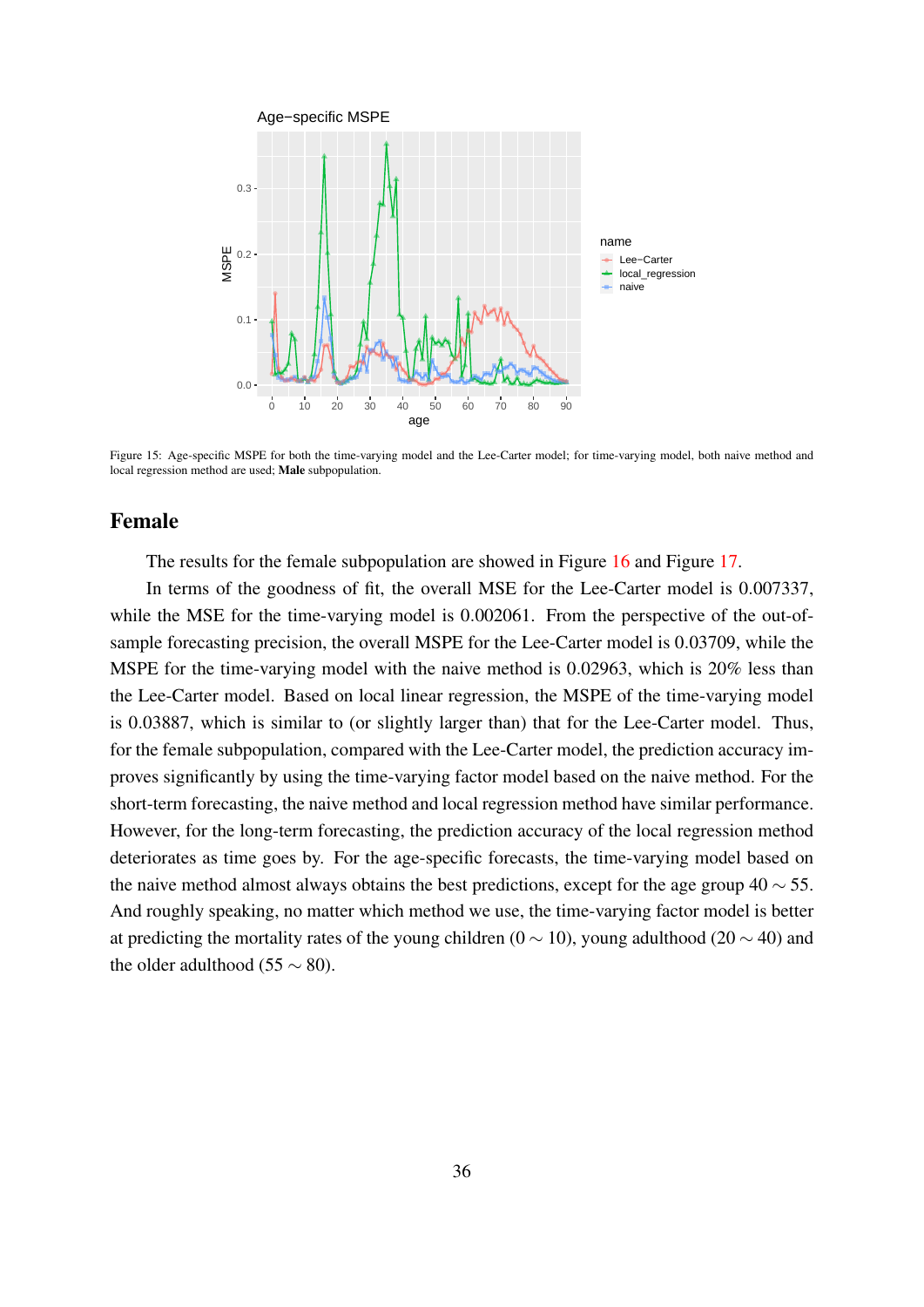<span id="page-36-0"></span>

Figure 16: Year-specific MSPE for both the time-varying model and the Lee-Carter model; for time-varying model, both the naive method and local regression method are used; Female subpopulation.

<span id="page-36-1"></span>

Figure 17: Age-specific MSPE for both the time-varying model and the Lee-Carter model; for time-varying model, both naive method and local regression method are used; Female subpopulation.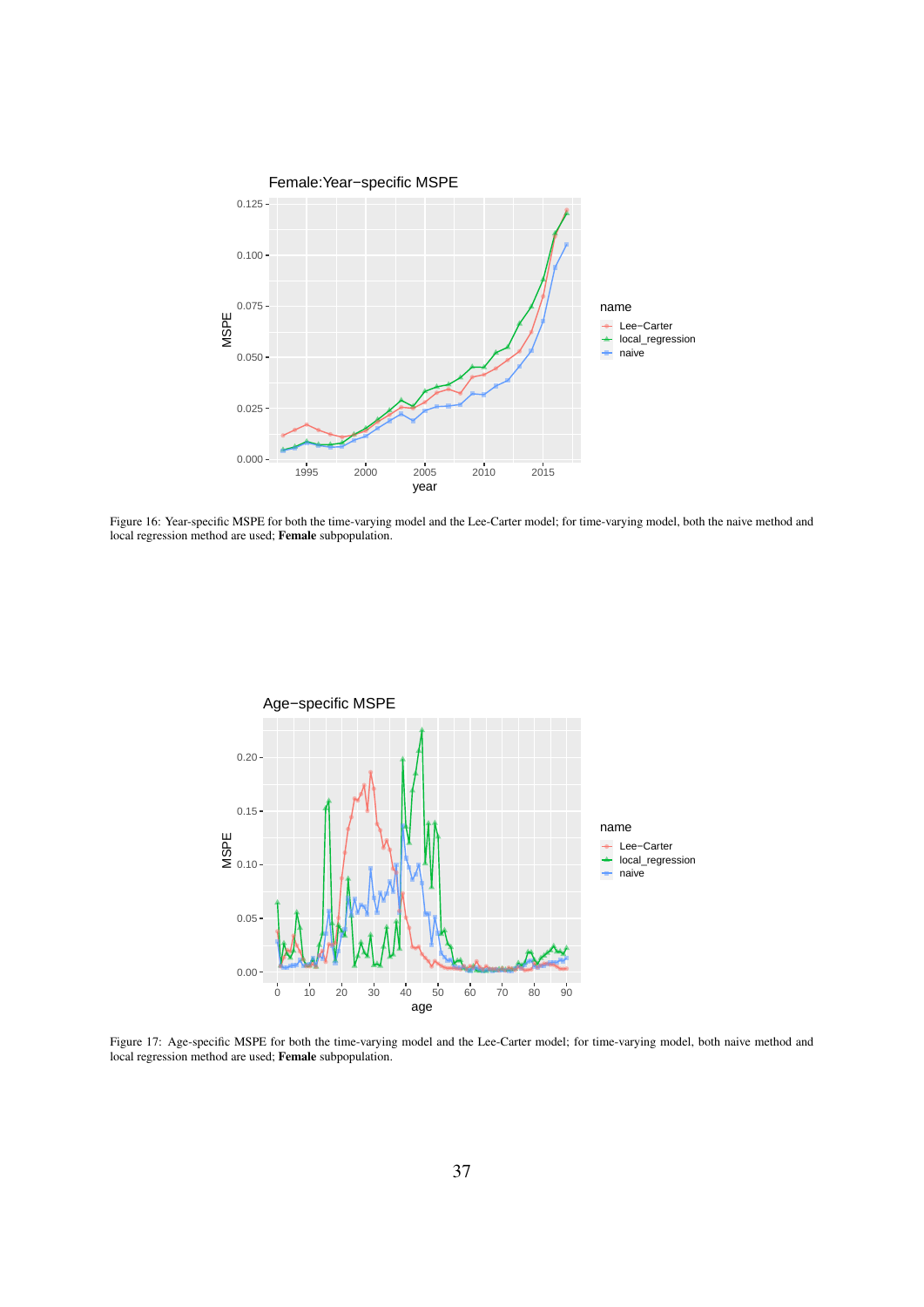# Appendix B



Figure 18: Plots of the total sum of squared residuals (SSR) versus the length (*k*) of the short-term forecast horizon (based on the hybrid forecasting method of time-varying factor model); length of forecast horizon: 15, 20, 25 and 30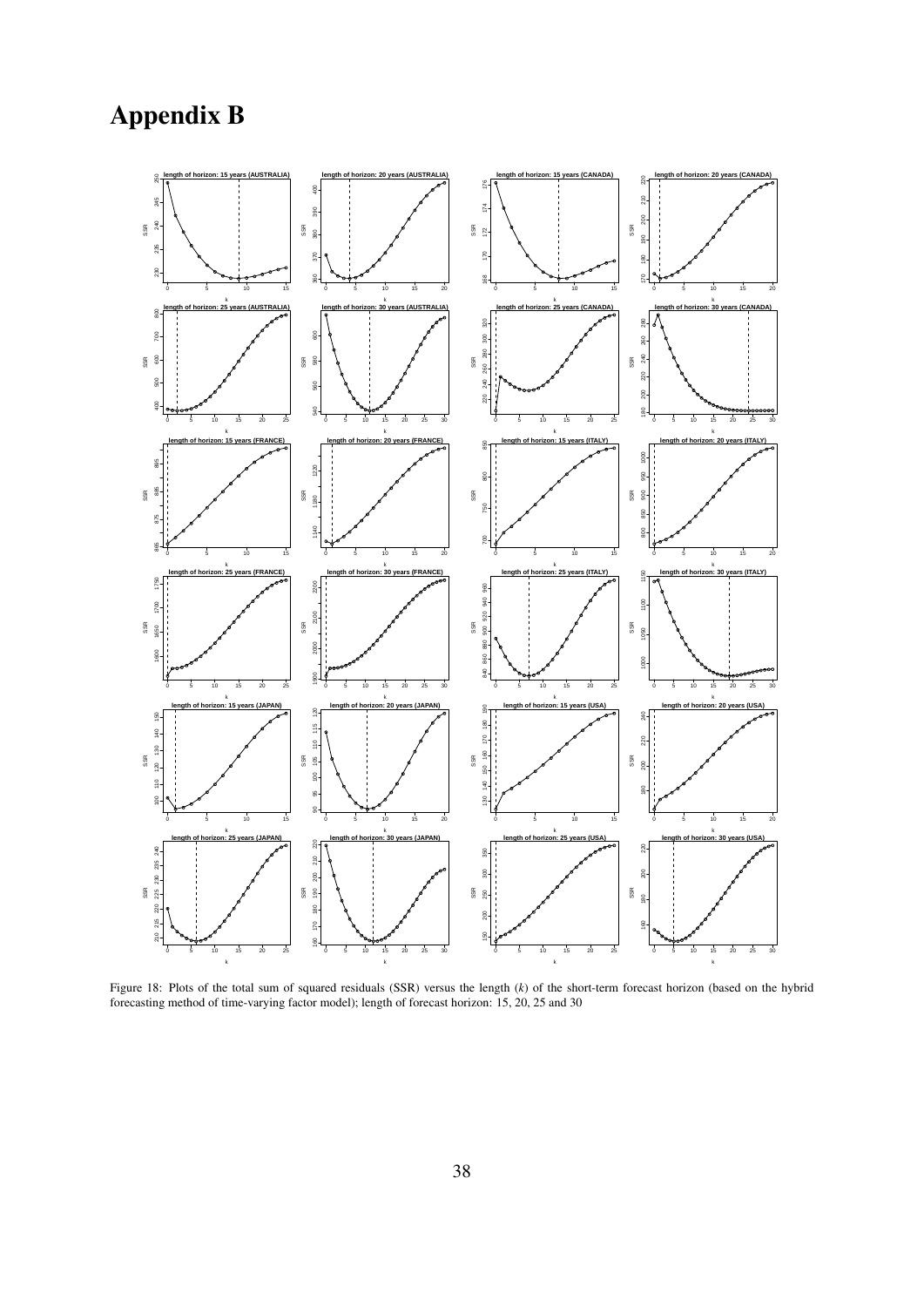# Appendix C

In Section [5.1,](#page-14-1) we only present the estimation results of the time-varying model with a single factor, as the number of factors for the US mortality data is estimated as 1. This appendix provides some further empirical results of fitting multi-factor time-varying model to the US mortality data. The number of factors is 6 (i.e.  $R = 6$ ) in the following analysis. To solve the identification problem in the multi-factor context, we require the invertible matrix  $H_t$  as a diagonal matrix and normalize the  $b_{x,t}$  to sum to unity for each  $t$ . For more details, please refer to Section [2.1.](#page-4-0)

<span id="page-38-0"></span>

Figure 19: Plots of the estimated factors for the time-varying factor model ( $R = 6$ )

All six factors are depicted in Figure [19.](#page-38-0) And in Figure [20,](#page-39-0) we plot all the corresponding time-varying factor loadings for ages 20, 40 and 60. We can see that the first factor and its corresponding factor loadings remain the same as the results in Section [5.1.](#page-14-1) The explanation is that theoretically, increasing the number of factors *R* does not affect the estimation of the first common factor  $\kappa_t$  and the corresponding factor loading  $\boldsymbol{b}_{x,t}$  in the localized PCA approach (see the estimation method in Section  $2.2$ ). The first factor captures the major trend of the mortality data, while the remaining factors are much less important with little information. It validates our decision to use one factor in the empirical analysis in Section [5.](#page-13-0)